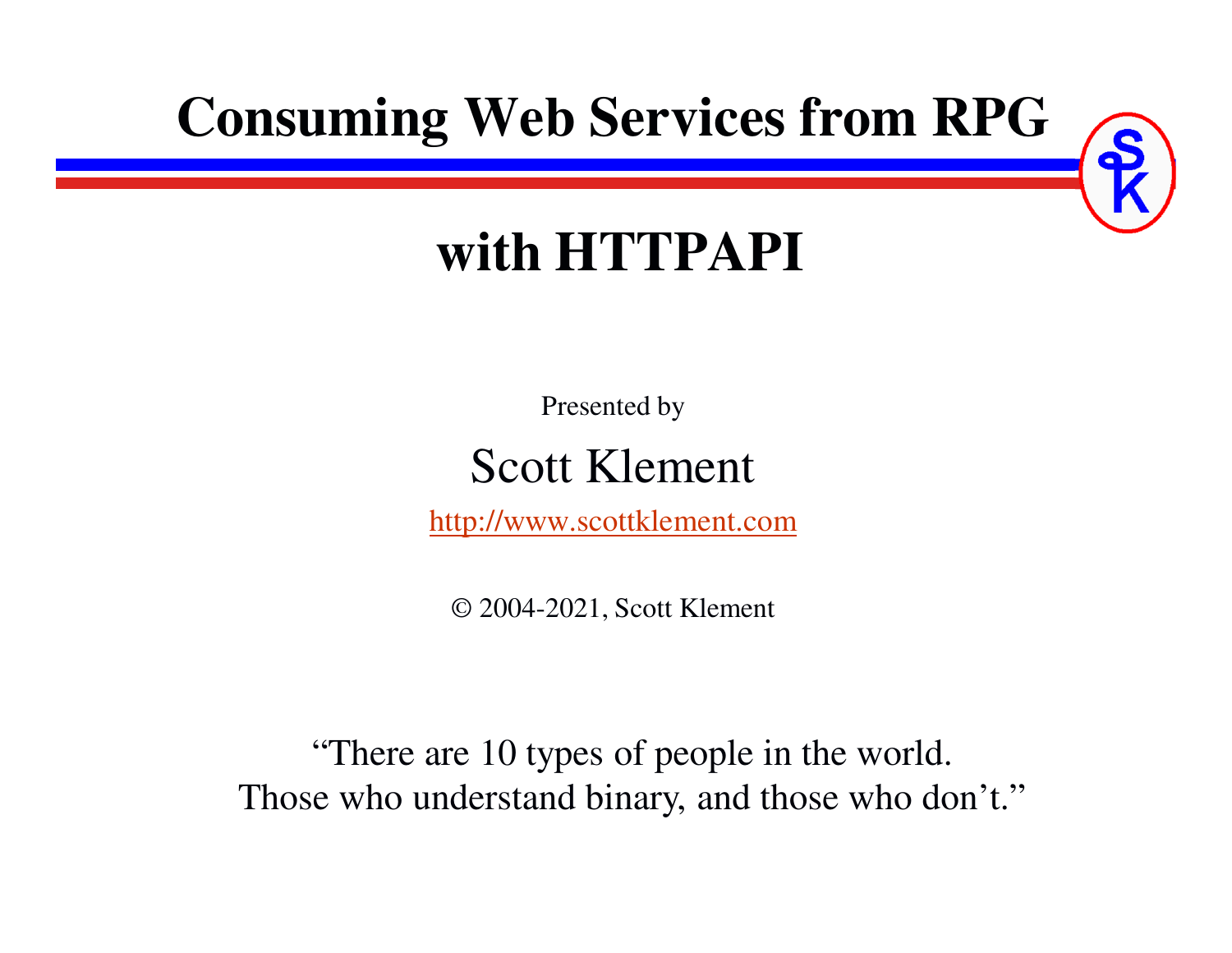## **Our Agenda**



#### 1. Introduction

- What's a web service?
- Consuming vs. Providing
- Types (REST/SOAP/XML/JSON)
- 2. Consuming a Web Service w/Utility
- 3. What is HTTPAPI? What are alternatives?
- 4. Example- Simple Web Service
- 5. Example- REST Web Service
- 6. Example- SOAP web service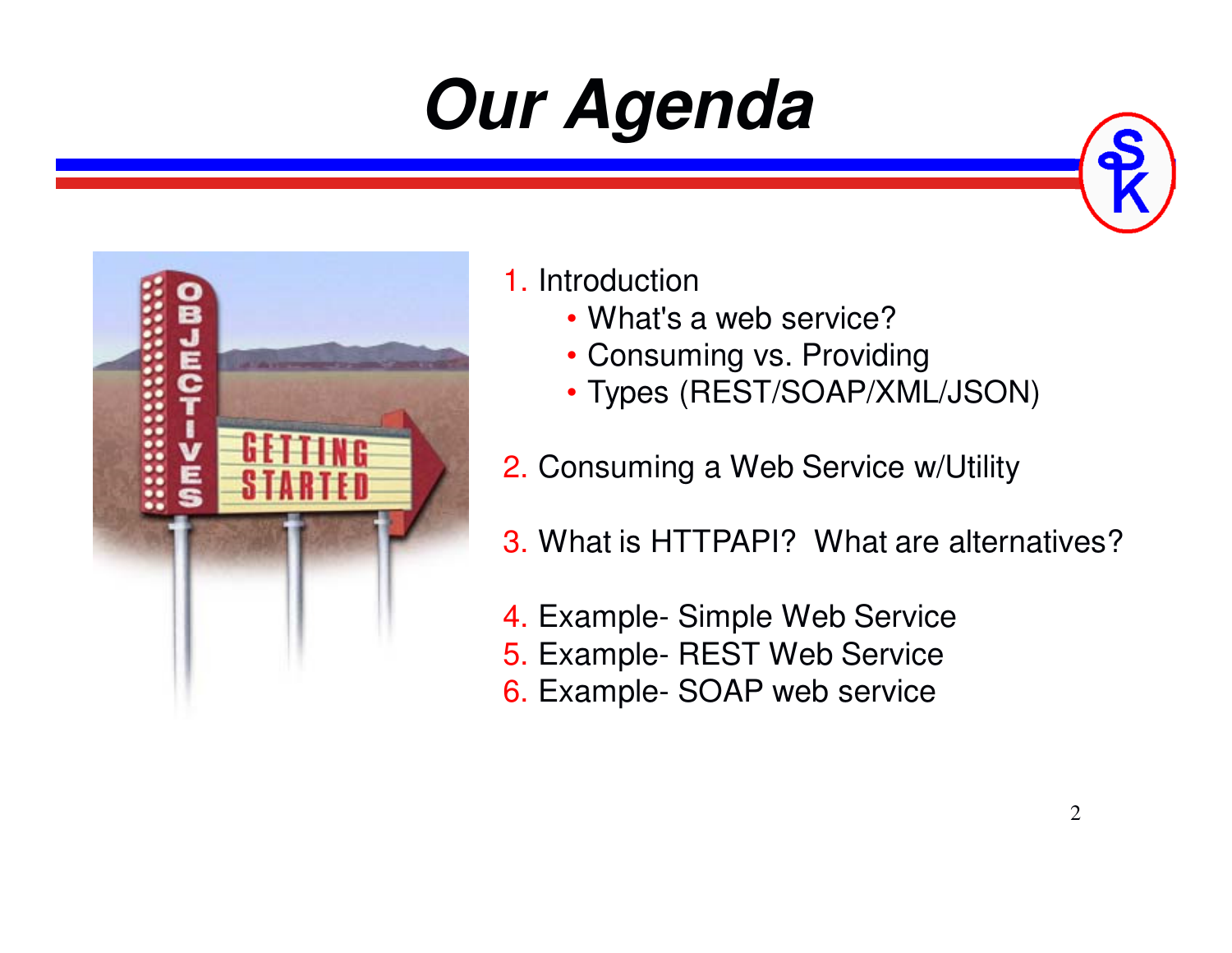### **What is a Web Service?**

An API call using internet-type communications

- "API" refers to a program that has no user interface and is meant to be called by other programs
- Input comes from "parameters"
- Output is returned in "parameters"
- •They provide a "service" for their caller
- Can be called on the local machine, LAN, WAN or Internet (at provider's discretion)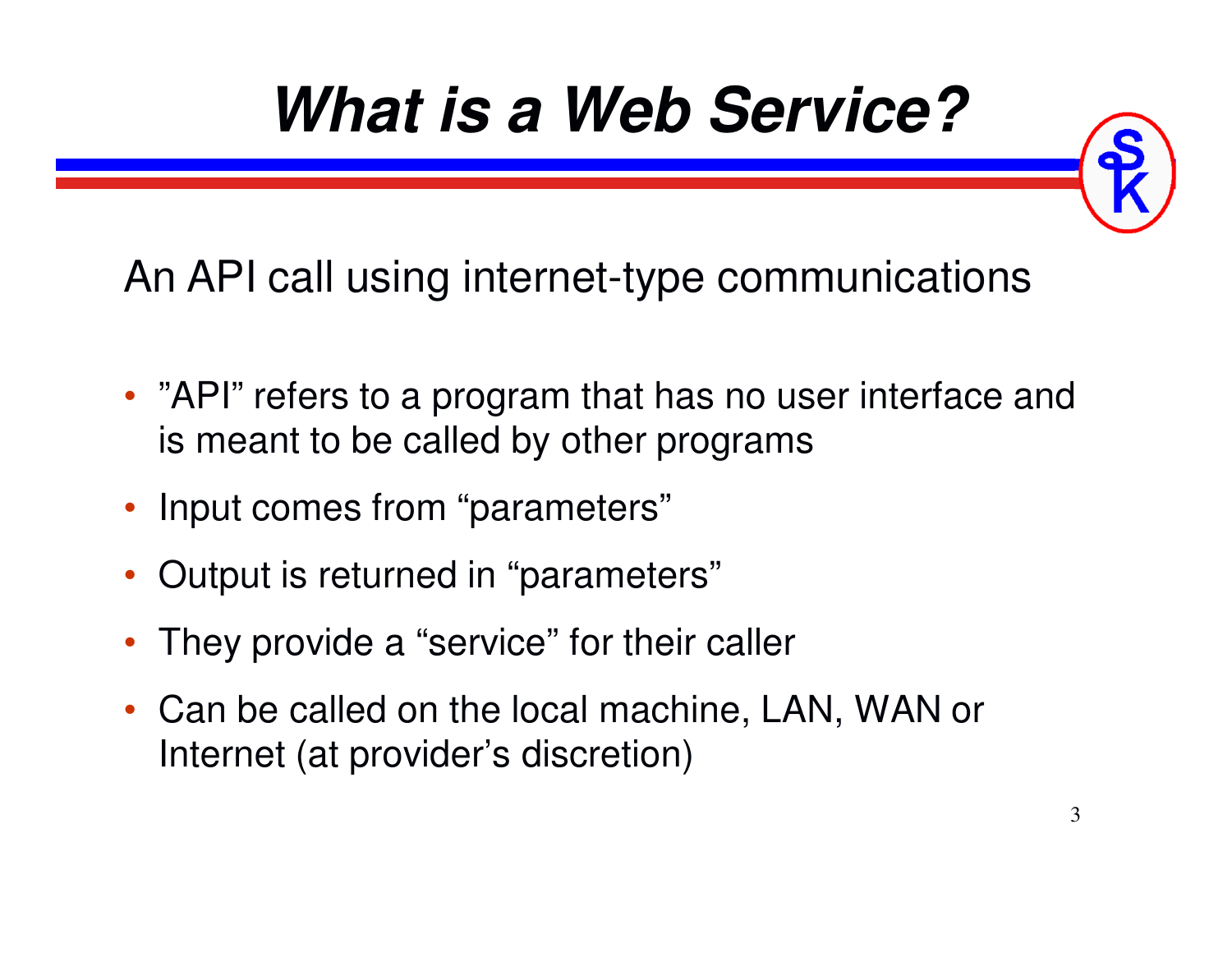## **What is…. Example scenarios**

- • Web server on Linux needs data from IBM i program to determine when a work order will be complete. Calls RPG program, gets result. Shows result to end-user.
- • Green-screen application needs to process credit cards. Calls bank's computer, passes card info, gets back confirmation number.
- • Application needs exchange rate to convert US dollars to Euros. Calls program on bank's computer to get it.
- •Track packages with UPS, DHL, USPS, FedEx, etc.
- • Integrate CRM application on Windows Server in San Diego, CA with Billing Application on IBM i in Milwaukee, WI
- • Mobile app sold in Google Play or Apple App Store needs access to data on IBM I
- • Application has text in English, but needs it in Spanish. Calls Web Service, passes English text, gets back Spanish.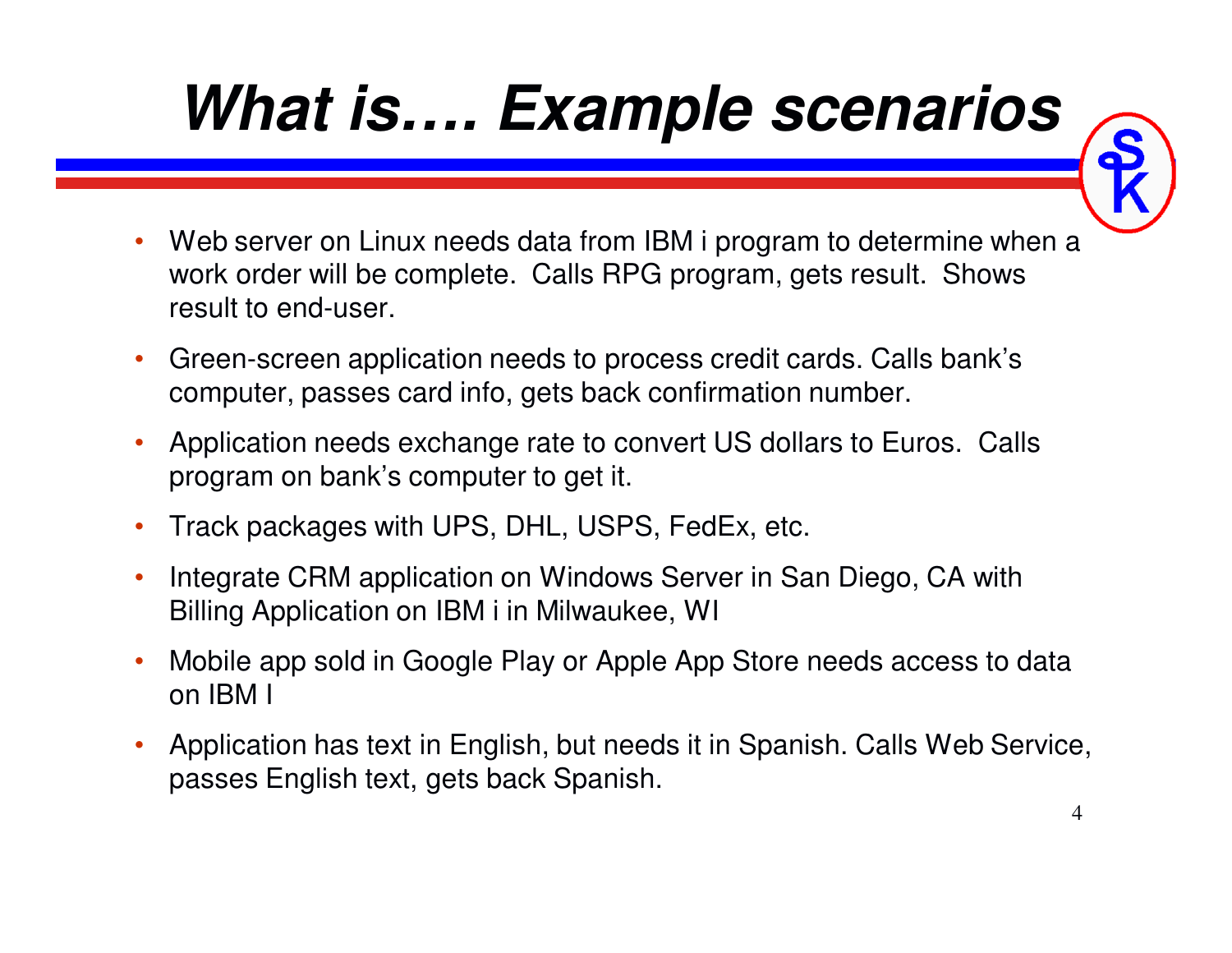

In Web Services, these terms are important:

- Provider = program that provides a service (the "server" side of communications). This is the API.
- Consumer = program that makes the call (the "client" side of communications.). This calls the API.

*This session focuses on consuming (not providing) web services.*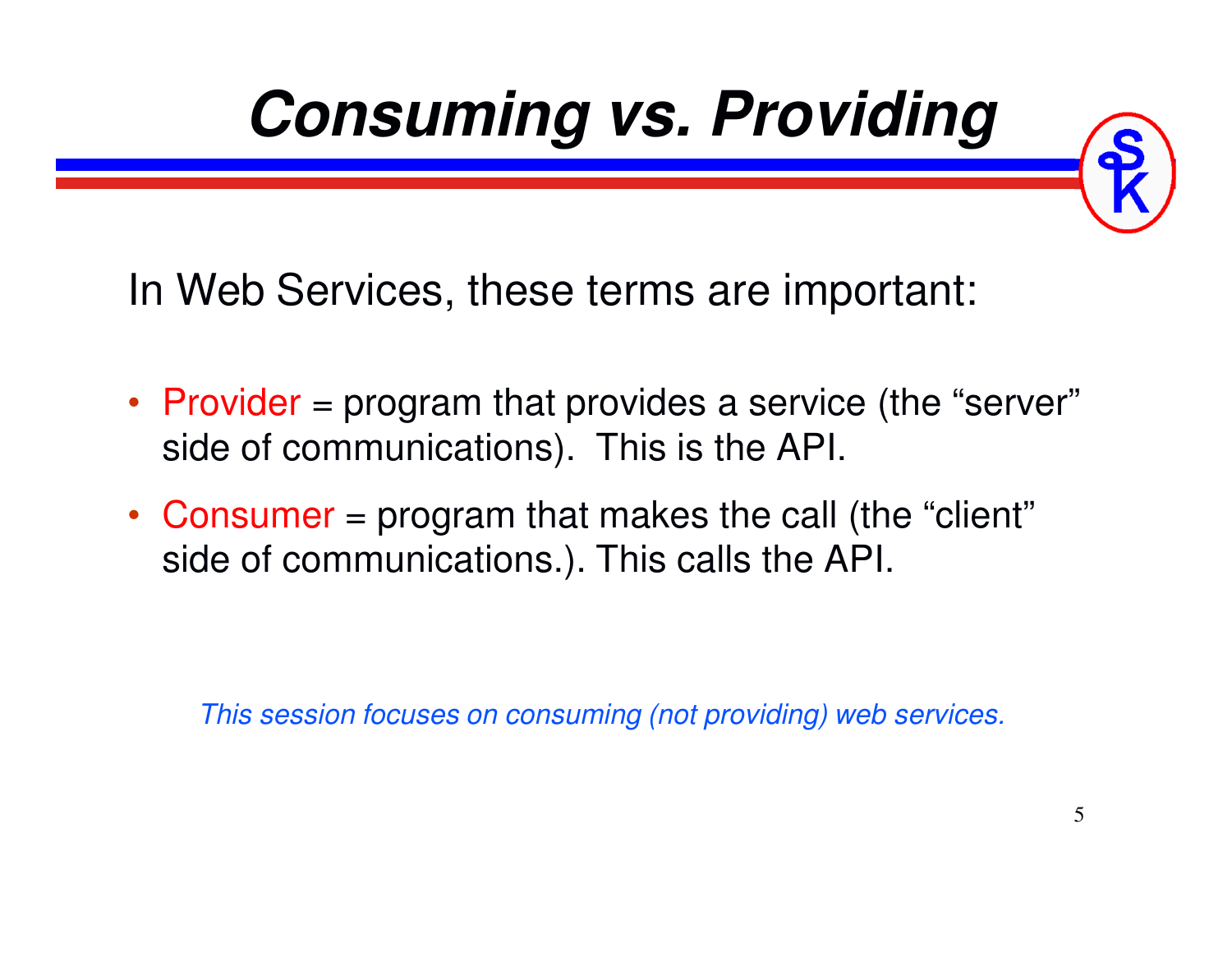## **Identify Consumer vs. Provider**

- •Web server on Linux needs data from IBM i program to determine when a work order will be complete. Calls RPG program, gets result. Shows result to end-user.
- • Green-screen application needs to process credit cards. Calls bank's computer, passes card info, gets back confirmation number.
- • Application needs exchange rate to convert US dollars to Euros. Calls program on bank's computer to get it.
- •• RPG Program tracks packages with UPS, DHL, USPS, FedEx, etc.
- • Integrate CRM application on Windows Server in San Diego, CA with Billing Application on IBM i in Milwaukee, WI
- • Mobile app sold in Google Play or Apple App Store needs accessto data on IBM I
- • Application has text in English, but needs it in Spanish. Calls Web Service, passes English text, gets back Spanish.

**Consumers** are in Red

**Providers** are In blue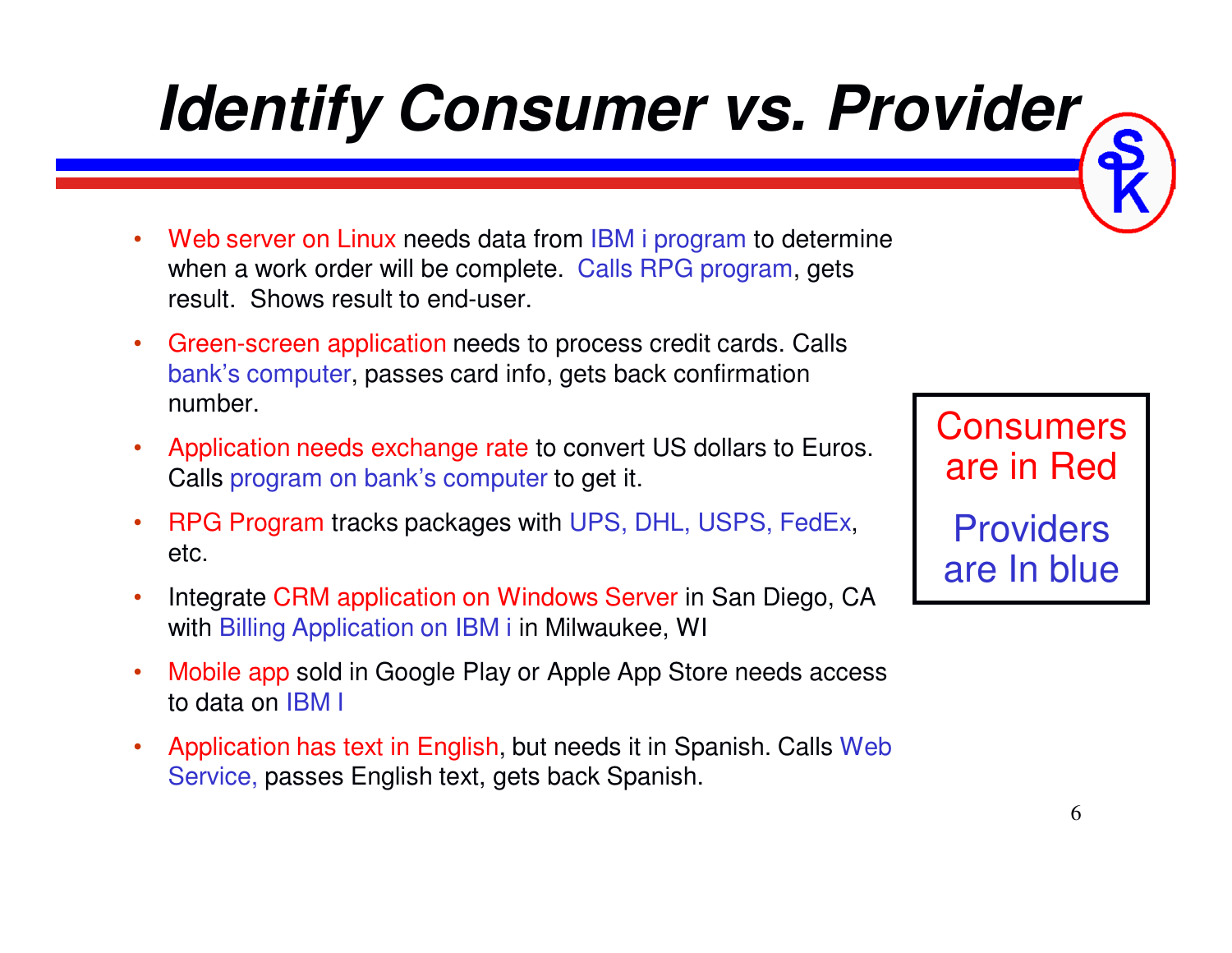## *Internet-type Communications*

tp://www

- •I really meant "HTTP".
- • That's really the *only* "web" part about "web services"
- . Is *not* the same as a web page (does •not have a UI)
- *A web browser is not used.* •
- • Can be consumed by a web page, but doesn't have to be!
- • Can be a green-screen application, mobile application, Windows application, etc.
- • *Always platform/language agnostic*. Can be called from anywhere.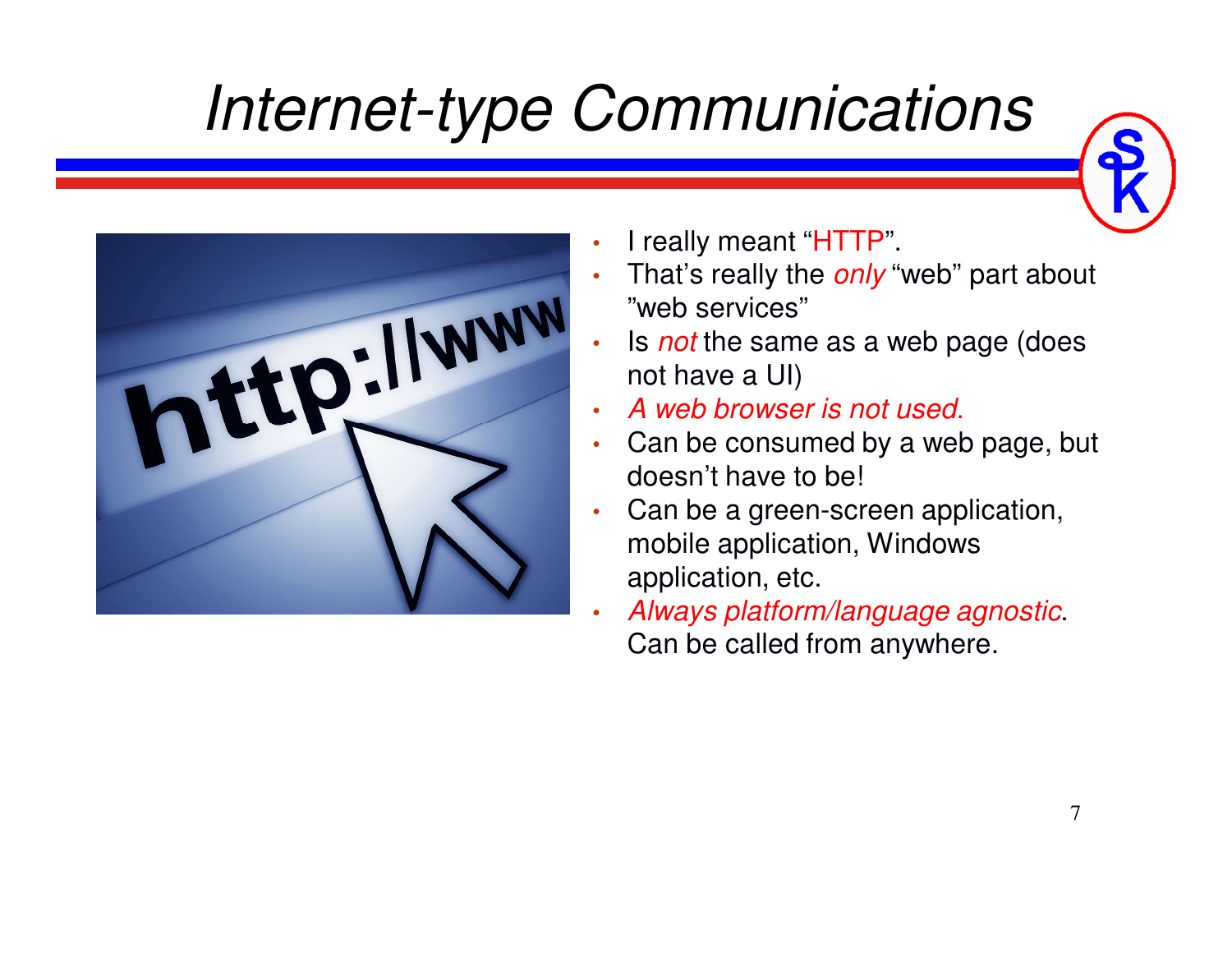### *Translation Example*

We want to translate text from English to Spanish.

*Remember: We're making a program call using HTTP*

#### Input parameters:

```
model_id = 'en-es'; // translate English(en) to Spanish(es)
```
text = 'Hello';  $//$  text to translate

#### Output parameter:

```
Translated text: 'Hola'
```
*You can think of it like this:*

```
CALL PGM(TRANSLATE) PARM('en-es' 'Hello' &RESULT)
```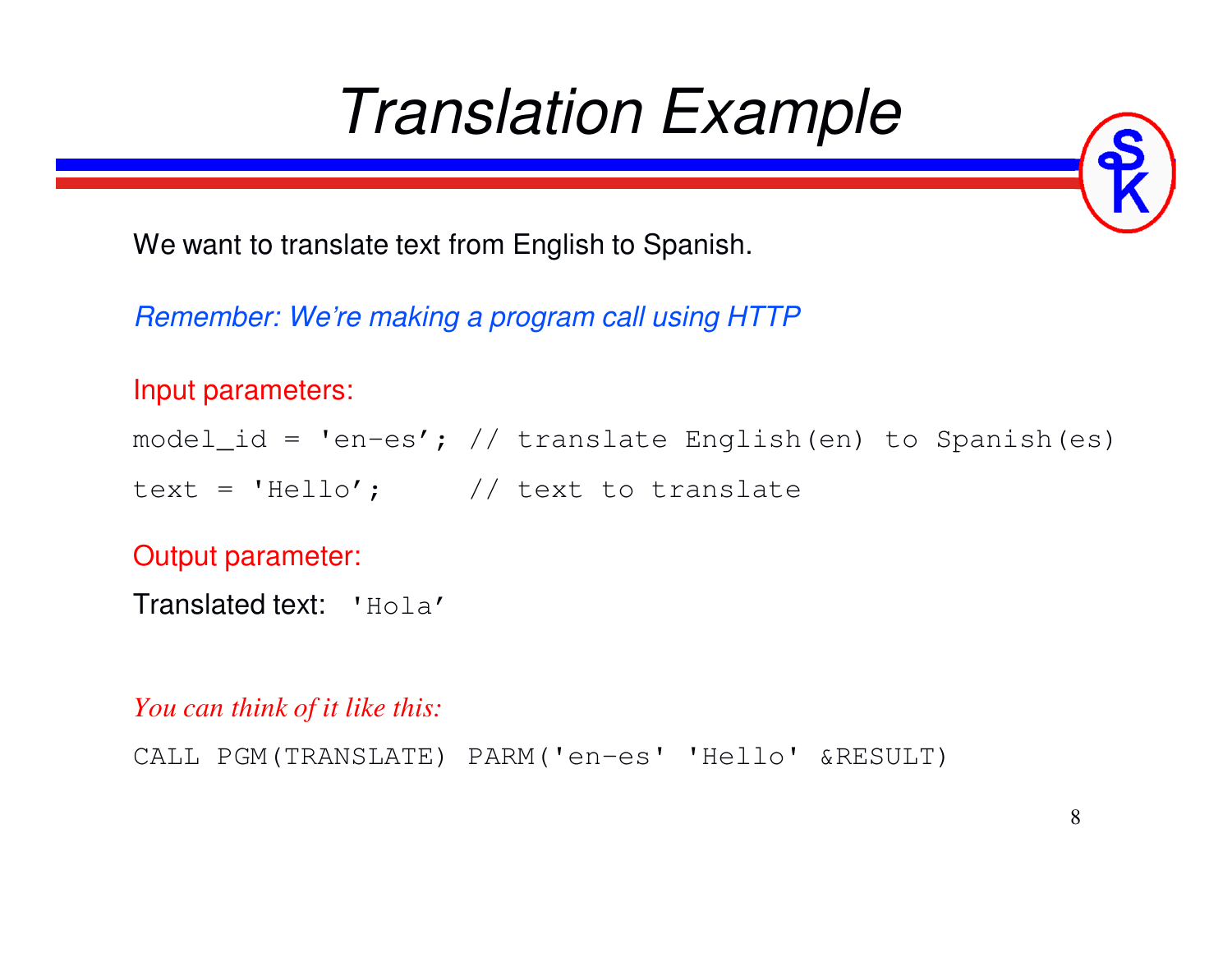## **How Does It Really Work?**



HTTP starts with a request for the server• Can include a document (XML, JSON, etc)• Document can contain "input parameters"model\_id=en-estext=HelloHTTP then runs server-side program • input document is given to program $\Box$  $\Box$  $\Box$  • HTTP waits til program completes. • program outputs a new document (XML, JSON, etc)• document contains "output parameters"• document is returned to calling program.  $Result = hola$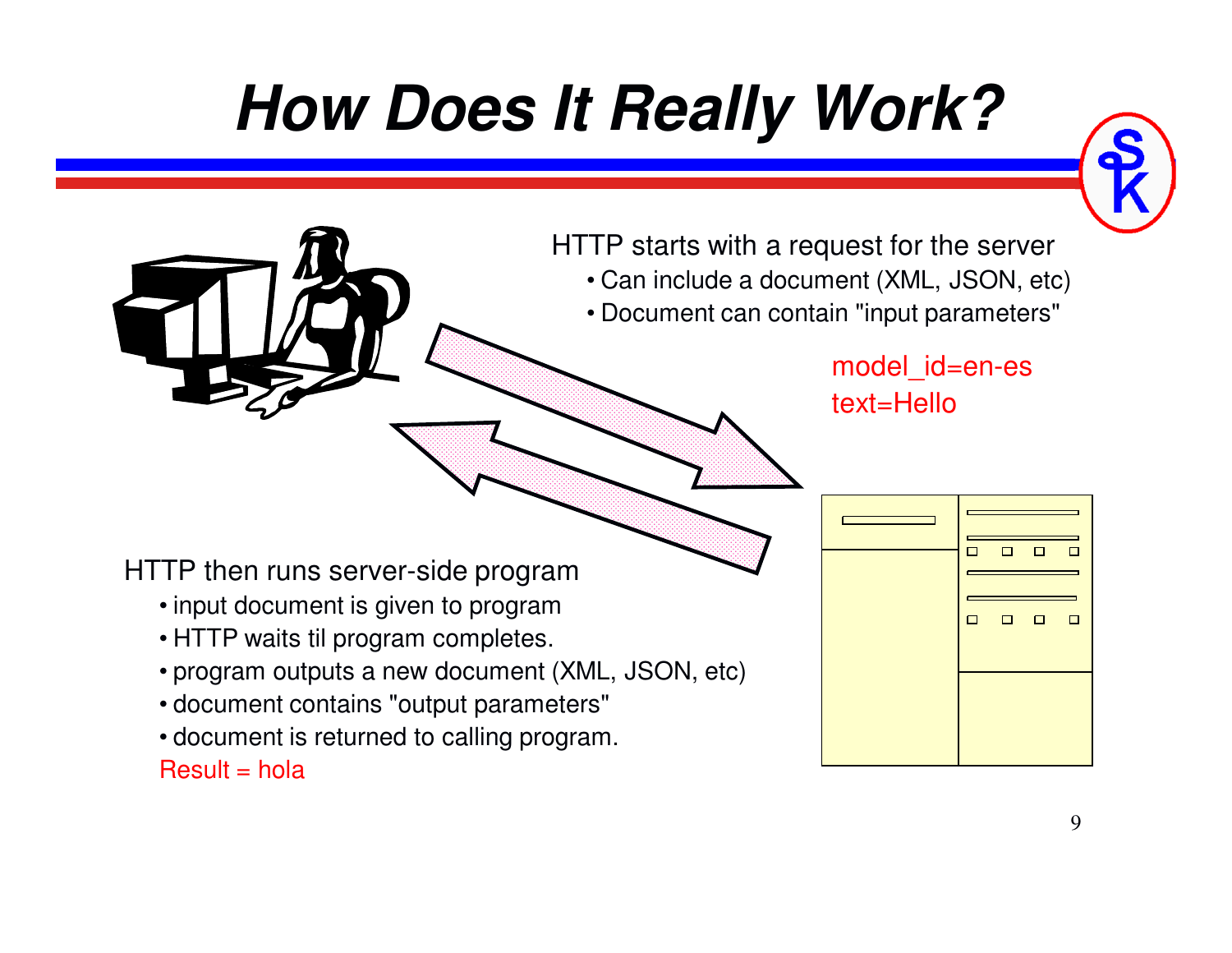## *How Can We Try It Out?*

- •Web services are for program-to-program communication
- •• Normally, to use them, you must write a program!
- • A web service testing tool allows testing without writing a program.
- • Soap UI is a great (highly recommended) testing tool
	- •Available in "Open Source" and "Professional" versions
	- •Scott uses the open source (free) version.
	- •Despite the name, can test REST as well as SOAP services

http://www.soapui.org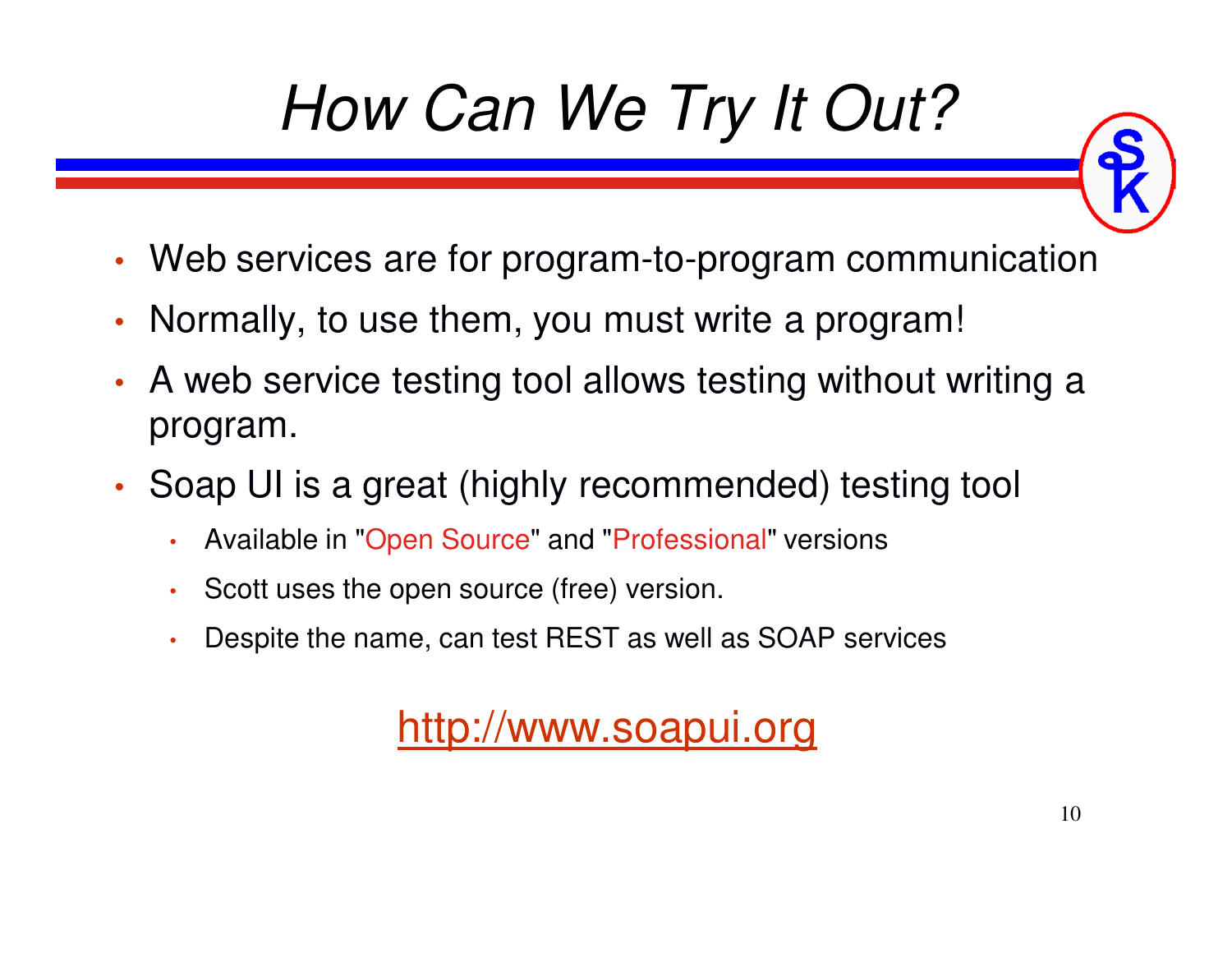## *Setting It Up in SoapUI*

| SoapUI 5.4.0<br><b>Suite</b><br><b>File</b><br>Project                | Case<br><b>Shap</b>                                                                         | <b>Desktop</b><br>Tools | He         |       |                       |                  |
|-----------------------------------------------------------------------|---------------------------------------------------------------------------------------------|-------------------------|------------|-------|-----------------------|------------------|
| $\frac{50}{9}$<br><b>SOAP</b><br><b>Empty</b>                         | <b>REW</b><br><b>REST</b><br><b>Import</b>                                                  | 回<br>Save All           | G<br>Forum | Trial | <b>Preferences</b>    | 。<br>이번<br>Proxy |
| • Use a REST web<br>service.                                          | New REST Project<br><b>New REST Project</b><br>Creates a new REST Project in this workspace |                         |            |       |                       | ×                |
| • Provide the URL<br>from IBM Cloud for<br>the Language<br>Translator | URI: http://gateway.watsonplatform.net/language-translator/api/v3/translate?ve              |                         |            |       |                       |                  |
|                                                                       |                                                                                             |                         |            |       | Import WADL<br>Cancel |                  |

Note: This URL is too long to appear on the screen, but the box scrolls left/right to fit it all.

The full URL is

http://gateway.watsonplatform.net/language-translator/api/v3/translate?version=2018-05-01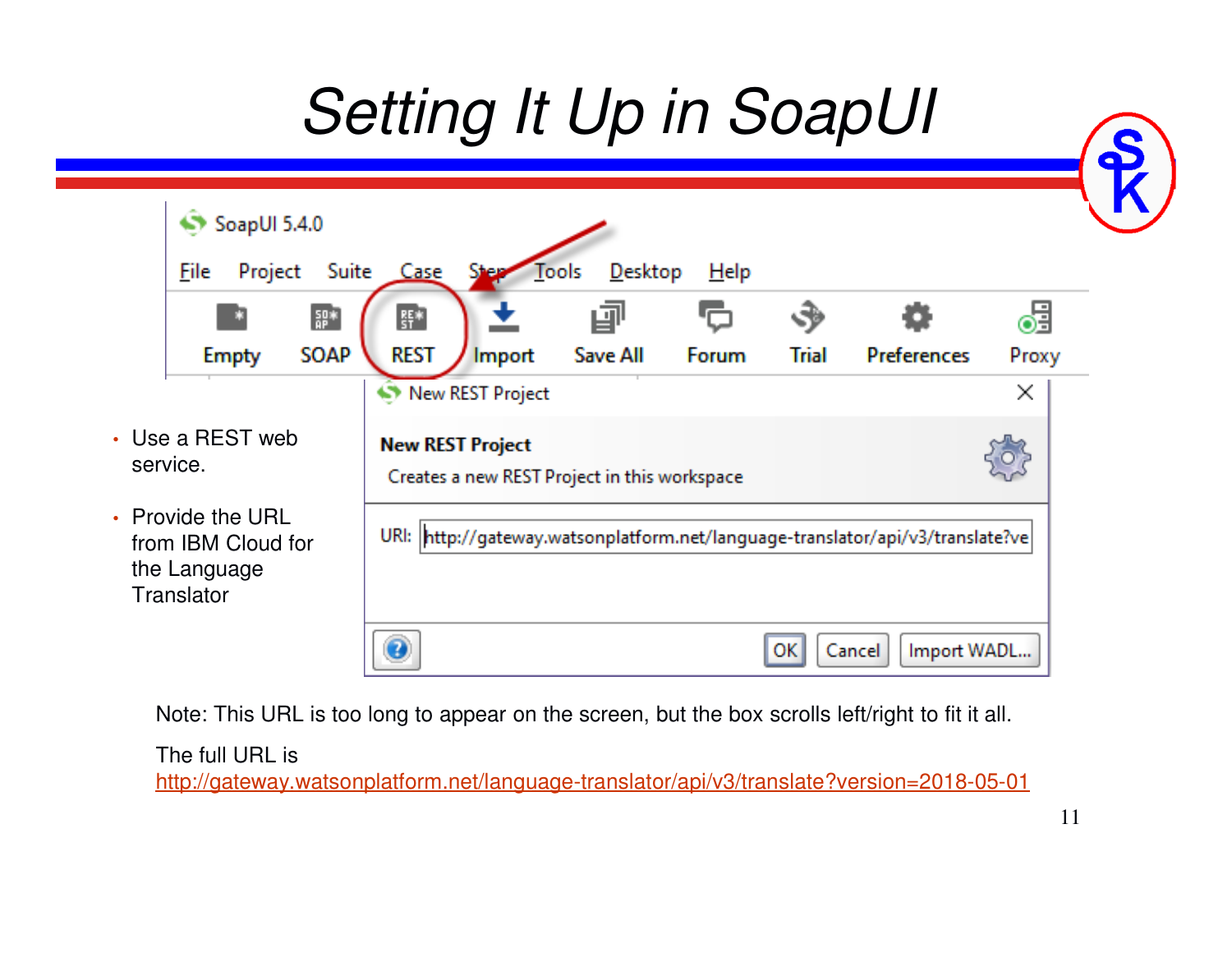

Watson requires you to have an account set up on IBM Cloud that is used to run this service.

In SoapUI you can put your login credentials (usually 'apikey' for the userid plus your password) under 'Auth' at the bottom.

| Authorization:           | <b>Basic</b> |                        |                                     |           |
|--------------------------|--------------|------------------------|-------------------------------------|-----------|
| Username:<br>Password:   |              | apikey                 |                                     |           |
| Domain:                  |              | a Hegalobal professors |                                     |           |
| Auth (Basic) Headers (0) |              |                        | Attachments (0) Representations (0) | JMS Heade |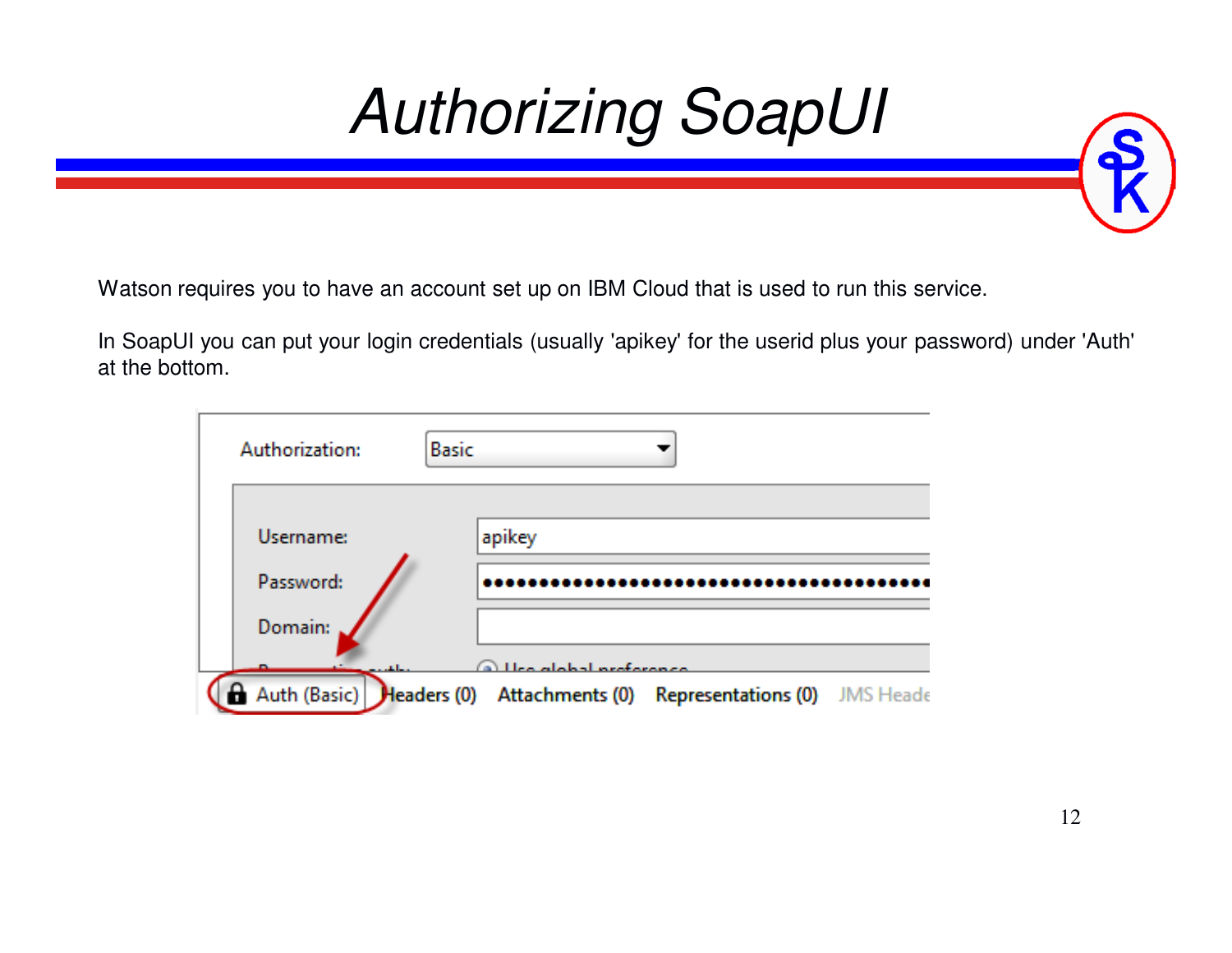## *Trying It Out in SoapUI*

| Request | Endpoint<br>Method<br><b>POST</b><br>$\mathbb{C}$ $\mathbb{C}$ | http://gateway.watsonplatform.net | Resource<br>/language-t | Use the "method"<br>dropdown to pick<br>"POST"                   |
|---------|----------------------------------------------------------------|-----------------------------------|-------------------------|------------------------------------------------------------------|
|         | <b>Name</b>                                                    | Value                             | Style                   |                                                                  |
|         | $\frac{1}{2}$ version                                          | 2018-05-01                        | QUERY                   | Make sure the<br>media type is                                   |
|         | Required:                                                      | Sets if parameter is required     |                         | "application/json"                                               |
|         | Media Type application/ison                                    | <b>Post QueryString</b>           |                         | $\cdot$ Type the<br>parameters in                                |
|         | "model_id": "en-es",                                           |                                   |                         | <b>JSON</b> format into<br>the box                               |
|         | "text": "Hello"                                                |                                   |                         | • Click the green<br>"Play" button<br>(upper-left) to run<br>it. |

 $\gamma$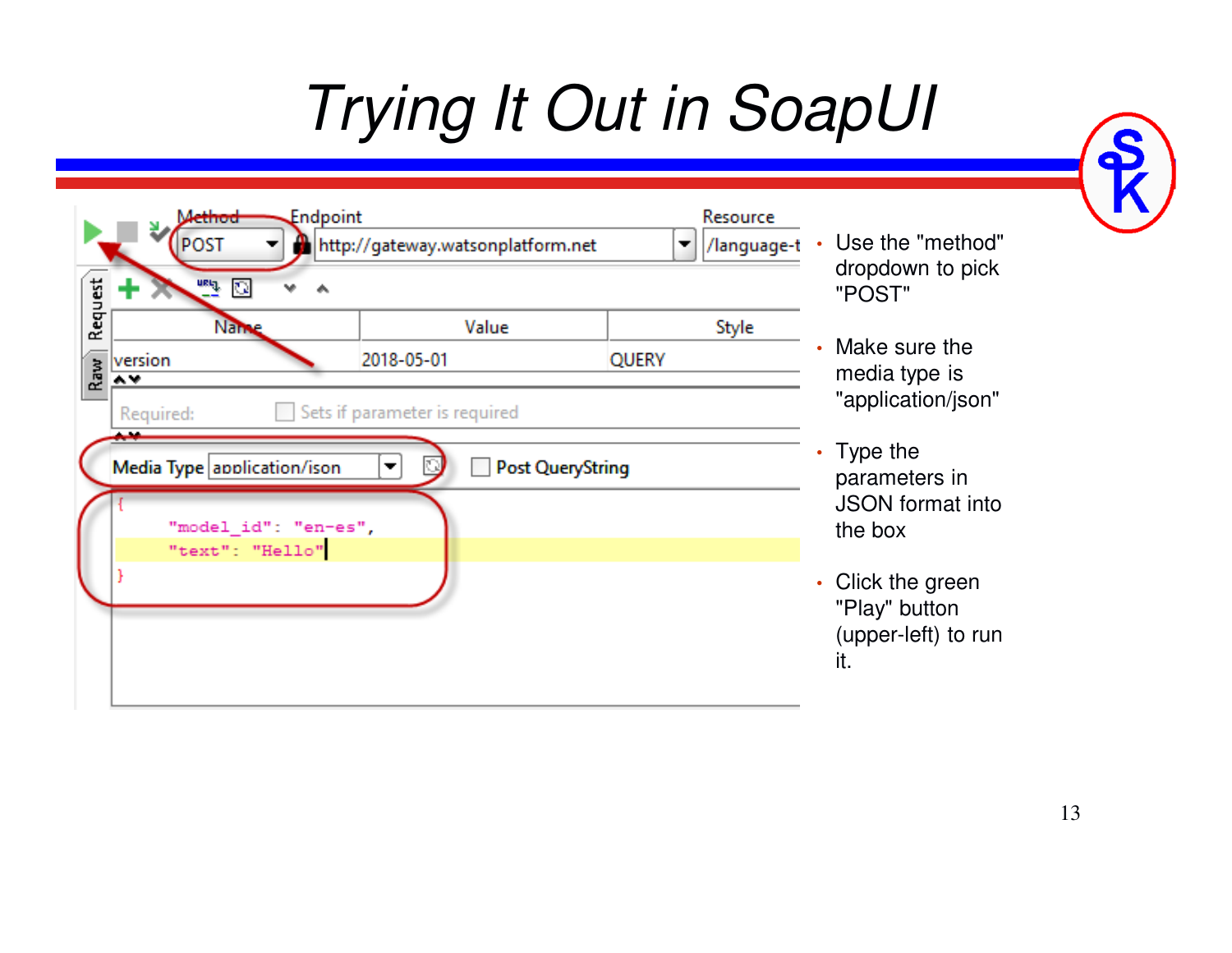## *Results*

```
{"translations": [{
"translation": "Hola"}],
"word_count": 1,
"character_count": 5}
```
- On the right you have tabs to view the result as "Raw", "HTML", "JSON" or "XML
- Watson services use JSON (as do most newer APIs)
- The result is shown in the box.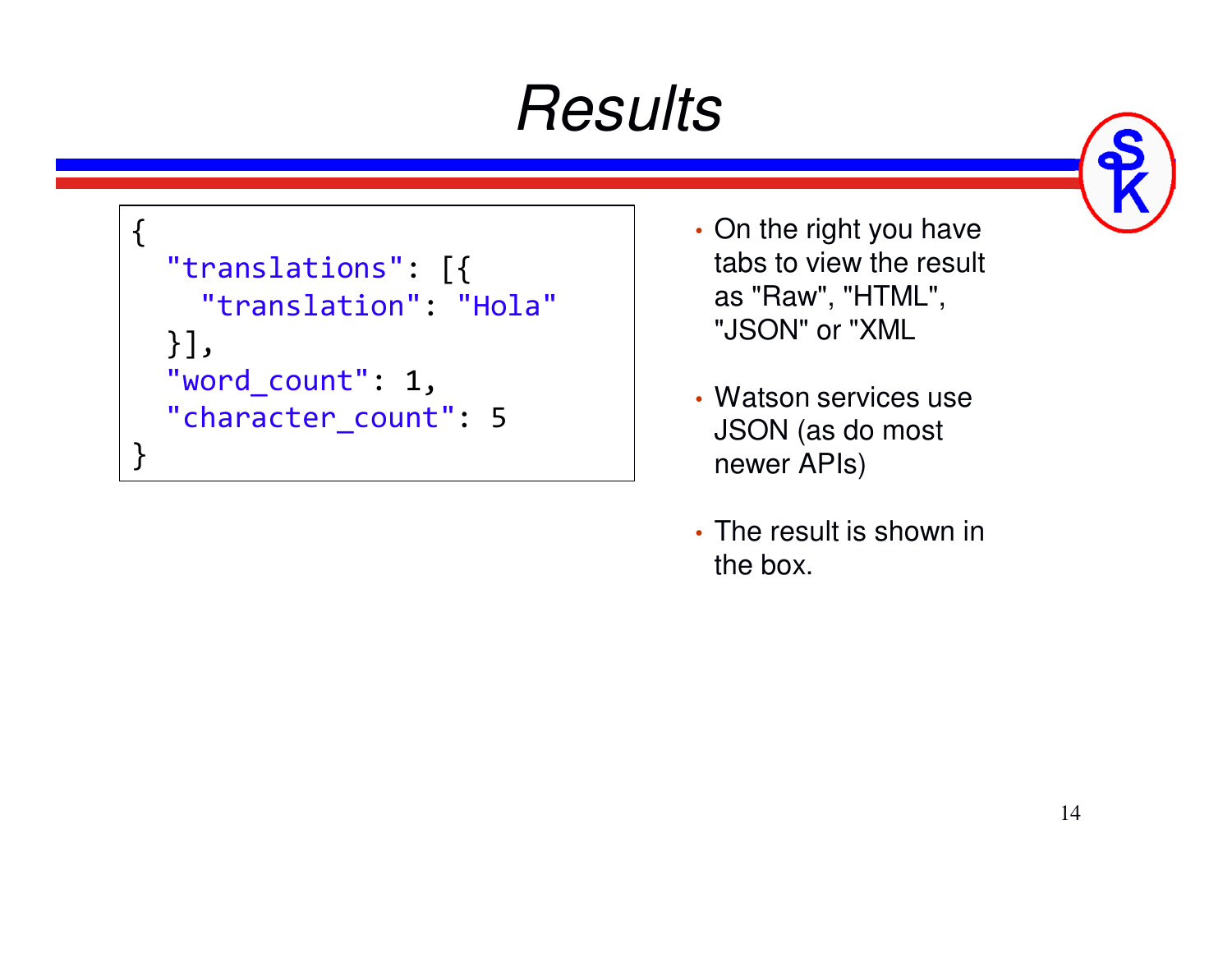## *What Just Happened?*

- •IBM Watson provides a language translation web service
- Soap UI is a testing tool that can consume web services
- •We used the HTTP protocol
- •Called IBM's "v2 translation" program
- •Passed the languages to translate from/to.
- •Passed the text to translate
- •Got back the translated text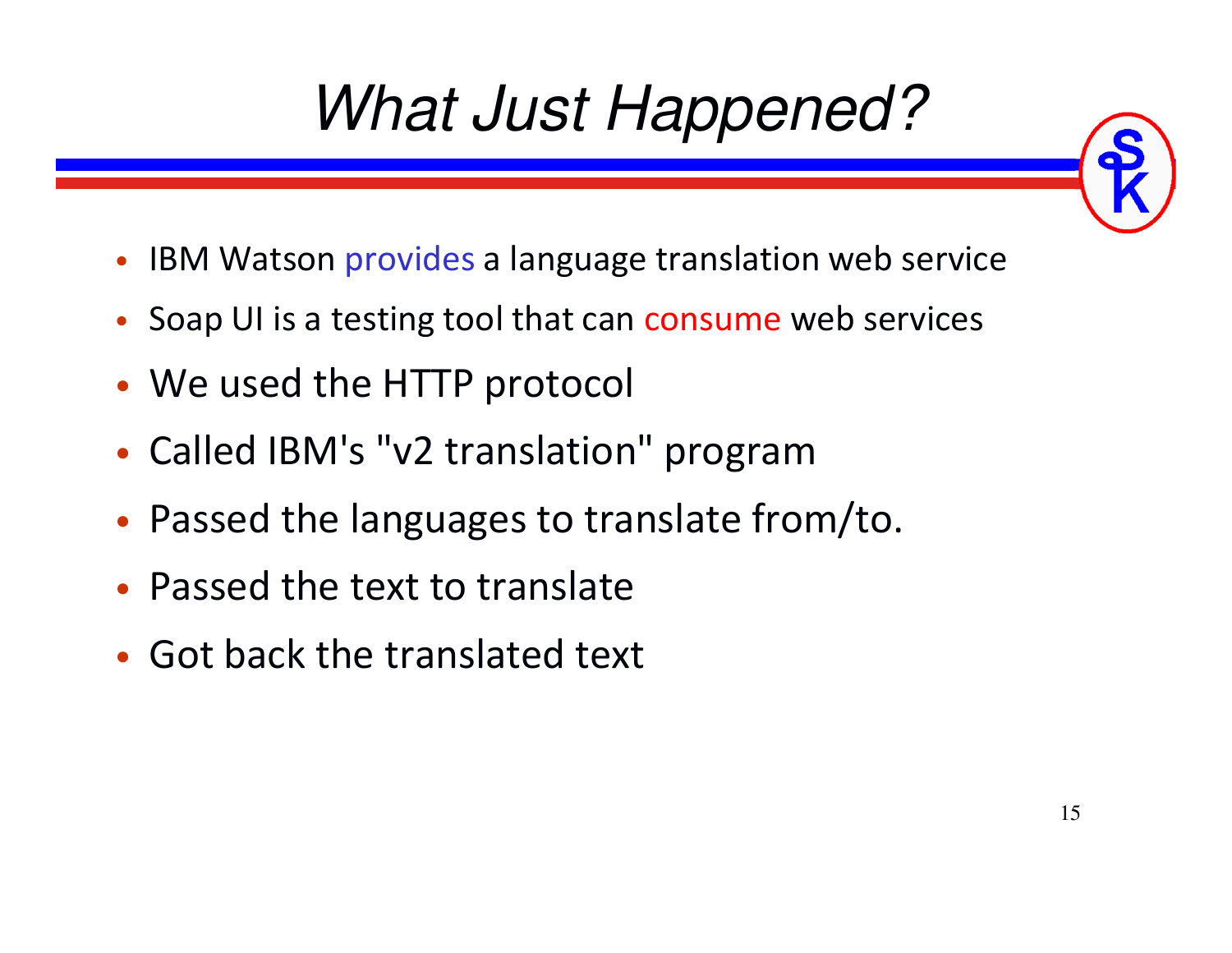## *IBM Watson Language Translation*

#### Not Really REST?

- •Does not use the URL to identify a "resource"
- $\bullet$  Does not use GET/PUT/POST/DELETE to determine what to do to the resource
- • Purists would say it's not "REST", but a lot of people (most people?) now consider anything REST that is simple to use, like the Watson/IBM Cloud example.

#### Using It Yourself

- •Fully supports commercial use
- •First 250k of data translated for free
- $\bullet$ After that, they charge per 1000 characters. Very inexpensive!

https://www.ibm.com/cloud-computing/bluemix/watson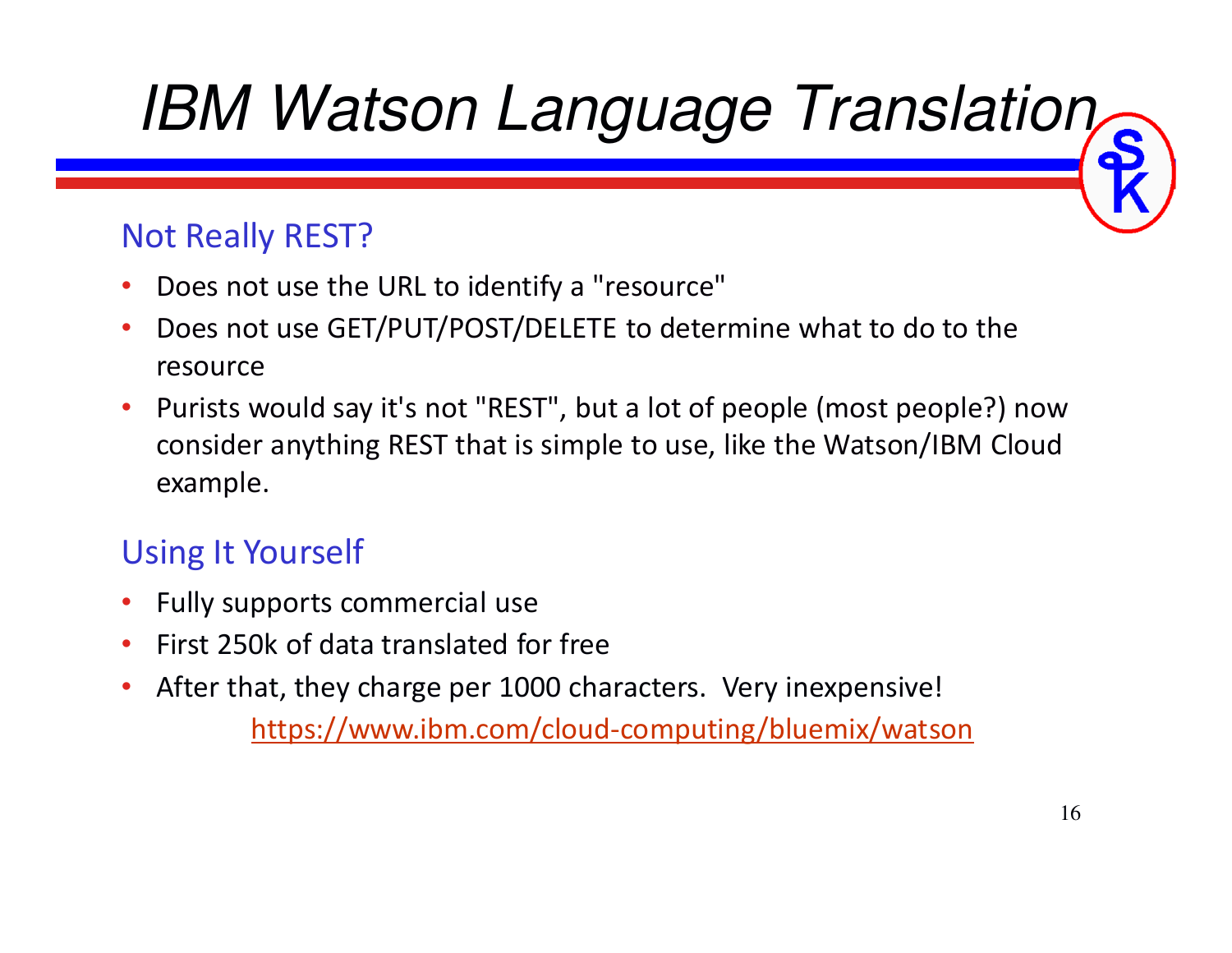## *HTTPAPI*

#### Open Source (completely free tool)

- $\bullet$ Created by Scott Klement, originally in 2001
- $\bullet$ Written in native RPG code
- $\bullet$ Enables HTTP communication from your ILE RPG programs
- •http://www.scottklement.com/httpapi

#### 2017 Updates

 $\bullet$ Easier to use. Easier string support. Better HTTP method support.

#### Alternatives

- •DB2 SQL HTTPGETCLOB, HTTPPOSTCLOB, etc functions
- •IBM provides a SOAP (only) client in IWS
- $\bullet$ 3<sup>rd</sup> party tools like GETURI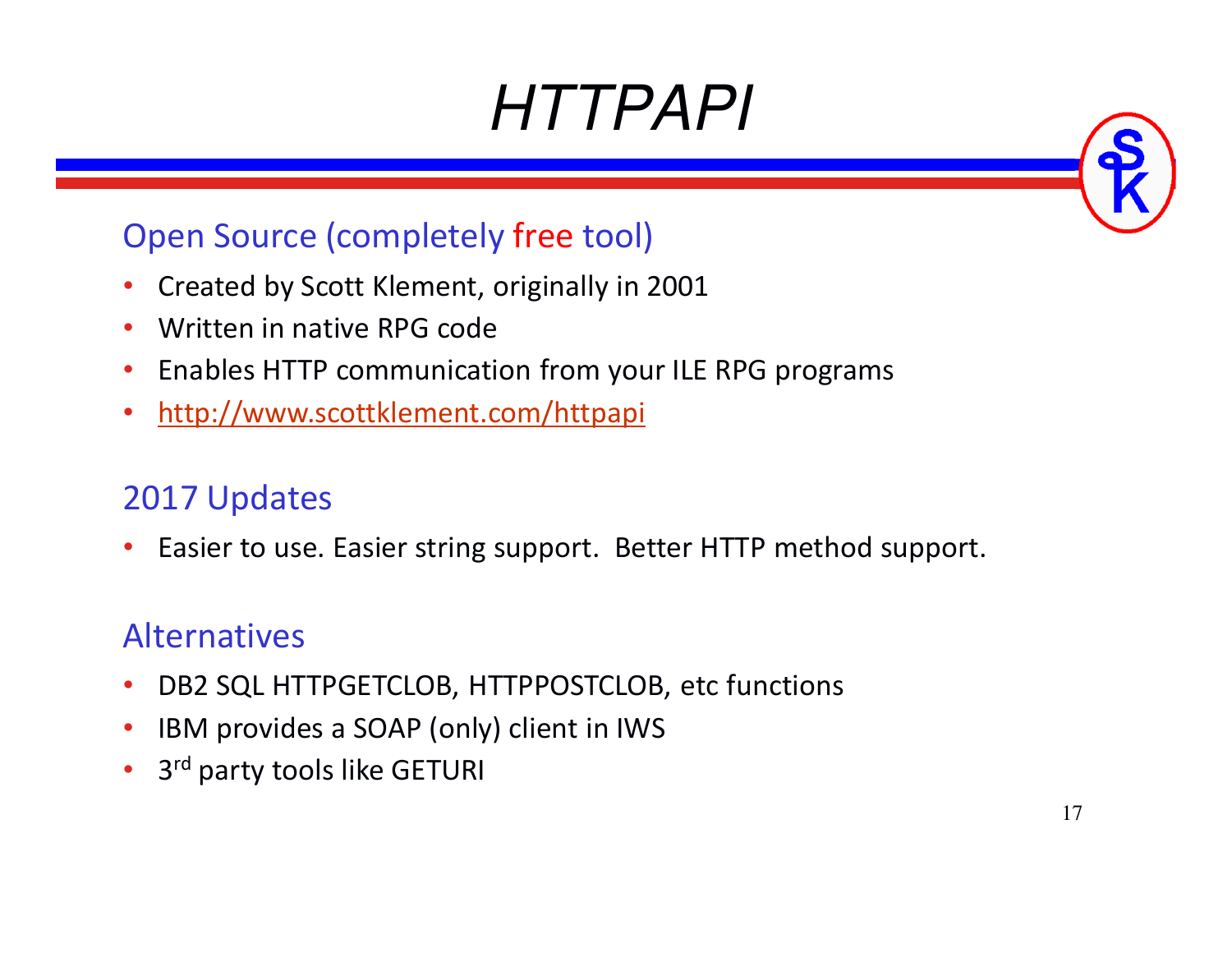#### **Language Translation in RPG**



```
http_setAuth( HTTP_AUTH_BASIC: 'apikey': '{your-api-key}');
```

```
request= '{"text":["Hello"],"model_id":"en-es"}';
```

```
url= 'https://gateway.watsonplatform.net/language-translator/api'
     + '/v3/translate?version=2018-05-01
```

```
response = http_string('POST': url: request: 'application/json');
```

```
DATA-INTO result %DATA(response) %PARSER('YAJLINTO');
```
http setAuth $()$  – sets the userid/password used.

http string() – sends an HTTP request, getting the input/output from strings

DATA-INTO – RPG opcode for parsing documents such as JSON

**request**, **url** and **response** are standard RPG VARCHAR fields. (CHAR would also work)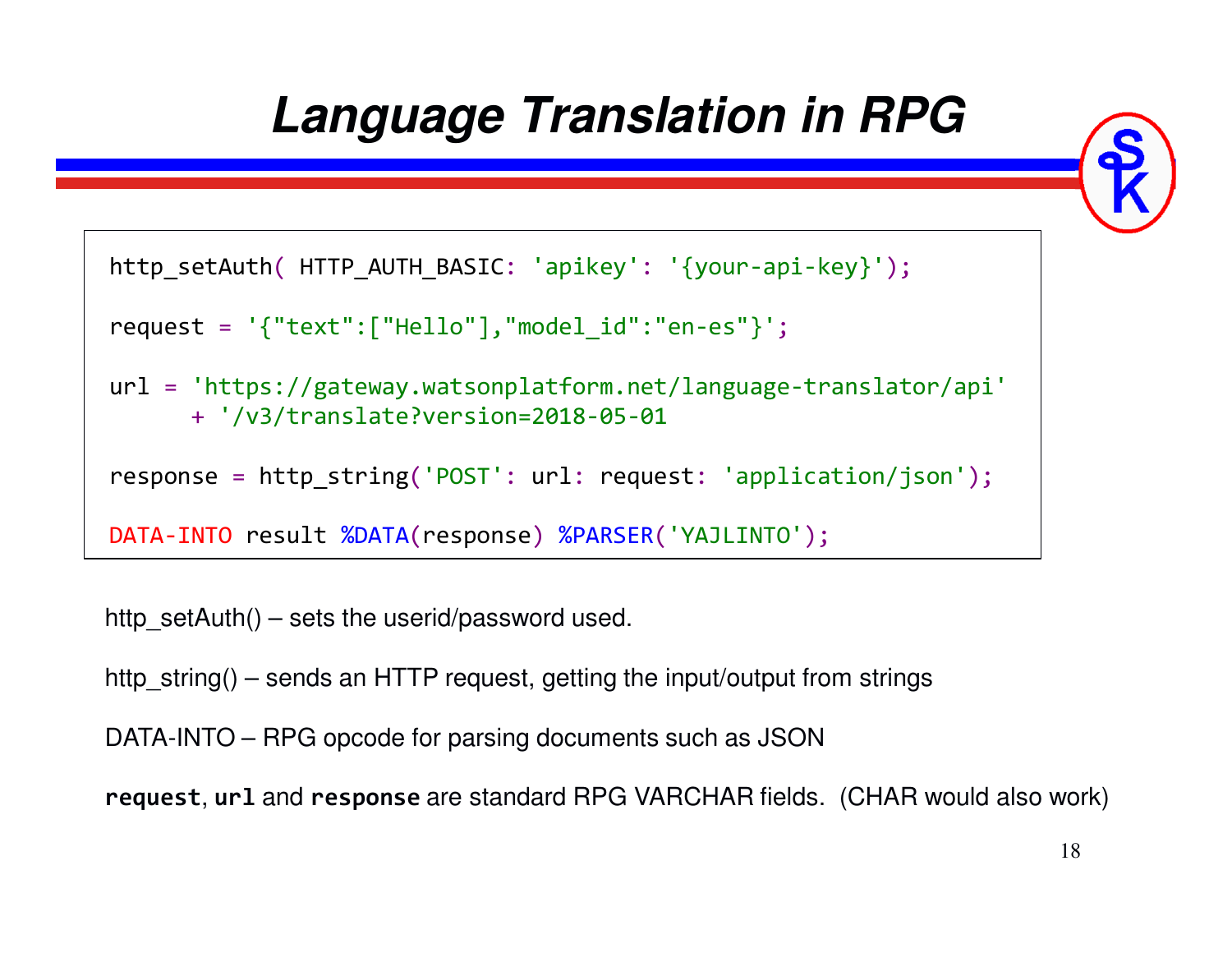#### **Running the Program**

For example, the data from this screen can be fed into the code from the last slide.

The output of the last slide can be placed under "To Text".

|                                                    | Translate Text with IBM Watson                           |
|----------------------------------------------------|----------------------------------------------------------|
| Languages: <u>en</u> to <u>es</u>                  | EN=English ES=Spanish FR=French IT=Italian PT=Portuguese |
| From Text:<br>Hello, my name is Scott              |                                                          |
|                                                    |                                                          |
|                                                    |                                                          |
| $\overline{I}$ o Text:<br>Hola, mi nombre es Scott |                                                          |
| HTTP Code:                                         |                                                          |
| $F3=Exit$<br>5250                                  | 024/006                                                  |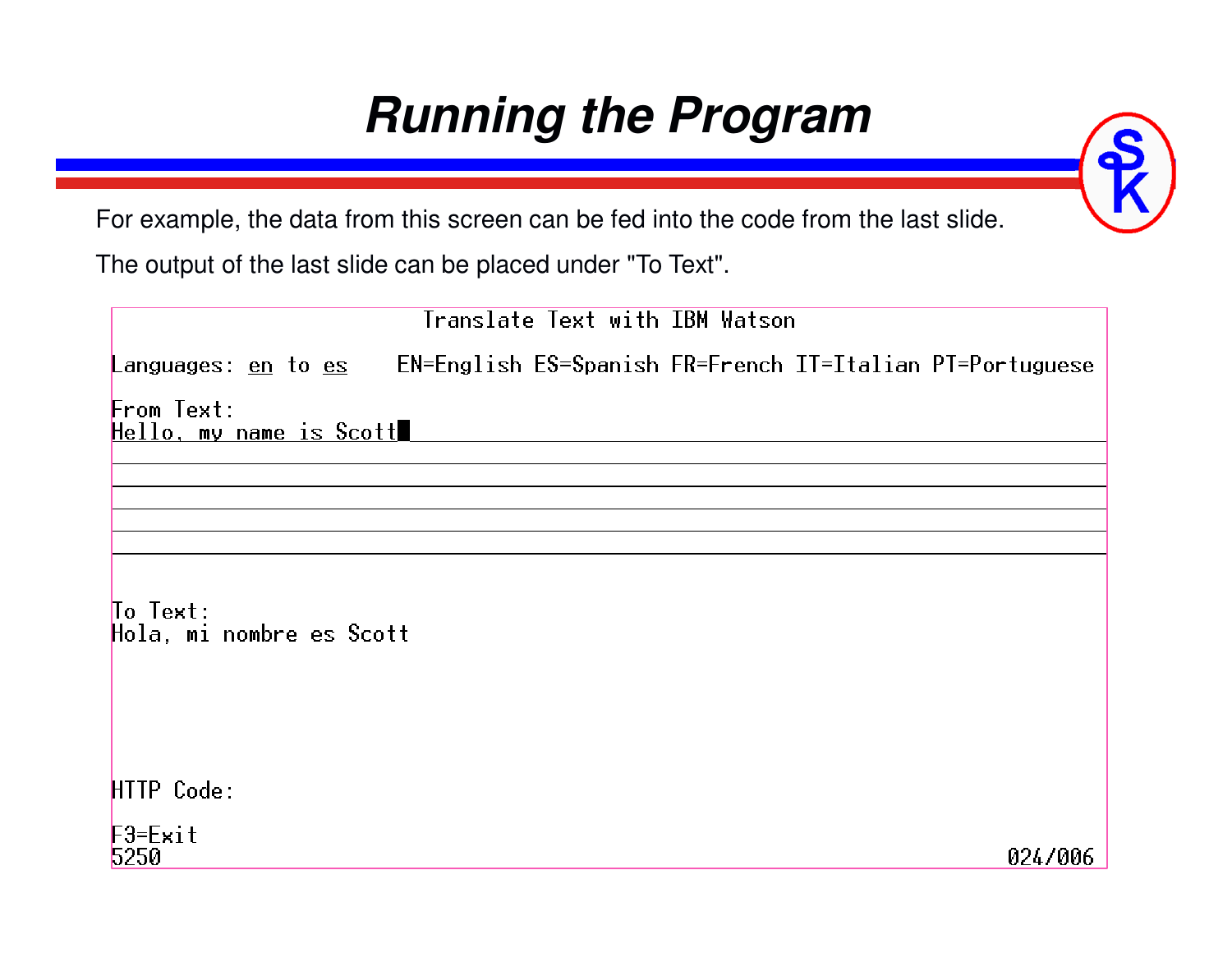## *Types of Web Services*

#### REST

- •Most popular paradigm in the world (69% of all services and growing)
- $\bullet$ URL represents a "resource"
- •You can retrieve, create, modify or delete the resource
- •Data can be in any format, but JSON is most popular, followed by XML
- • *The term "REST" is often applied to any simple web service* (one that does not follow a complex standard like SOAP or XML-RPC)

#### SOAP

- •Popularity peaked around 2004 (was 90%, now only 22% and shrinking)
- •Highly standardized XML, requires more bytes, complexity
- •Always uses the POST HTTP method
- $\bullet$ Works well with tooling
- •Too complicated to use without tooling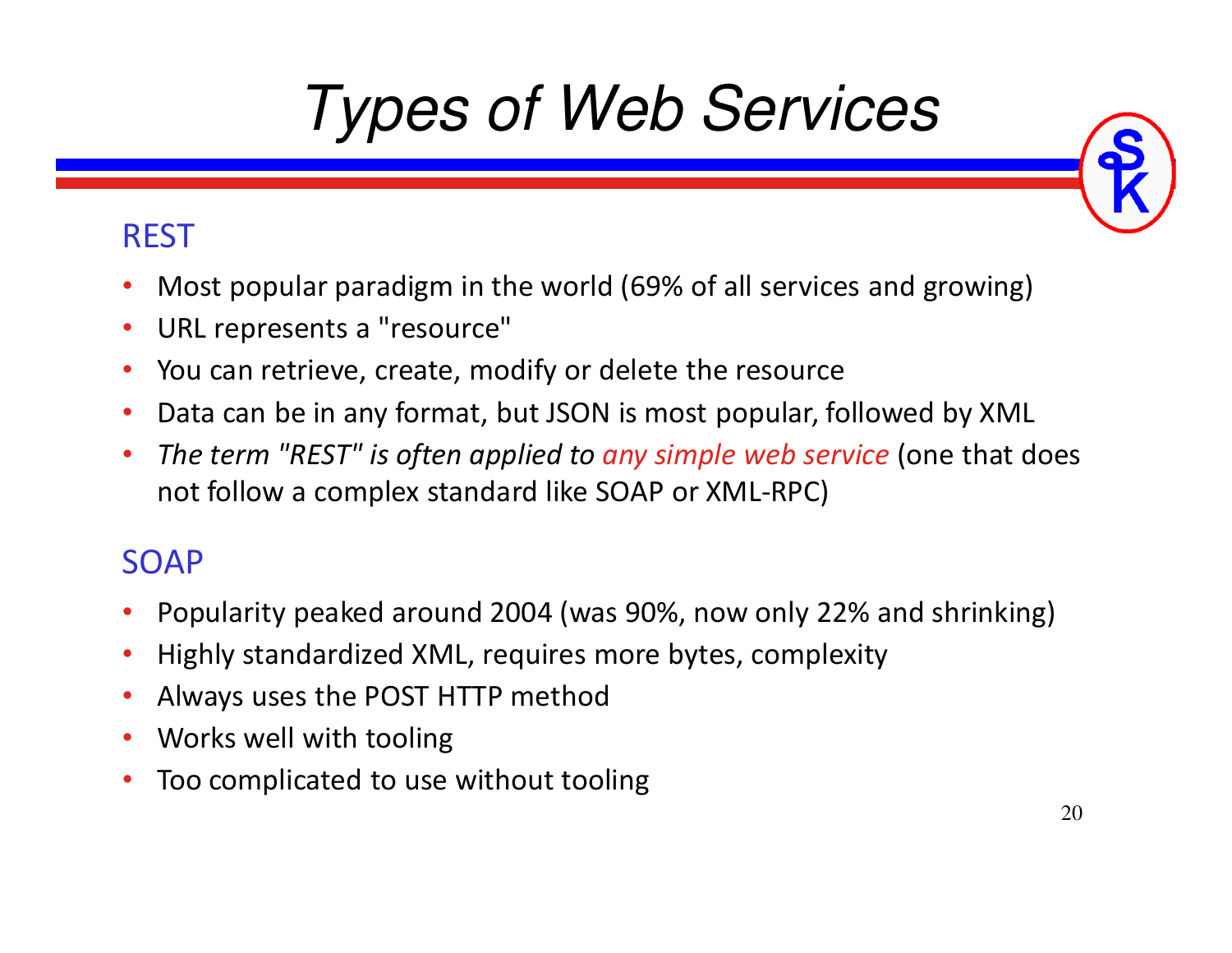### *Types of Web Services*





Data from ProgrammableWeb in 2014

Note: In 2004, SOAP was around 90%In 2009, SOAP and REST were about even.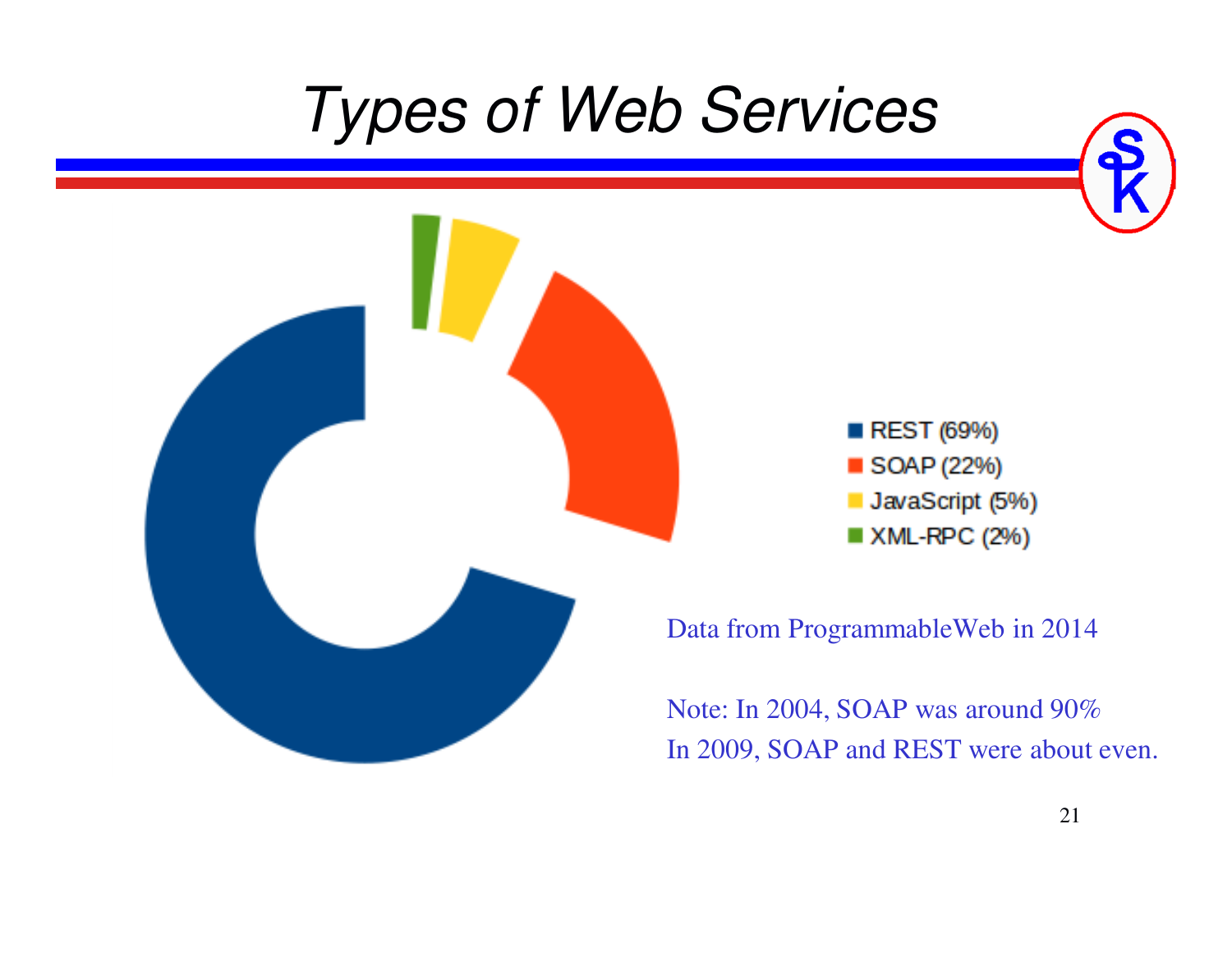### **Data Formats (XML and JSON)**

Both XML and JSON are widely used in web services:

- $\bullet$ Self-describing.
- •Can make changes without breaking compatibility
- •Available for all popular languages / systems

#### XML:

- $\bullet$ Has schemas, namespaces, transformations, etc.
- •Has been around longer.
- •Only format supported in SOAP

#### JSON:

- •Natively supported by all web browsers
- •Results in smaller documents (means faster network transfers)
- •Parses faster.

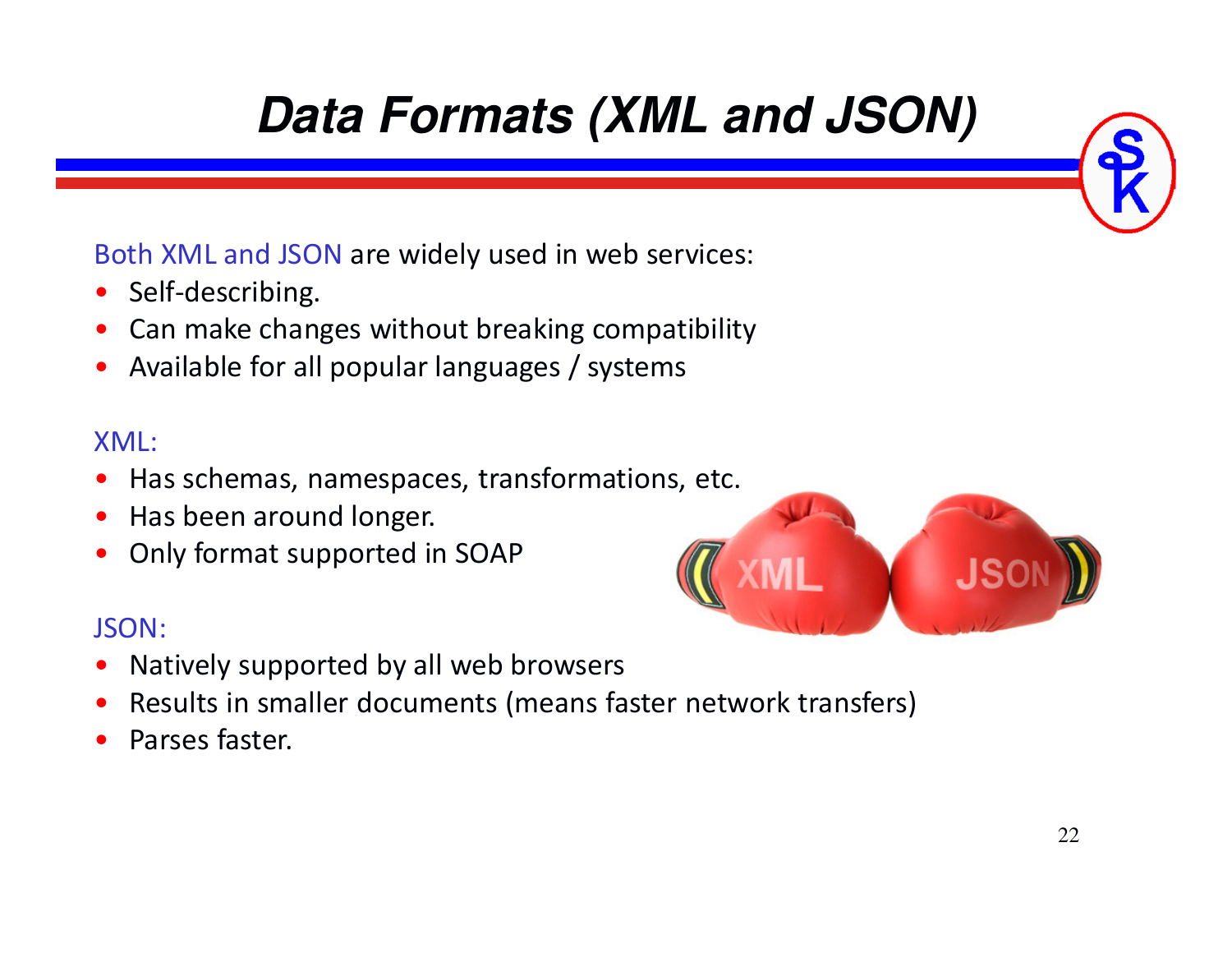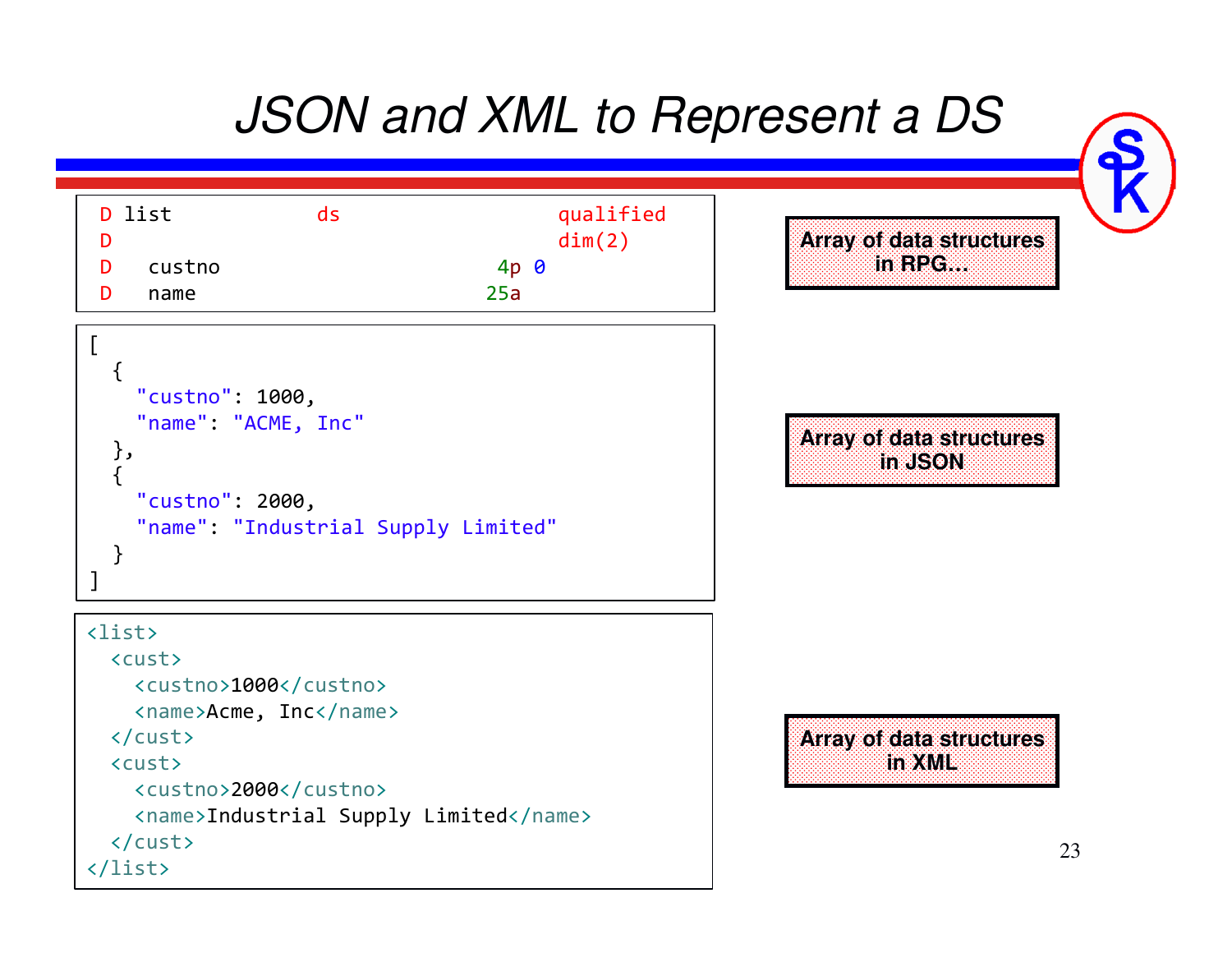

In this simple "textbook" example, that's a 35% size reduction.

55 bytes doesn't matter, but sometimes these documents can be megabytes long – so a 35% reduction can be important.

…and programs process JSON faster, too!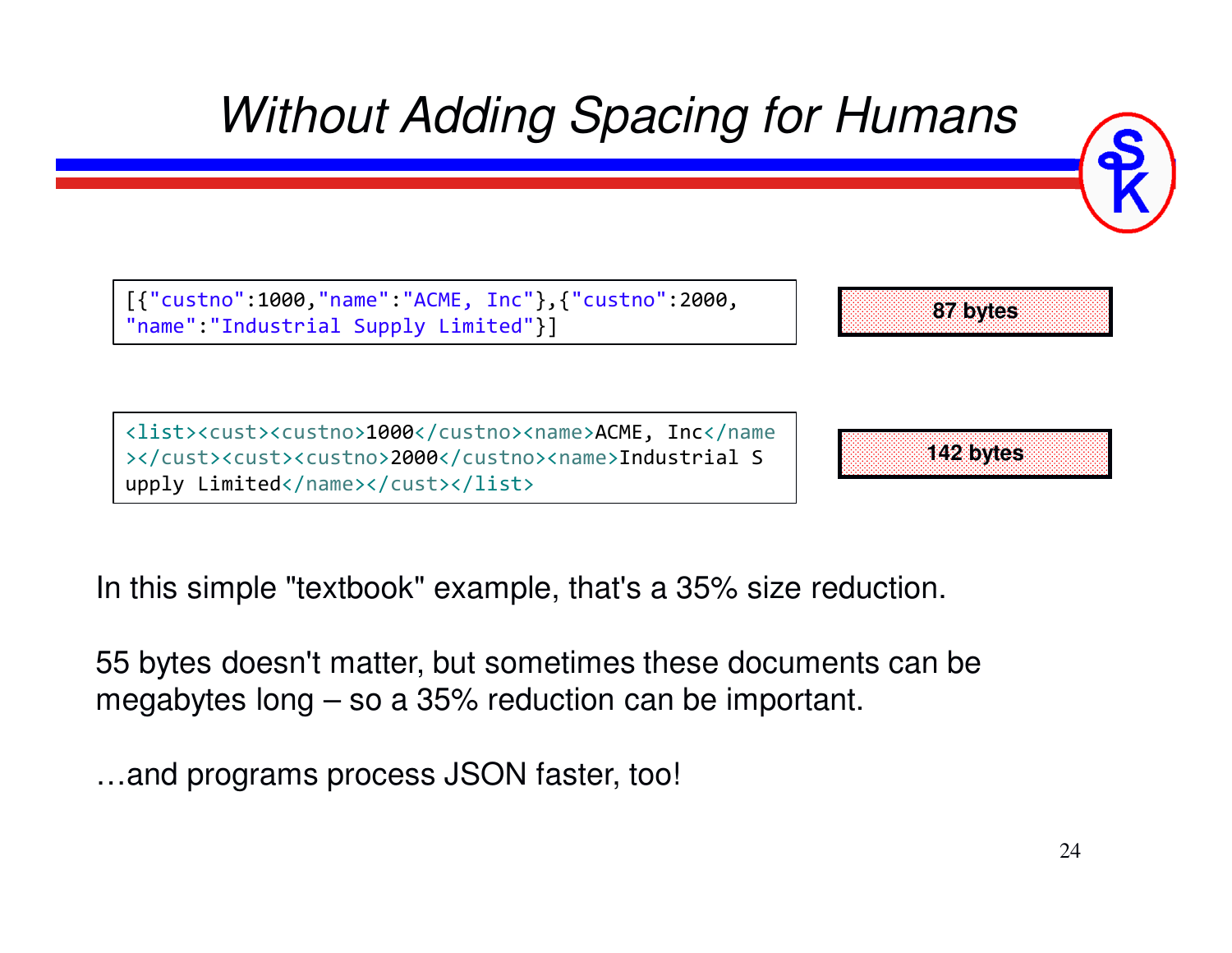### *Customer Maintenance Example*

- • The Watson example wasn't "real" REST, it was just a simple web service that played by it's own rules.
- $\bullet$  For a "real" REST example, I have a Customer Maintenance web service on my IBM i. It is a demo web service that I wrote. You can download the full source code for both the provider and green-screen consumer from my web site.
- $\bullet$  The purpose is to let sales people view, add and change customer information.
- $\bullet$  Used a web service (instead of database directly) so we can have mobile, web and green-screen applications that all share the same back-end program.
- •This web service happens to support both xml and json.
- $\bullet$  The business logic is VERY simple, but it provides a good demonstration of REST web service mechanics.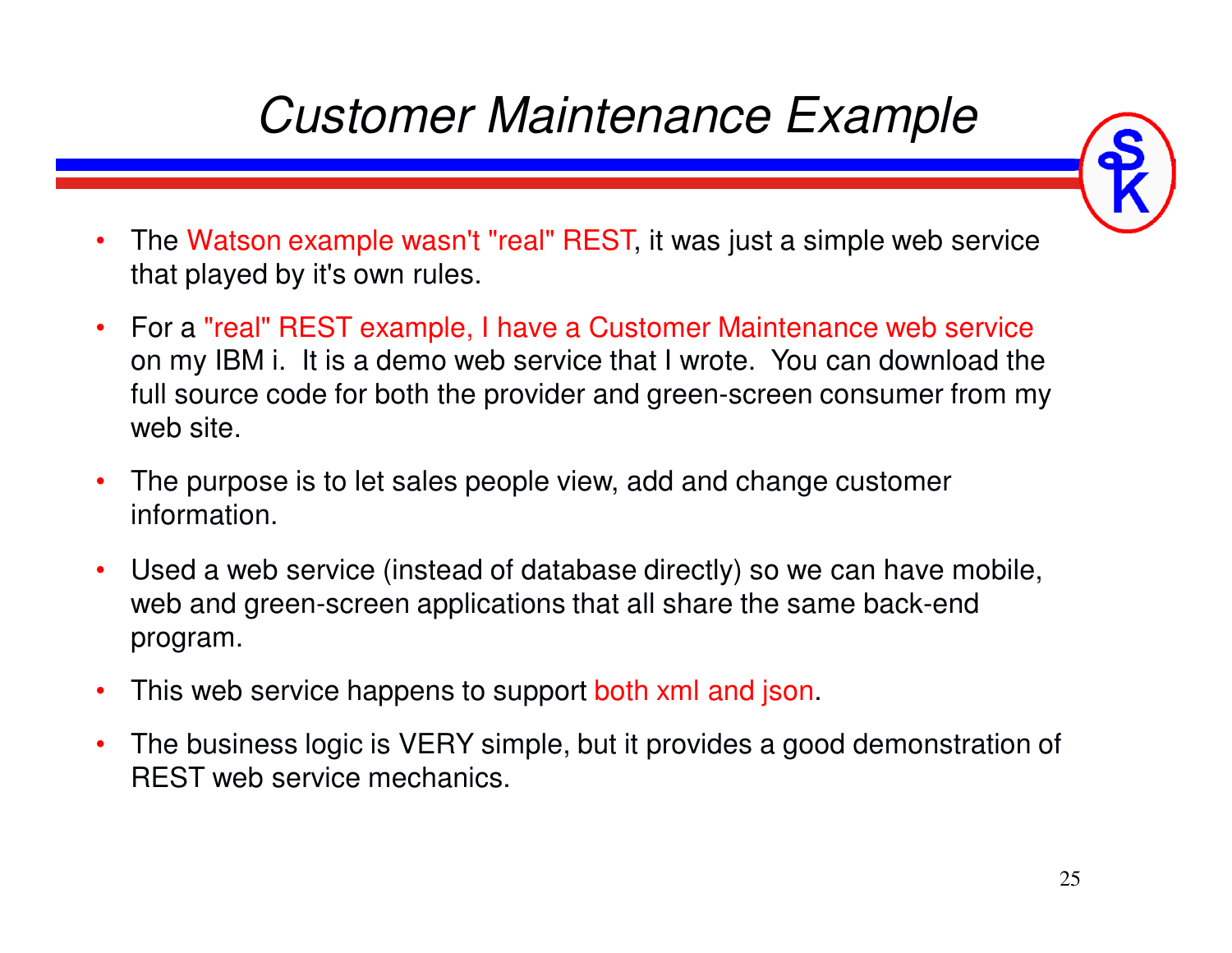### *What Is Meant By "Real" REST?*



A REST "purist" would tell you that REST is where the URL specifies a "resource" (something to operate on) an the HTTP method specifies what to do.

**http://my-server/webservices/cust/1234**

- $\bullet$ GET = Retrieve the resource (get customer 1234)
- $\bullet$ PUT = Make idempotent changes (update customer 1234)
- $\bullet$ POST = Make non-idempotent changes (write customer 1234)
- •DELETE = Removes the resource (delete customer 1234)

*Idempotent means that multiple calls will result in the same thing. For example, if you set a customers "balance" to 10, it does not matter if you do it once or 100 times, the end result will be a balance of 10. However, if you add 10 to their balance, it is not idempotent. If you do it once, it's 10 higher, do it 100 times, it's 1000 higher.*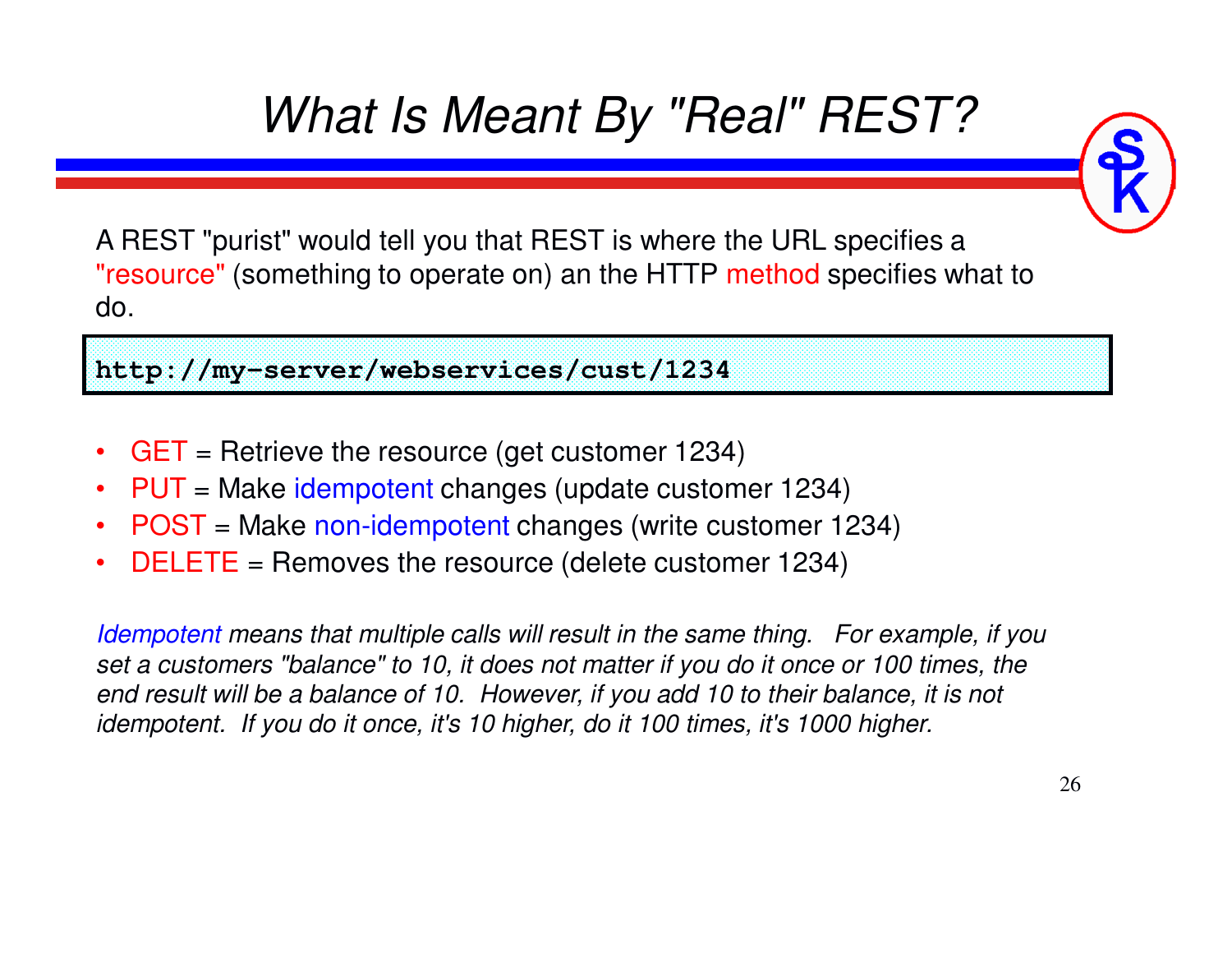### *REST/CRUD analogy*

An easy way to understand "real" REST is to think of it like Create, Retrieve, Update, Delete (CRUD) database operations.

**http://my-server/webservices/xml/cust/1234**

- $\bullet$  $URL = an$  identifier, like a "unique key" (identity value) that identifies a record. (But also identifies what type of record, in this case, a customer.)
- GET = Retrieves much like RPG's READ opcode reads a record
- PUT = Modifies much like RPG's UPDATE opcode
- $\bullet$ POST = Creates – much like RPG's WRITE opcode (or SQL INSERT)
- •DELETE = Removes – like RPG's DELETE

*Consider the difference between writing a record and updating it. If you update it 100 times, you still have the one record. If you write (insert) 100 times, you have 100 records. That is idempotent vs. non-idempotent.*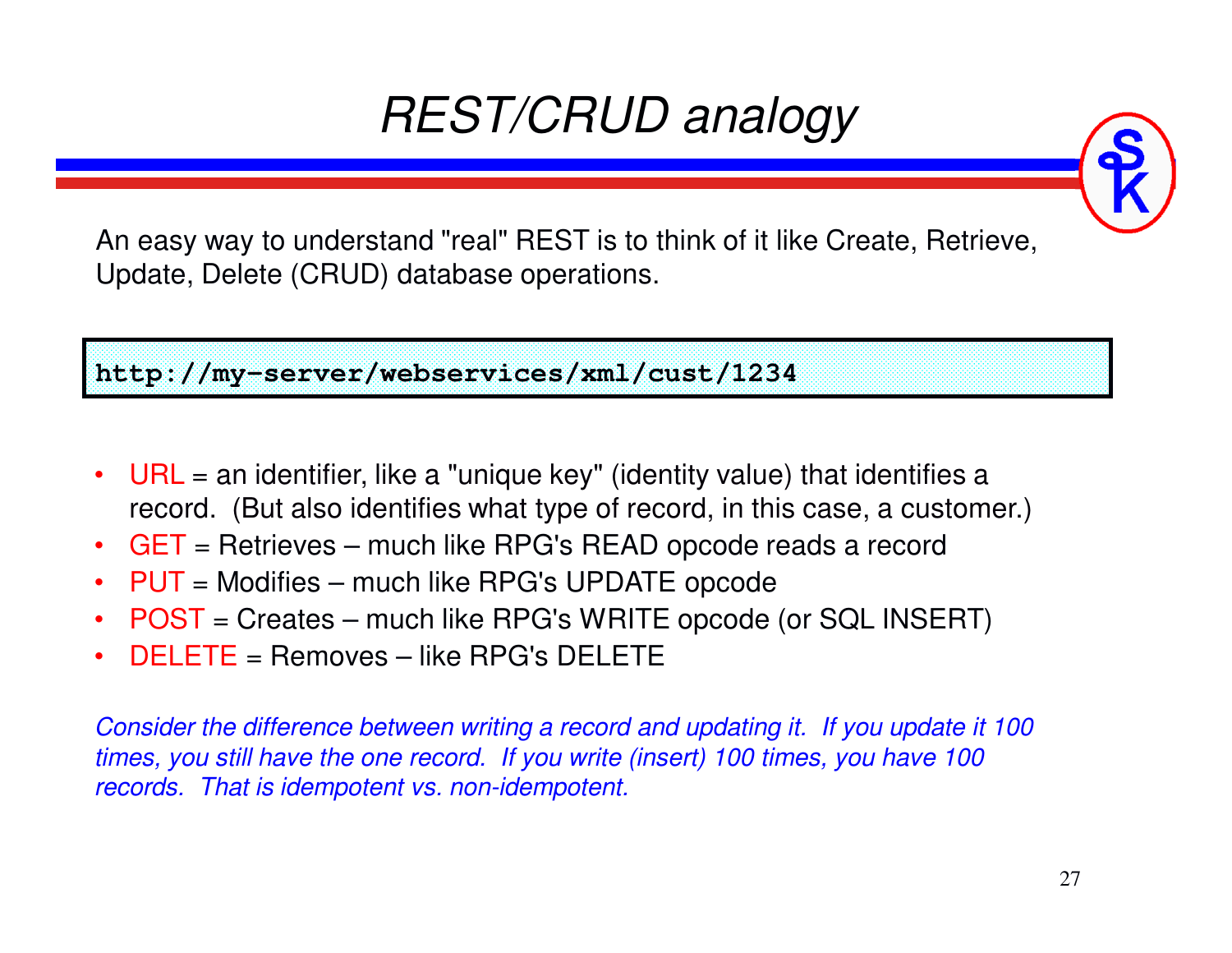#### *Cust Maint – Start Screen*

The customer maintenance program starts by letting the user select a customer.

 $x$  $\boxed{1}$  tn5250 - power8 File Edit View Macro Help Customer Maintenance  $1 =$ Select Opt Cust **Customer Name** City ST 495 Acme Foods Pompano Beach 504 FLEMING FOODS- LINCOLN ΝF LINCOLN AΖ 505 FLEMING CO PHOFNTX 506 FLEMING FOODS- PHOENIX PHOFNTX AΖ 510 SYSCO HAMPTON ROADS-SNACK **SUFFOLK** VA 516 BELCA FOODSERVICE CORP GA ATI ANTA 519 BADGER POULTRY PLUS WI MADISON 520 NORTHERN LIGHTS DIST INC IΑ FORT DODGE 521 NORTHERN LIGHTS DIST INC FORT DODGE ΙA 522 BUY FOR LESS WAREHOUSE OKLAHOMA CITY 0K 1234 Penton Technology Media Fort Collins  $C<sub>0</sub>$ 1500 Scott C Klement New York **NY Bottom**  $F3 = Exit$ F10=Add New 5250 010/005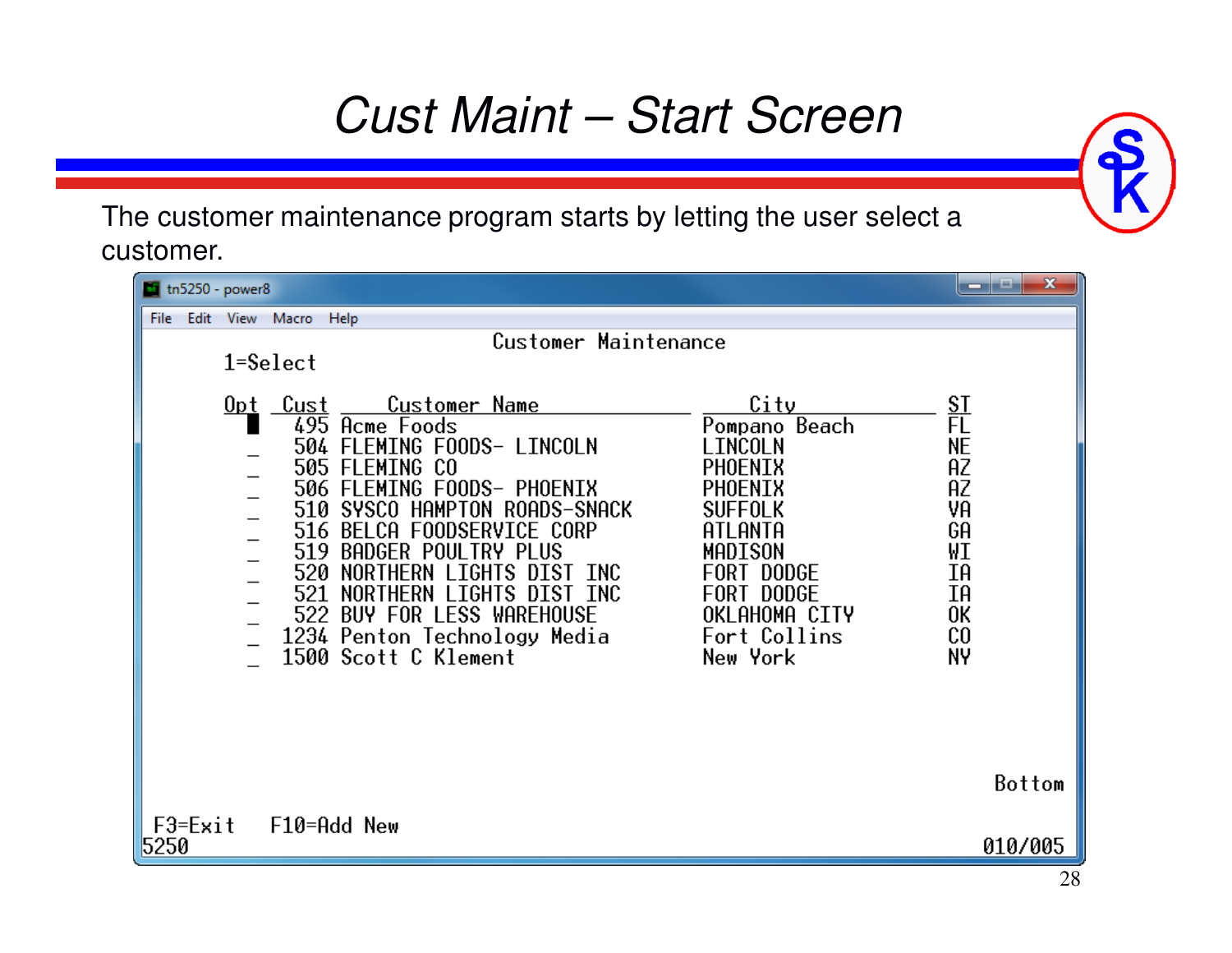### *Retrieving All Customers*



That list did not come (directly) from a database – it came from consuming the web service!

This web service returns a list of all customers when you do a GET request and do not provide a customer number.

**GET http://my-server/webservices/xml/cust**

- •HTTP GET is the REST for "retrieve"
- • The "resource" in this is "customers in general" since no specific number was given.

```
dcl-c BASEURL 'http://localhost:8500/webservices/xml/cust';
dcl-s xmlData varchar(100000);
```

```
xmlData= http_string( 'GET' : BASEURL );
```
- •http\_string() routine receives data into a string (vs. a file).
- •The first parameter is the HTTP method (GET)
- •xmlData will be the XML document (all customers) as a string.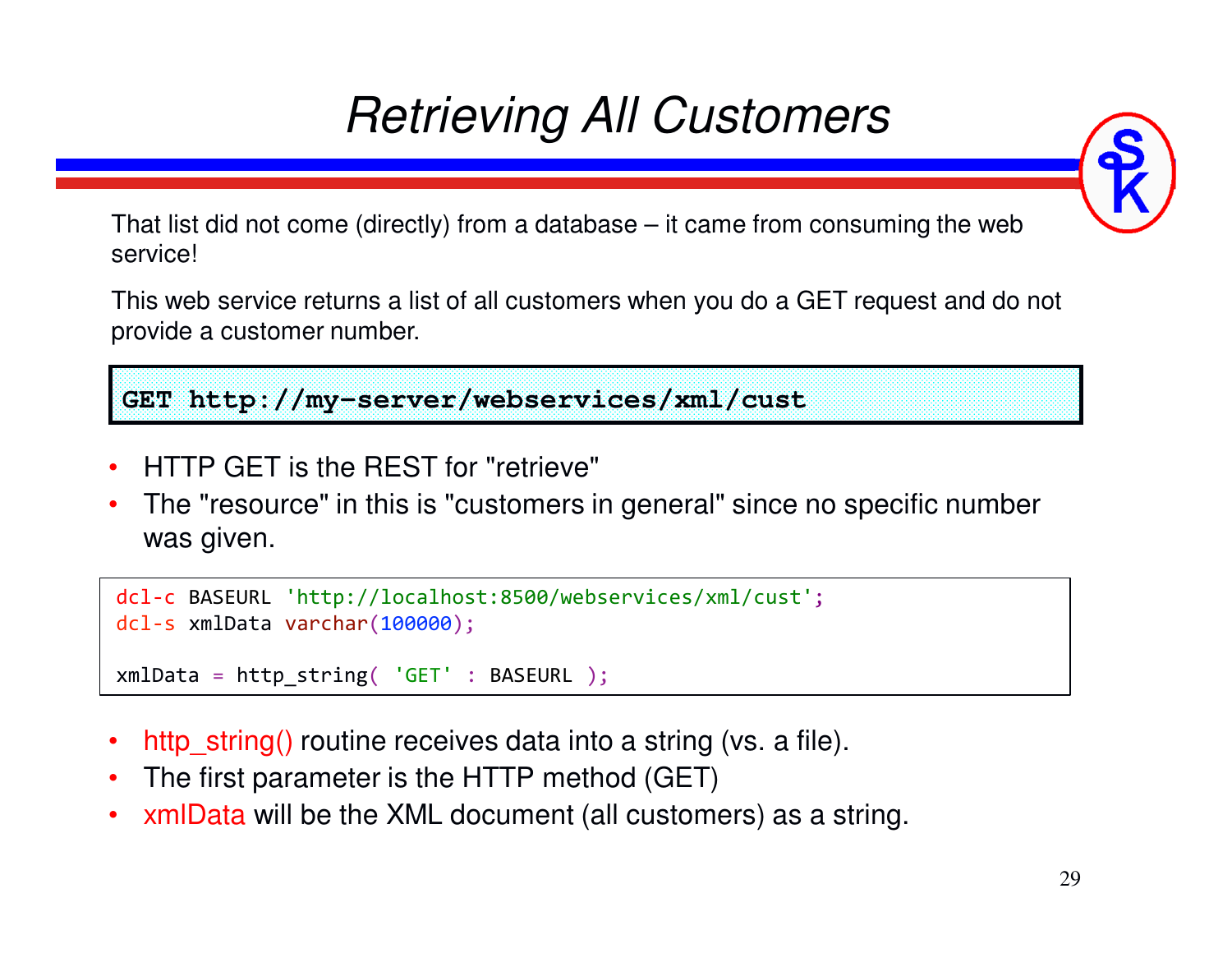#### *Think of XML Like a Data Structure*

Think of XML like a data structure, it's one larger field (such as "address") that contains sub-fields (such as "street", "city", "state" and "postal")

It'd be helpful to be able to load the RPG DS from the XML.



That's what XML-INTO does!

- $\bullet$ Maps XML fields into corresponding DS fields
- Field names must match (special characters can be mapped into  $\bullet$ underscores if needed)
- $\bullet$ Repeating elements can be loaded into arrays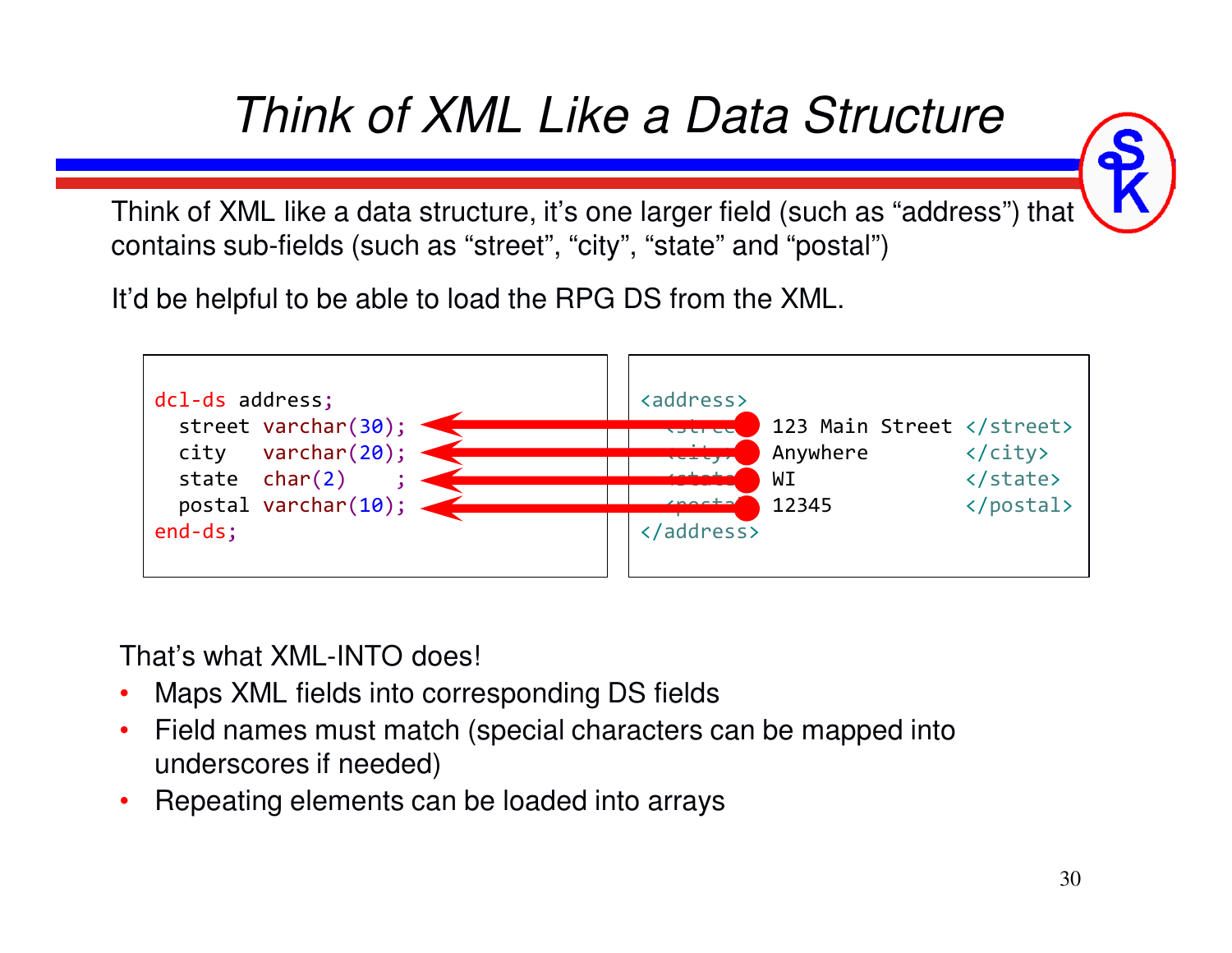### *The List of Customers Looks Like This*

The XML returned from the service looks like this. RPG's built-in XML-INTO opcode can easily put this data into a data structure.

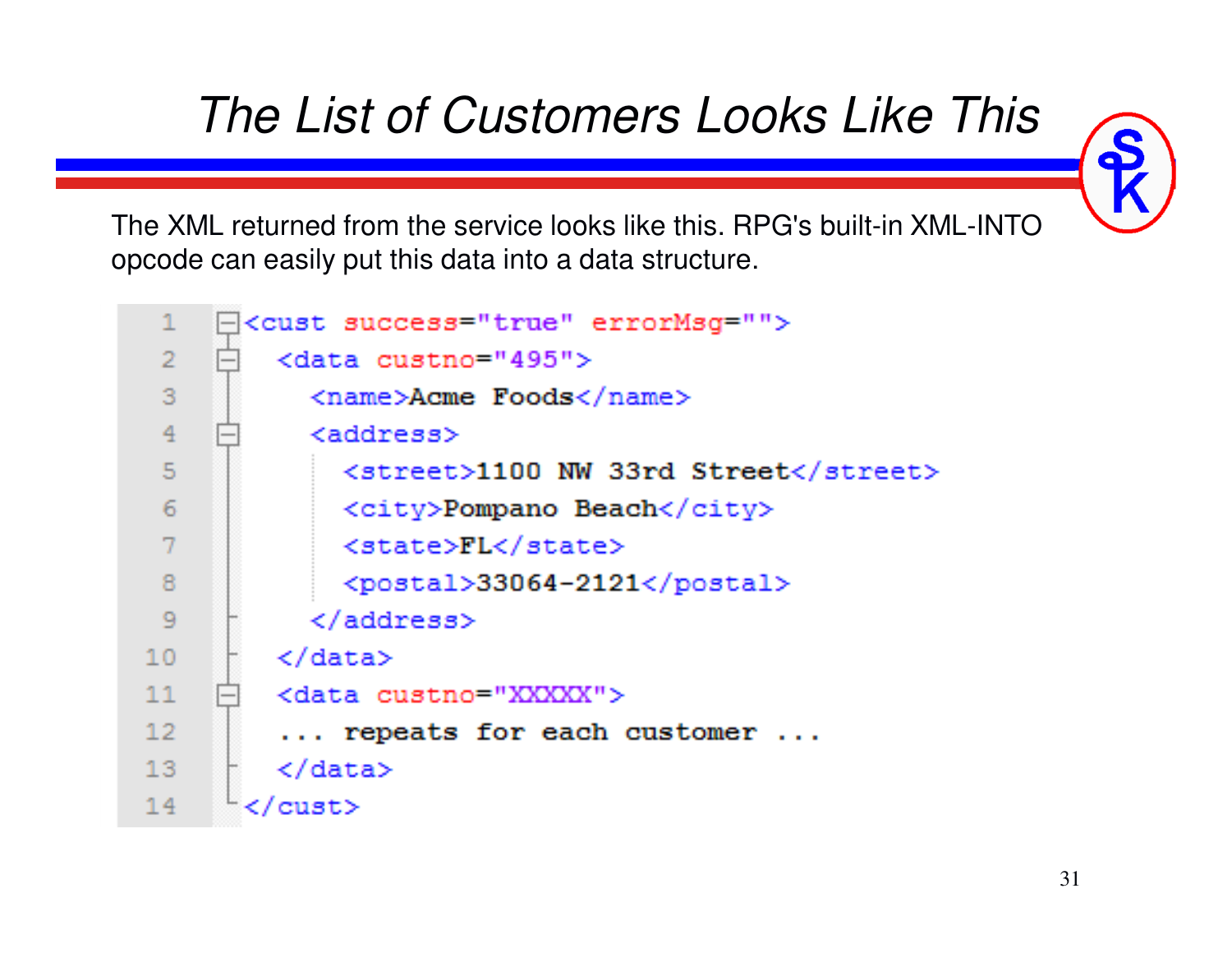#### *Data Structure Definition*

- •This RPG data structure has the same definition as the XML in our web service.
- •"data" is an array that can have up to 999 addresses.
- •XML-INTO's "countprefix" can tell us how many were found

```
dcl-ds cust qualified;
  success ind inz(*on);<br>errorMsg varchar(500) inz('');errorMsg varchar(500) inz('');
                   inz(0);
   dcl-ds data dim(999);
      custno packed(5: 0) inz(0);
     name varchar(30) inz('');
      dcl-ds address;
         street varchar(30) inz('');
         city varchar(20) inz('');
         state char(2) inz(' ');
         postal varchar(10) inz('');
      end-ds;end-ds;end-ds;xml-into cust %xml(xmlData:'case=convert countprefixed:');
```
*"num\_data" is "data" with the "num\_" count prefix added, so RPG will count the number of "data" array elements, and put it into "num\_data"*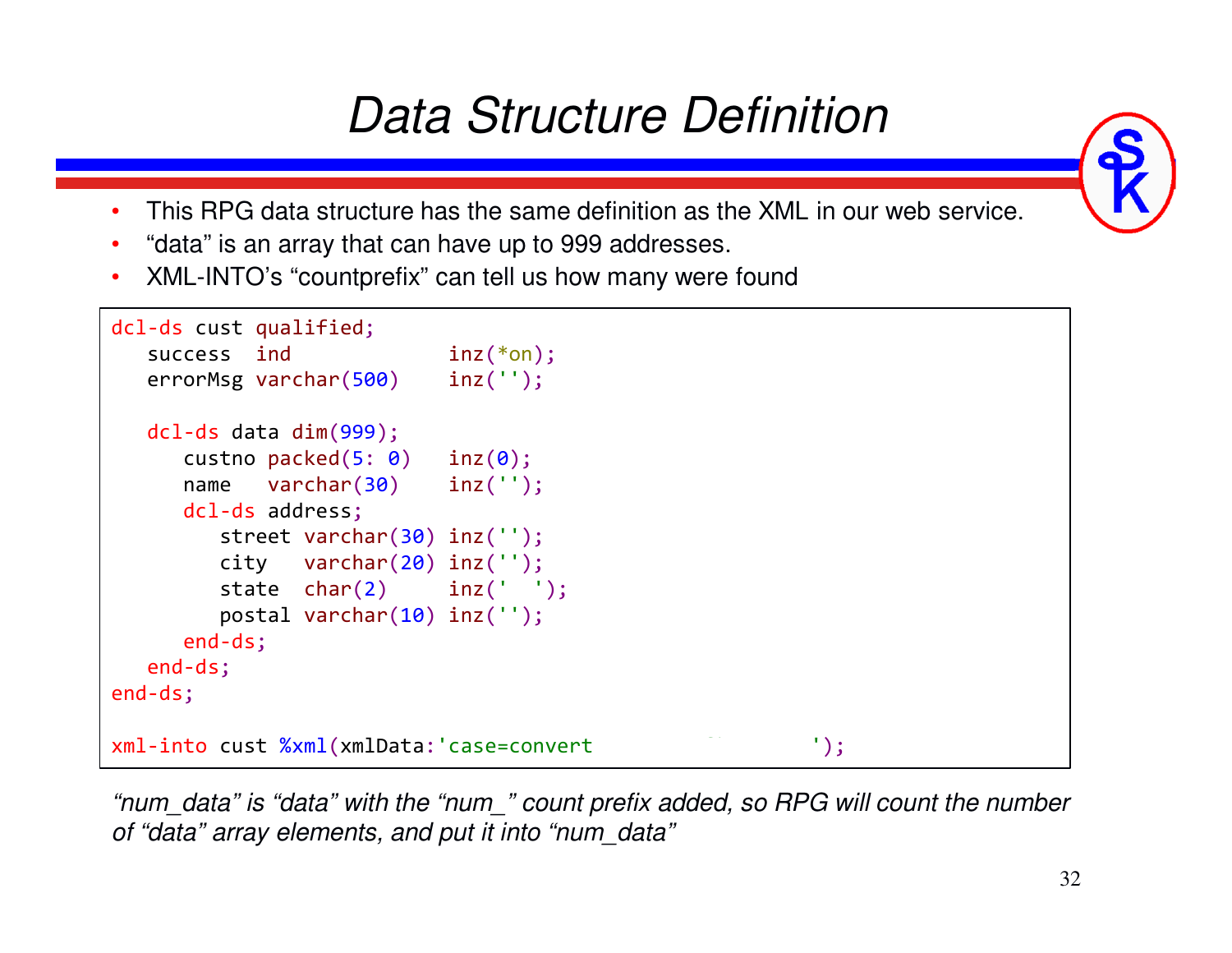#### *Loading the List Into the Subfile*

```
dcl-ds cust likeds(cust_t) inz(*likeds);
xml-into cust %xml(xmlData:'case=convert countprefix=num_');
clearSfl();for i
=1 to cust.num_data;
   custno= cust.data(i).custno;
   \mathsf{name} = \mathsf{cust.data}(\mathtt{i}).\mathsf{name};
street = cust.data(i).address.street;

city = cust.data(i).address.city;

state = cust.data(i).address.state;

postal = cust.data(i).address.postal;
   opt = *blanks;
   RRN +=1;

recsLoaded= RRN;

write SFL;
   dspf.sfldsp= *on;
endfor;The XML-INTO simply puts the XML data into the matching data structure.To load the subfile, I can just loop through the array of 
"data" elements and load it.
```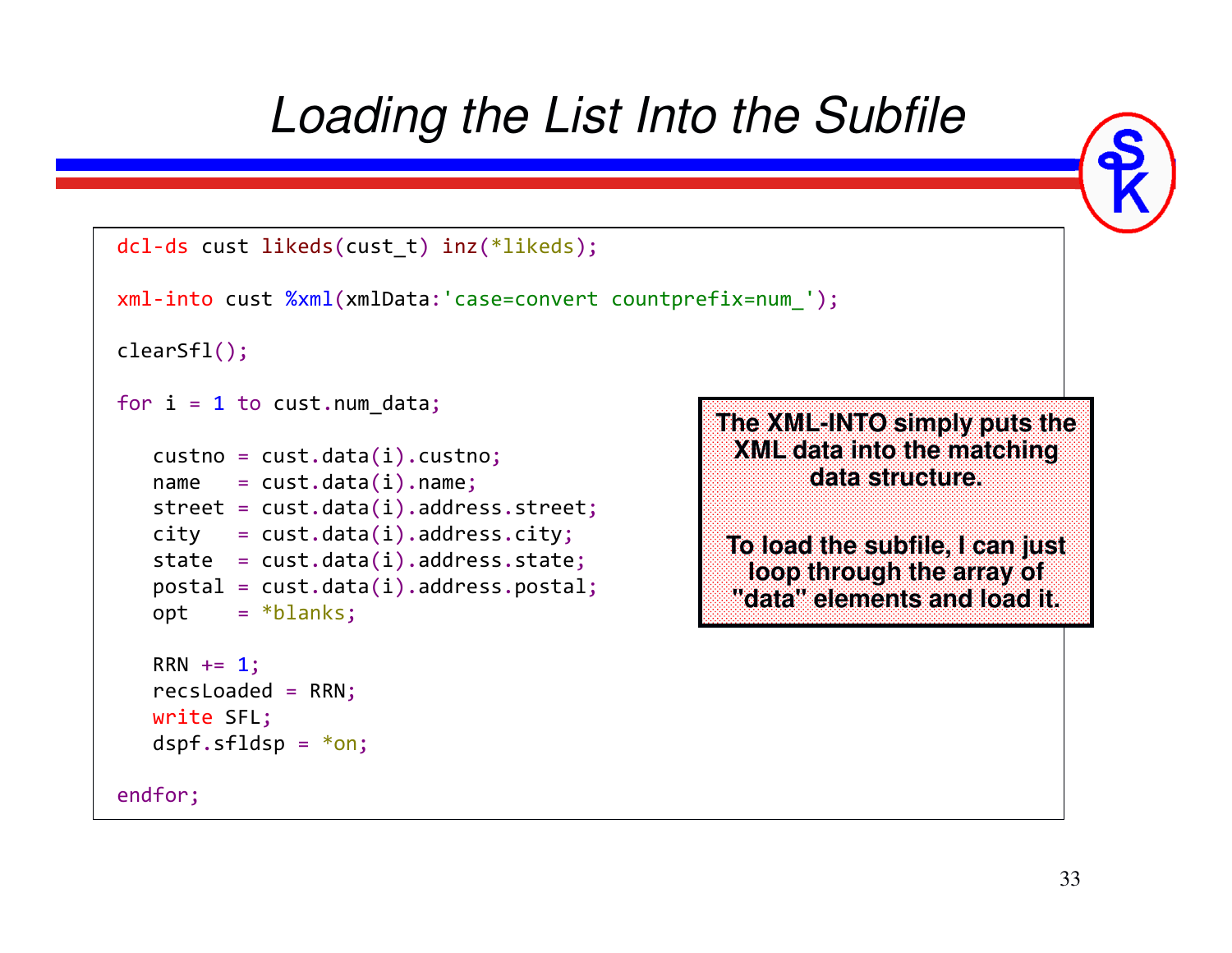#### *Maintenance Screen*

When you select a customer, it displays this screen

| tn5250 - power8                                                                                                                      | $\mathbf{x}$<br>$=$<br>-                                                                                                                                                 |
|--------------------------------------------------------------------------------------------------------------------------------------|--------------------------------------------------------------------------------------------------------------------------------------------------------------------------|
| File Edit View Macro<br>Help                                                                                                         |                                                                                                                                                                          |
| Customer Maintenance                                                                                                                 |                                                                                                                                                                          |
| Cust no:<br>495<br>Name: Acme Foods<br>Street: 1100 NW 33rd Street<br><u> City: Pompano Beach</u><br>State: FL<br>Postal: 33064-2121 | To use this screen (via REST)<br>the program must:<br>Make (another) GET request<br>with the custno to get a specific<br>customer's data. (Cust 495 in<br>this example.) |
|                                                                                                                                      | After the user's changes, it<br>must make a POST request to<br>update the customer. (OFPUT<br>If it is a new customer.)                                                  |
| $F3 = Exit$<br>$F12 =$ Cancel<br>5250                                                                                                | <b>ENTER=Save</b><br>021/005                                                                                                                                             |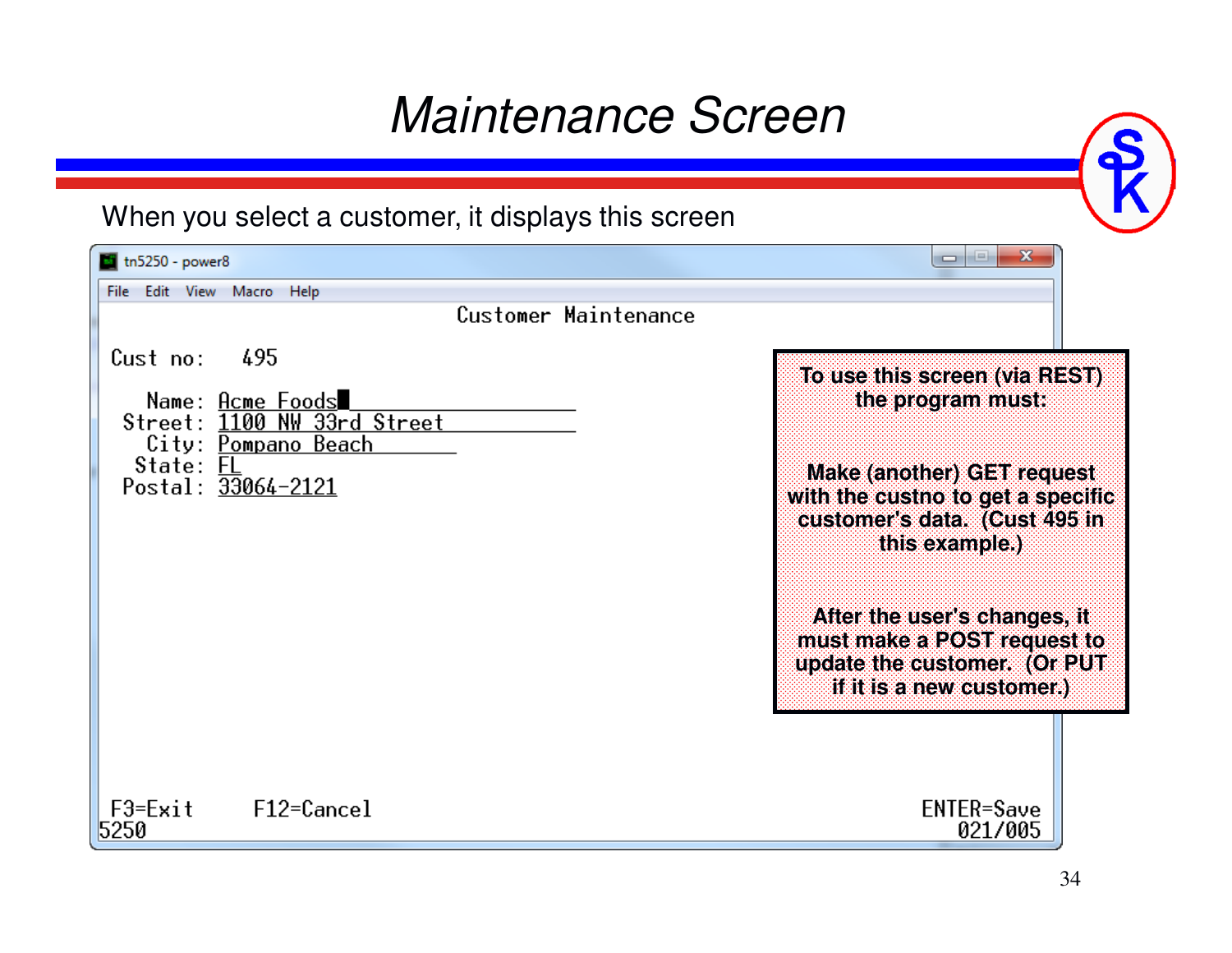#### *Retrieve Specific Customer*

To retrieve information about a customer (name, address, etc)

**GET http://my-server/webservices/xml/cust/XXXXX**

In RPG (with HTTPAPI) the code looks like this:

```
dcl-c BASEURL 'http://localhost:8500/webservices/xml/cust';
dcl-s xmlData varchar(5000);
```
xmlData = http\_string( 'GET' : BASEURL + '/' + %char(custno));

This is exactly like the previous example, except:

- •A slash and customer number are added to the URL.
- •xmlData can be smaller because only one record will be returned.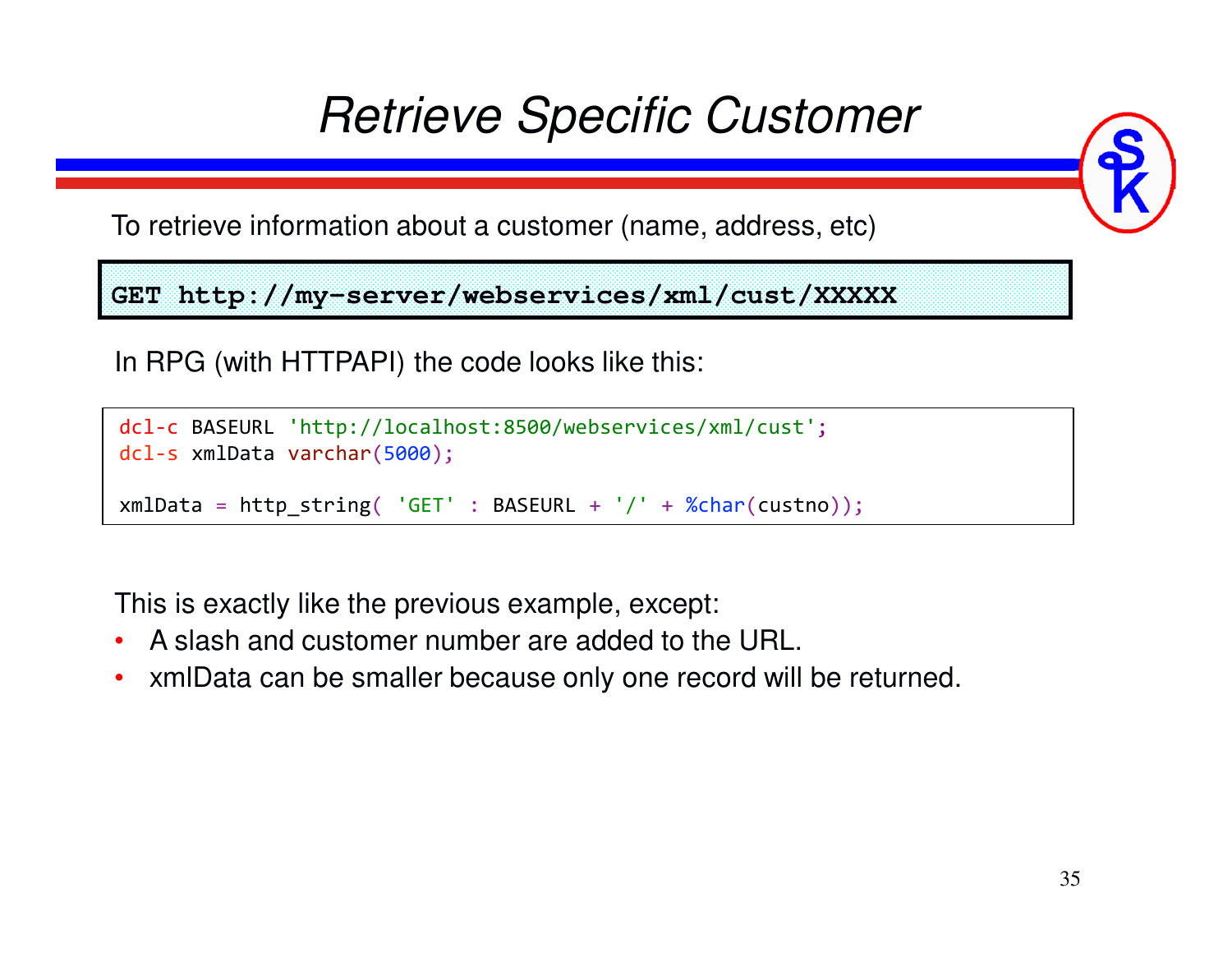#### *Populating the Maintenance Screen*



```
dcl-ds orig likeds(data_t) inz(*likeds);
```

```
xml-into cust %xml(xmlData:'case=convert countprefix=num_');
```

```
// If there was an error, put it on the screenif cust.success <> 'true';
   msg= cust.errorMsg; 

endif;
```

```
// If no error, put the cust data on the screen.if \; {\sf cust} . {\sf success} \; = \; ' true';
    \textsf{custno}=\textsf{cust.dat}(1).custno;

name 
street = cust.data(1).address.street;
            = {\sf cut.data(1)}.{\sf name};

city 
state = cust.data(1).address.state;
            = cust.data(1).address.city;

postal = cust.data(1).address.postal;

eval-corr orig
= cust.data(1);
endif;
```
**The exact same data structure is used for XML-INTO**

**The only difference is that there will be only 1 <data> element (only one customer)**

**Just copy element 1 to the screen fields…**

 **Also save an "orig" copy of the data so we can tell what was changed.**

**NOT SHOWN: If the user hit F10 = new customer, we skip this and just blank out the screen fields and "orig"**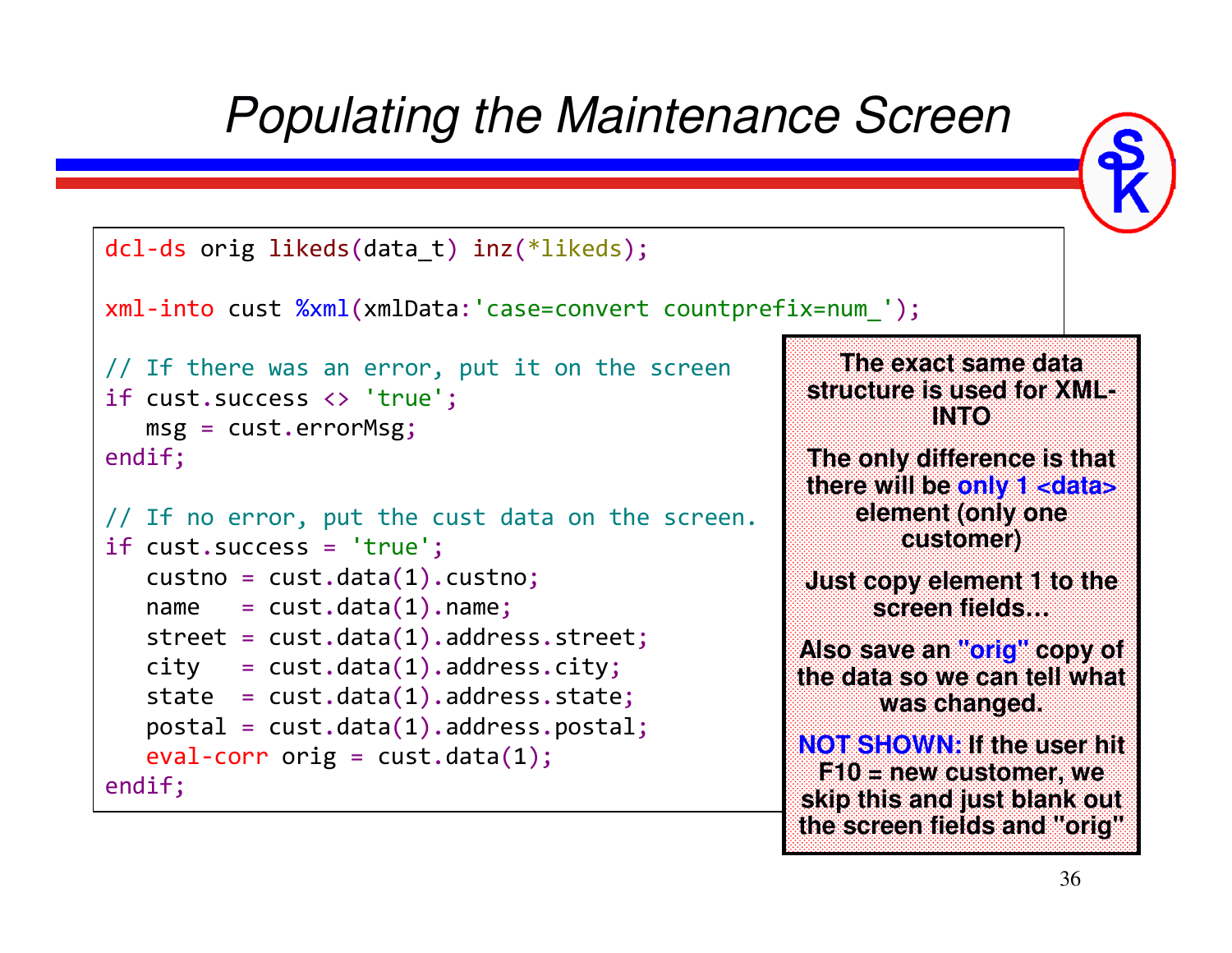### *We Send XML For Updates*

When doing a POST/PUT to save the changes, we send an XML document.

The format the XML is the same, except:

- •It is generated by the consumer (we have to create it)
- Only the fields that were changed are sent.
- $\bullet$ In this example, the street address, city and state were changed:

```
<cust success="true" errorMsg="">
1.
\overline{2}<data>3
          <address>
4
            <street>123 Sesame Street</street>
5
            <city>Houston</city>
            <state>TX</state>
6
          </address>
8
        </data>
      </cust>
9
```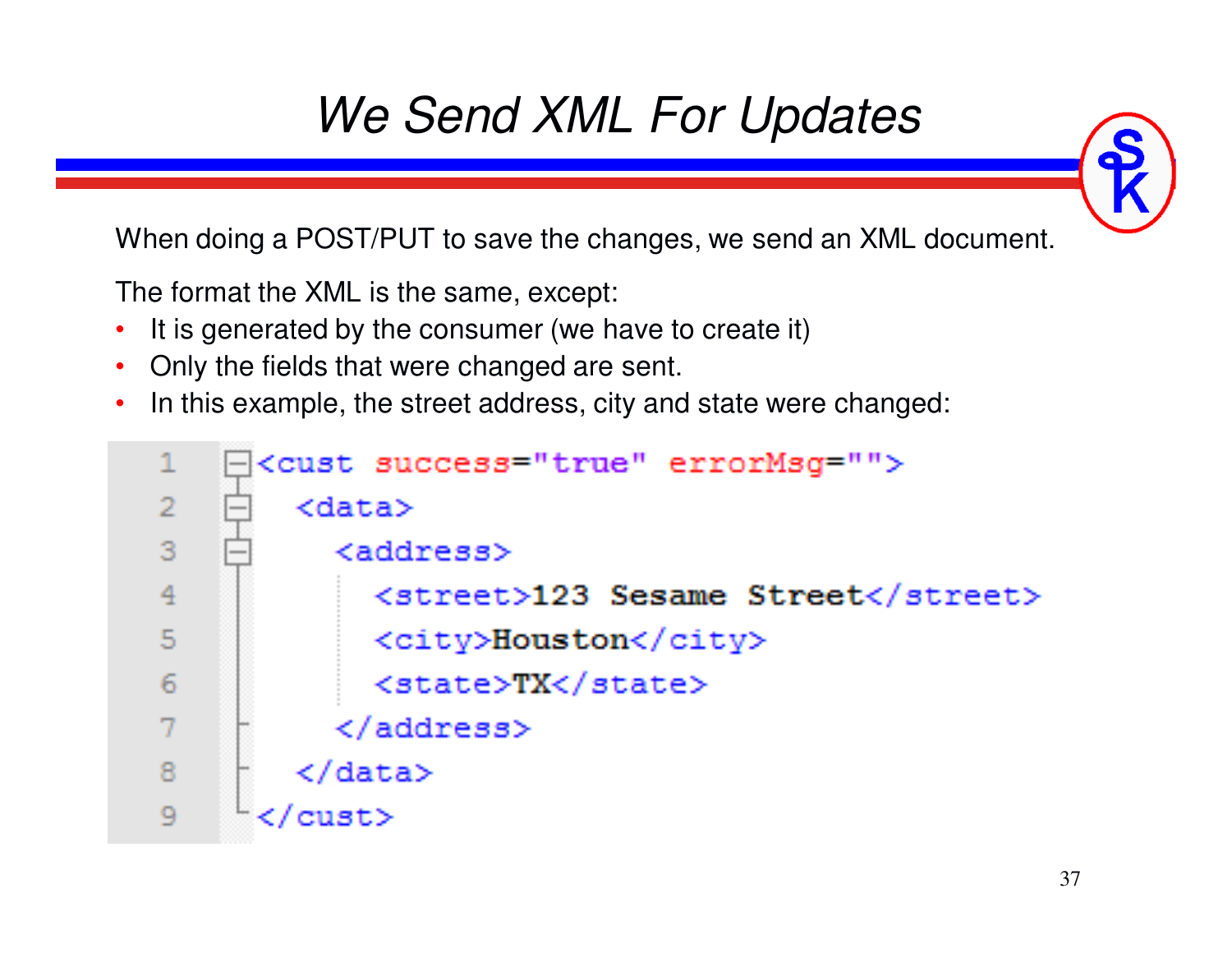#### *Creating XML in RPG*

```
dcl-s data varchar(5000);
data = '<?xml version="1.0"?>
+
<cust success="true"><data>';if name <> orig.name;
   data += '<name>'
+ xml(name) + '</name>';
endif;data += '<address>';
if street <> orig.address.street;
  data += '<street>'
+ xml(street) + '</street>';
endif;... above repeated for each field ...data += '</address>';
 data += '</data></cust>';
```
**RPG does not have an opcode to create XML.…but, it is not hard to create XML with string concatenation!**

**The only tricky part is what about special characters in the data, like <, > or &?**

**For that, I wrote the xml() subprocedure (next slide)**

When  $\mathbf{N}$  and  $\mathbf{N}$   $\mathbf{C}$  was ensured by **was selected, orig is blank.**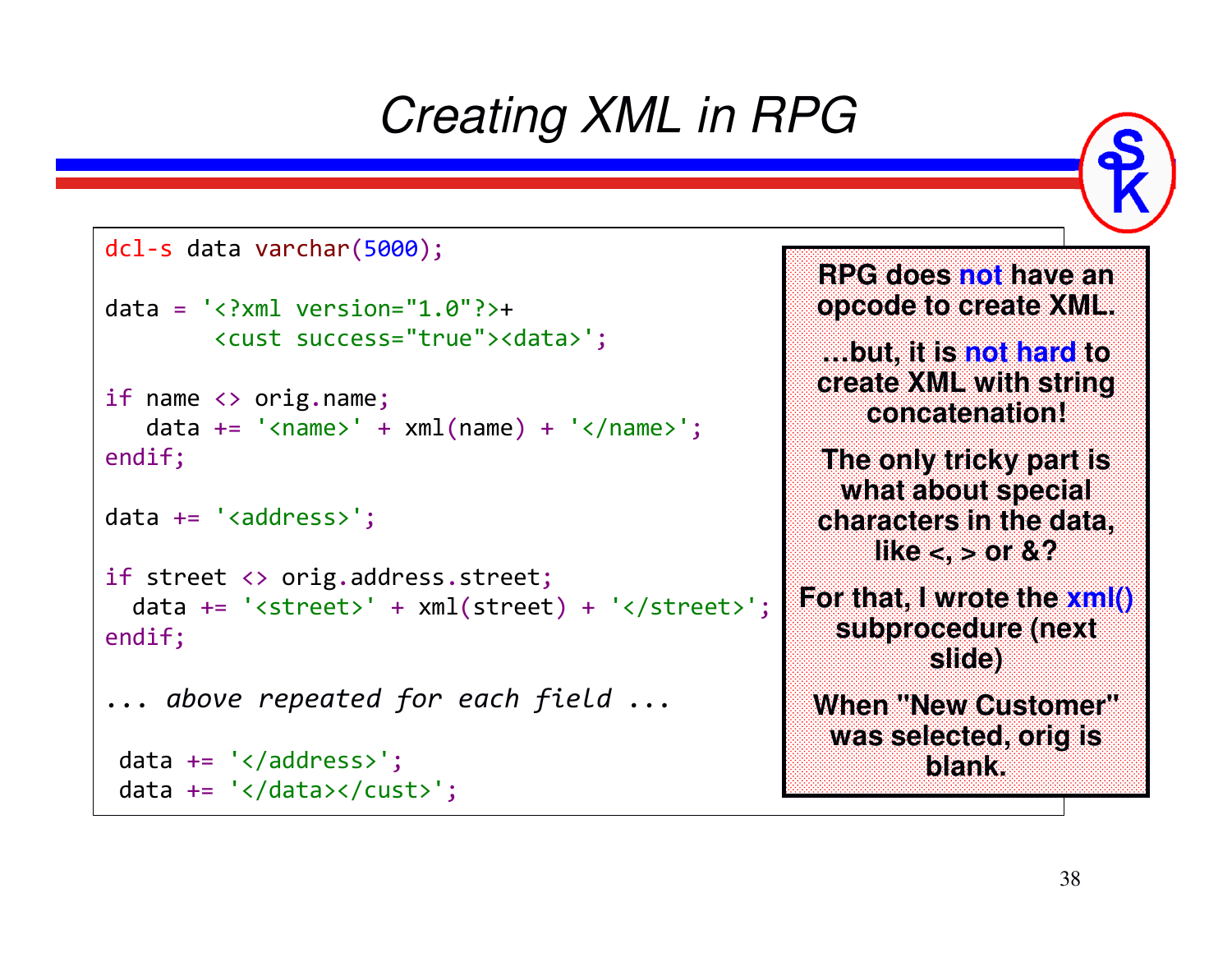#### RQ *Escaping Special Characters*dcl-proc xml; dcl-pi \*n varchar(5000); inp varchar(5000) const options(\*varsize); end-pi; dcl-s x int(10); dcl-s result varchar(5000); for  $x = 1$  to %len(inp); select; when %subst(inp:x:1) <sup>=</sup> '&'; result += '&'; when  $\text{\%subst}(inp:x:1) = ' < '$ ; result += '<'; when  $\text{\%subst}(inp:x:1) = '>\$ ; result += '>'; when  $\text{\%subst}(inp:x:1) = \text{'''}$ ; result += '"'; when  $\text{\%subst}( \texttt{inp:x:1})$  = ''''; result += '''; other; result += %subst(inp:x:1); endsl;endfor;return %trim(result);end-proc;**For example, input like "Gravity < Zero"Will be escaped like "Gravity < Zero"**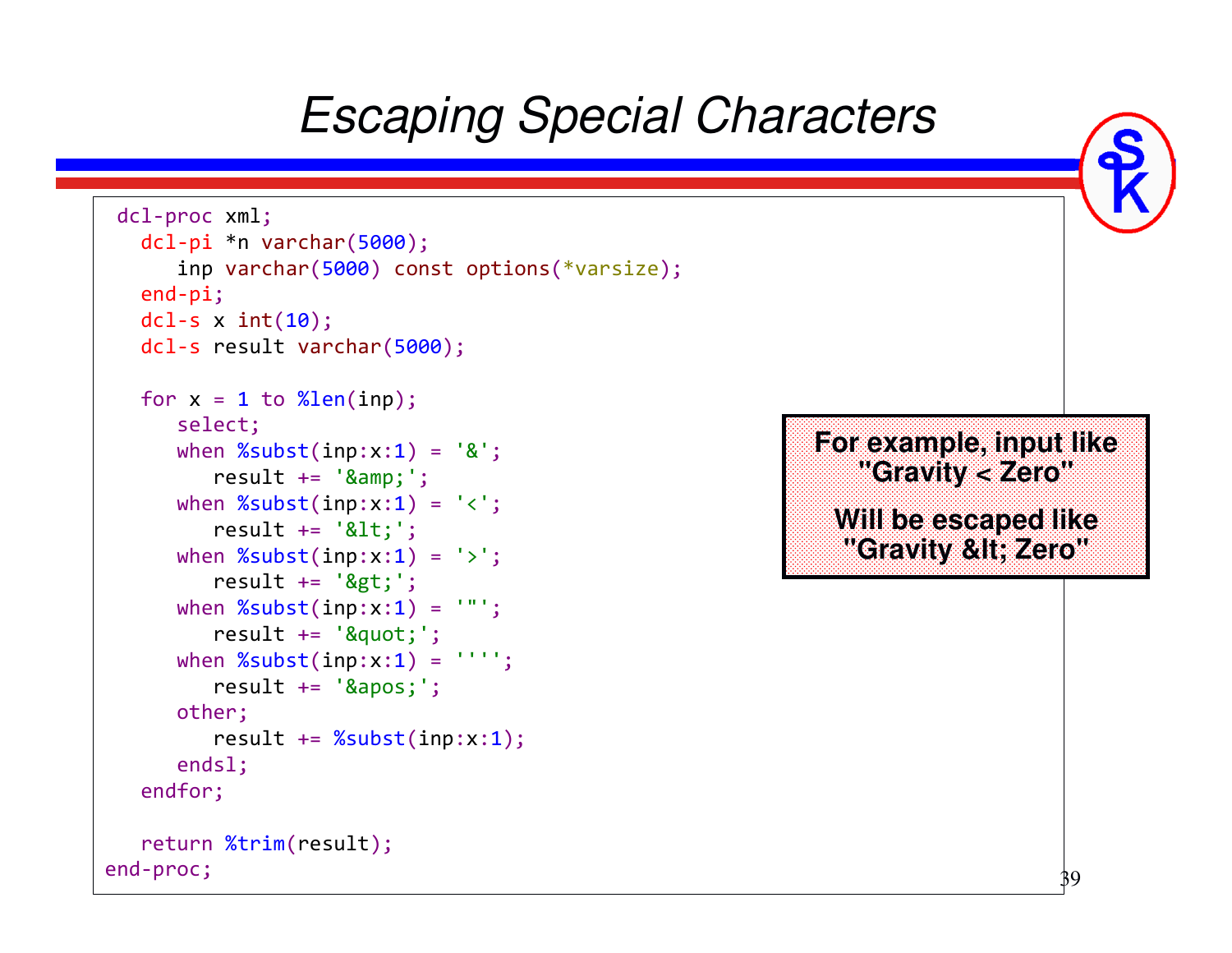

Remember: PUT is for update, POST is for writing new customer.

http\_string() has optional parameters when a document needs to be sent.

- •3<sup>rd</sup> parameter is the data to send
- $\cdot$  4<sup>th</sup> parameter identifies the type of the data sent. •
- • The server will return the updated customer record (this consumer doesn't use it, however.)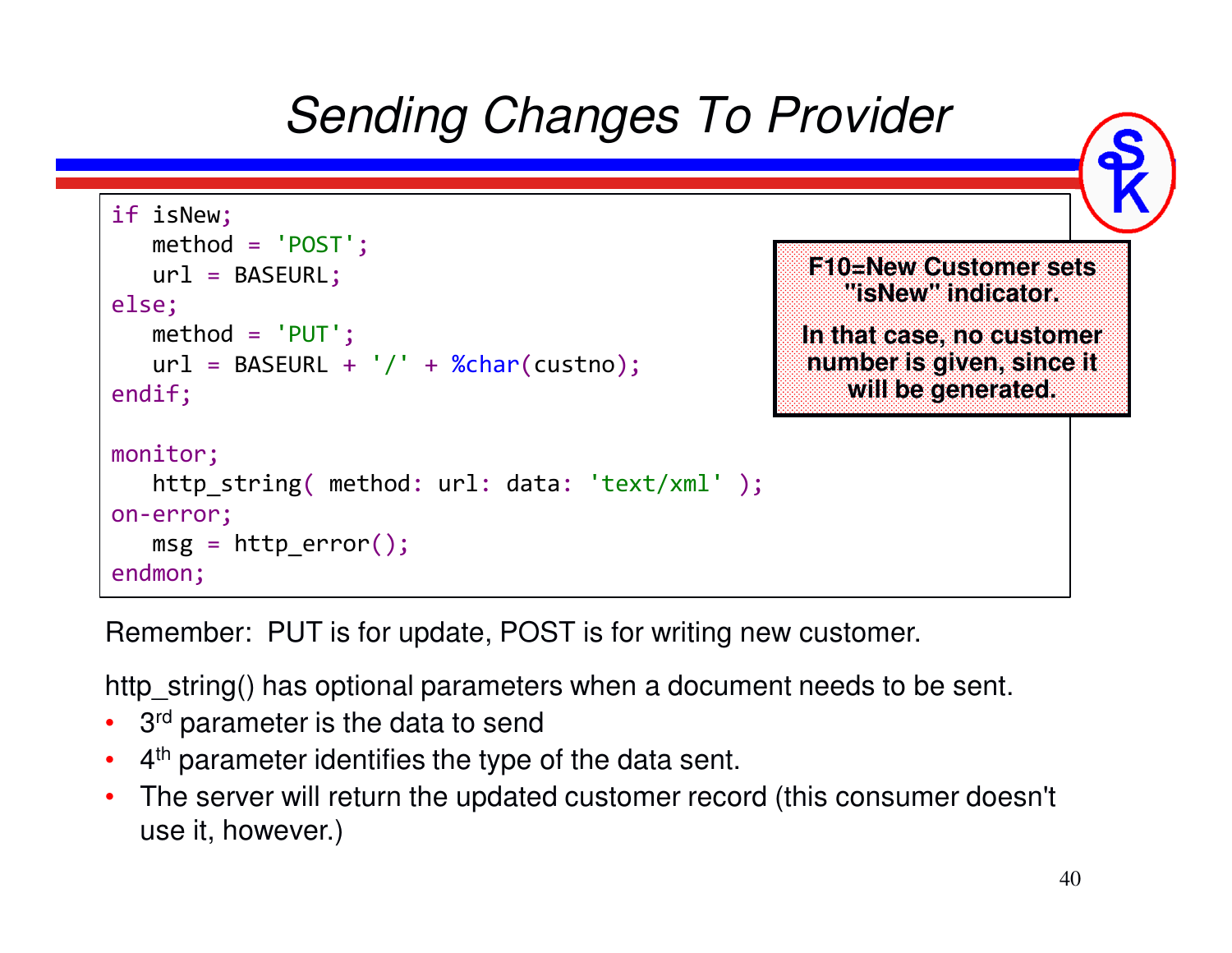### *Working With JSON Data*

The Customer Maintenance Web Service also supports JSON instead of XML. It works exactly the same, except:

- •data is json instead of xml (of course)
- •URL is http://your-server/webservices/json/cust
- •Type is sent as 'application/json'

```
{"success": true,"errorMsg": "","data": [{"custno": 495,
"name": "Acme Foods","address": {
"street": "1100 NW 33rd Street","city": "Pompano Beach","state": "FL",
"postal": "33064-2121"}},
{ repeated for each customer}]}
```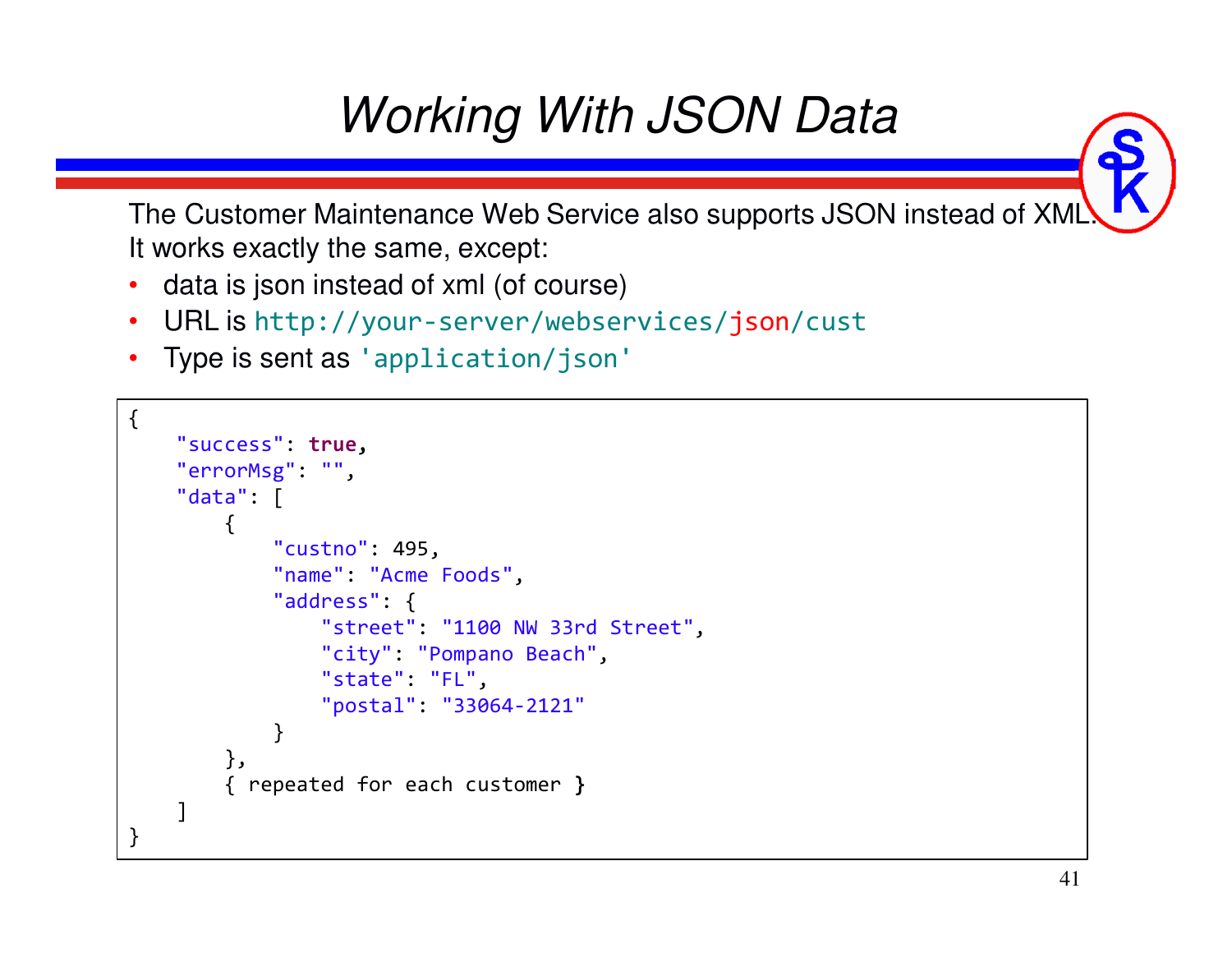#### *RPG Does Not Have JSON Opcodes*

However, it has DATA-INTO and DATA-GEN!

- • DATA-INTO is like XML-INTO, maps a structured document into a DS, array, etc
- •Requires IBM i 7.2 or newer (PTF needed for 7.2 and 7.3)
- A 3<sup>rd</sup>-party tool that understands the document format is needed
- (free) YAJL open source project has a 'YAJLINTO' tool for DATA-INTO

```
DATA-INTO ResultVariable
          %DATA(document: 'options'
)

%PARSER('3RD-PARTY-PROGRAM': 'options'
)
```
Because RPG doesn't interpret the document, it's possible to get a DATA-INTO parser for any structured format.

- JSON, XML, CSV, Property files, etc
- We'll use it with YAJLINTO for JSON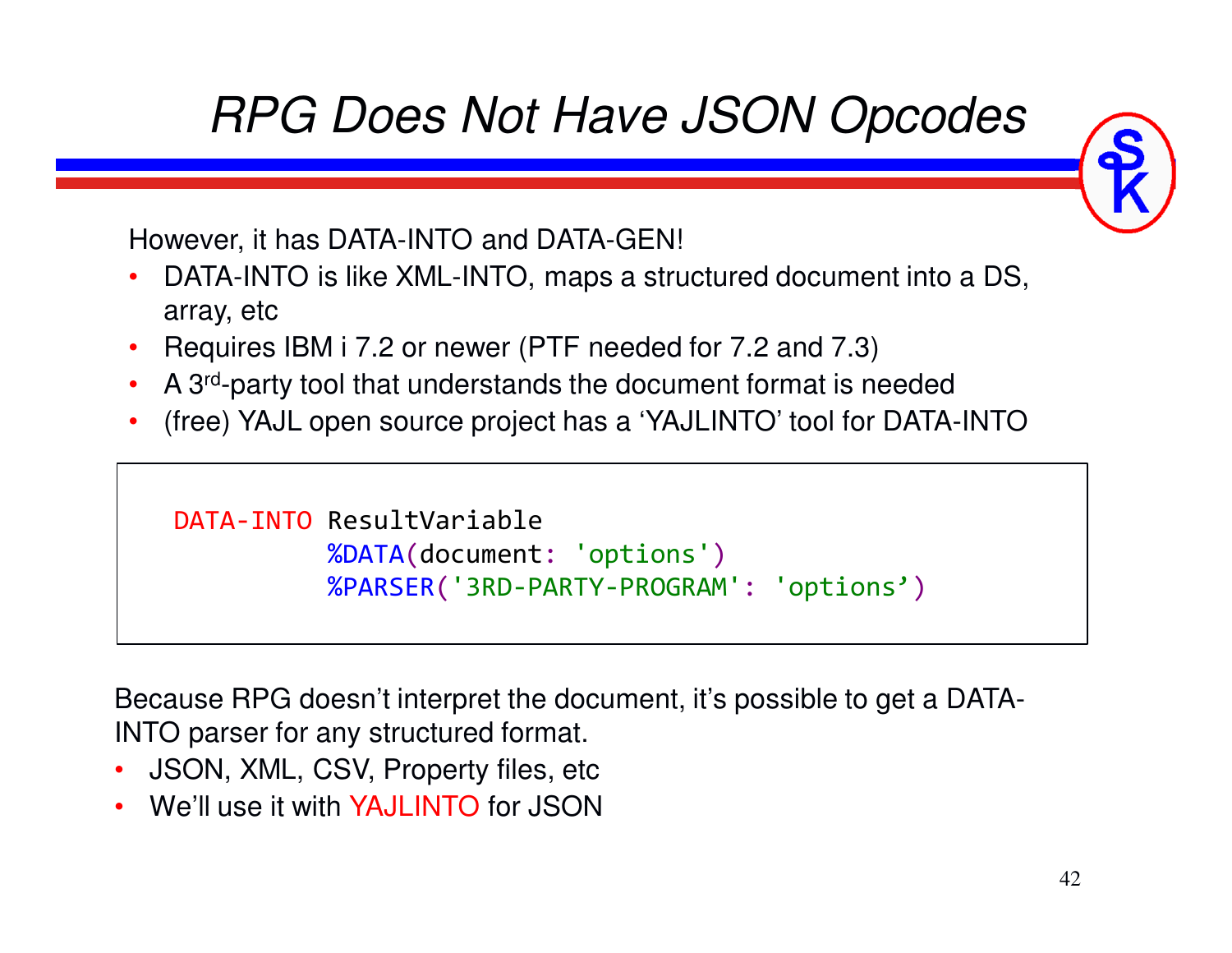### *What is YAJL?*

YAJL = Yet Another Json Library

- Very fast JSON reader
- $\bullet$ *Completely Open Source* (free of charge)
- • Cross-platform C code written by Lloyd Hilael of Mozilla
	- YAJL \*SRVPGM = ILE C port of YAJL
- IBM i (ILE RPG) front end by Scott Klement •
	- YAJLR4 \*SRVPGM = ILE RPG front-end
- • DATA-INTO interface program
	- YAJLINTO \*PGM = DATA-INTO parser •

Download from Scott's web site:

http://www.scottklement.com/yajl/

Requires IBM i 6.1 or newer. IBM i 7.2 or newer needed for DATA-INTO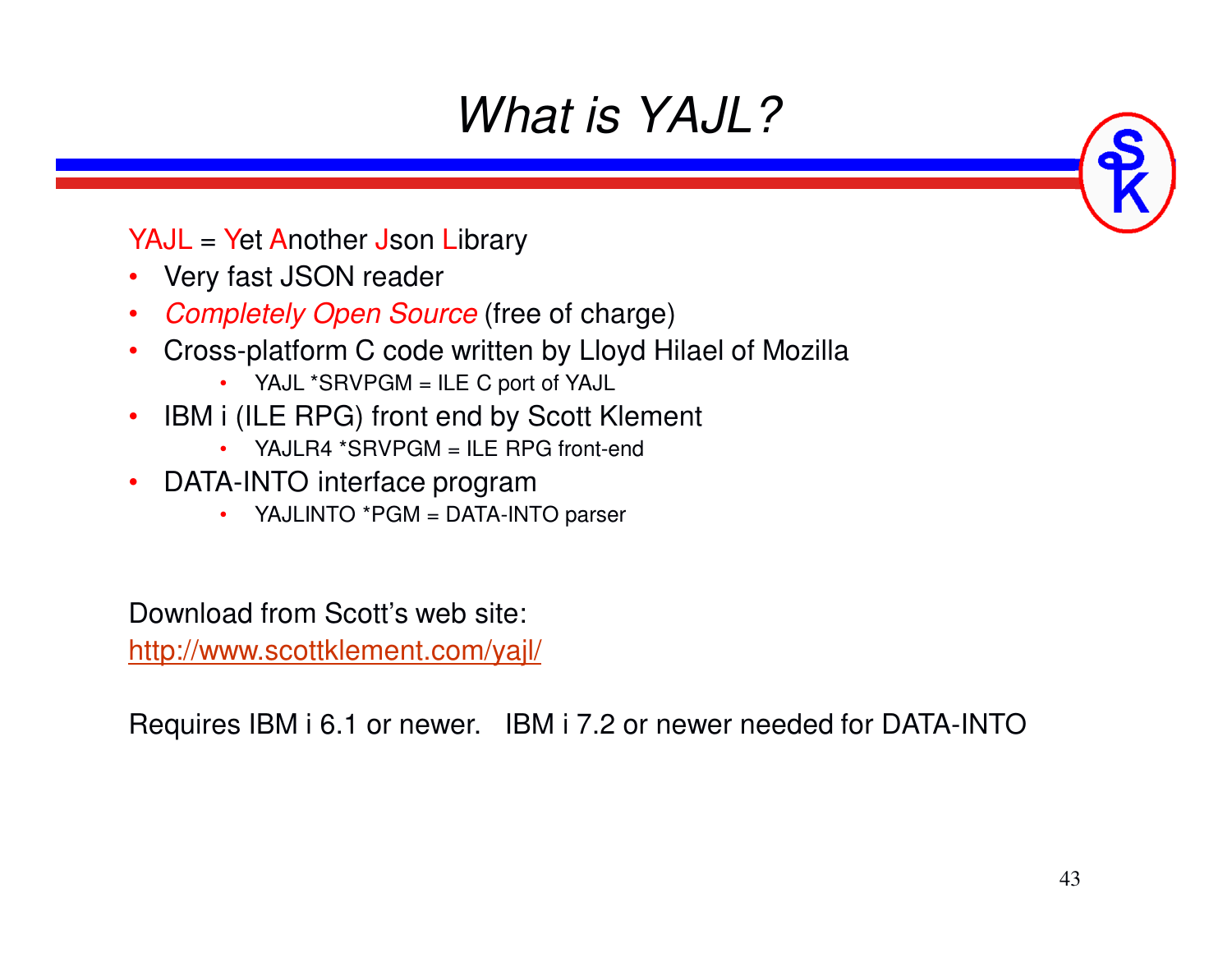### *Mapping JSON Format*

JSON format:

- •The { } characters indicate an "object" (same as RPG data structure)
- •The [ ] characters indicate an array
- Just as with XML, we can map them into an RPG structure•



DATA-INTO will do that when used with YAJLINTO (or similar)

- $\bullet$ Aside from needing the 3rd party parser, it's almost identical to XML-INTO
- $\bullet$ Options like case=convert and countprefix work here as well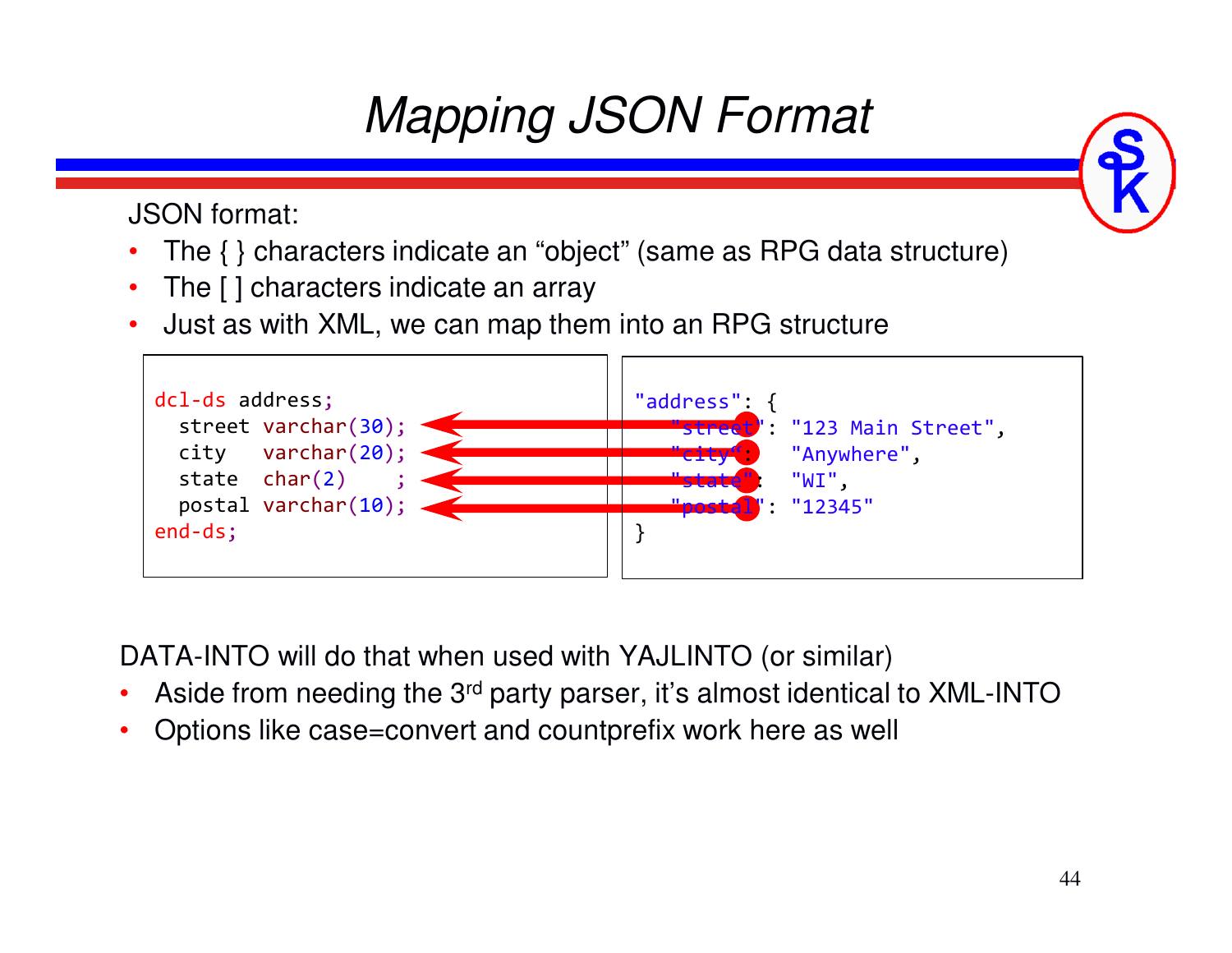### *Retrieving/Processing JSON*



Communication is still done with HTTPAPI (or an alternative)

- $\bullet$ URL is http://your-server/webservices/json/cust
- http\_string() receives the JSON data into a variable (instead of XML) •
- •Here's the example of retrieving the customer list
- The RPG definition of the "cust" data structure is the same as the XML version

```
dcl-c BASEURL 'http://localhost:8500/webservices/json/cust';
jsonData = http_string( 'GET': BASEURL);
data-into cust %DATA( jsonData
                    : 'case=convert countprefix=num_')
                    %PARSER('YAJLINTO');
```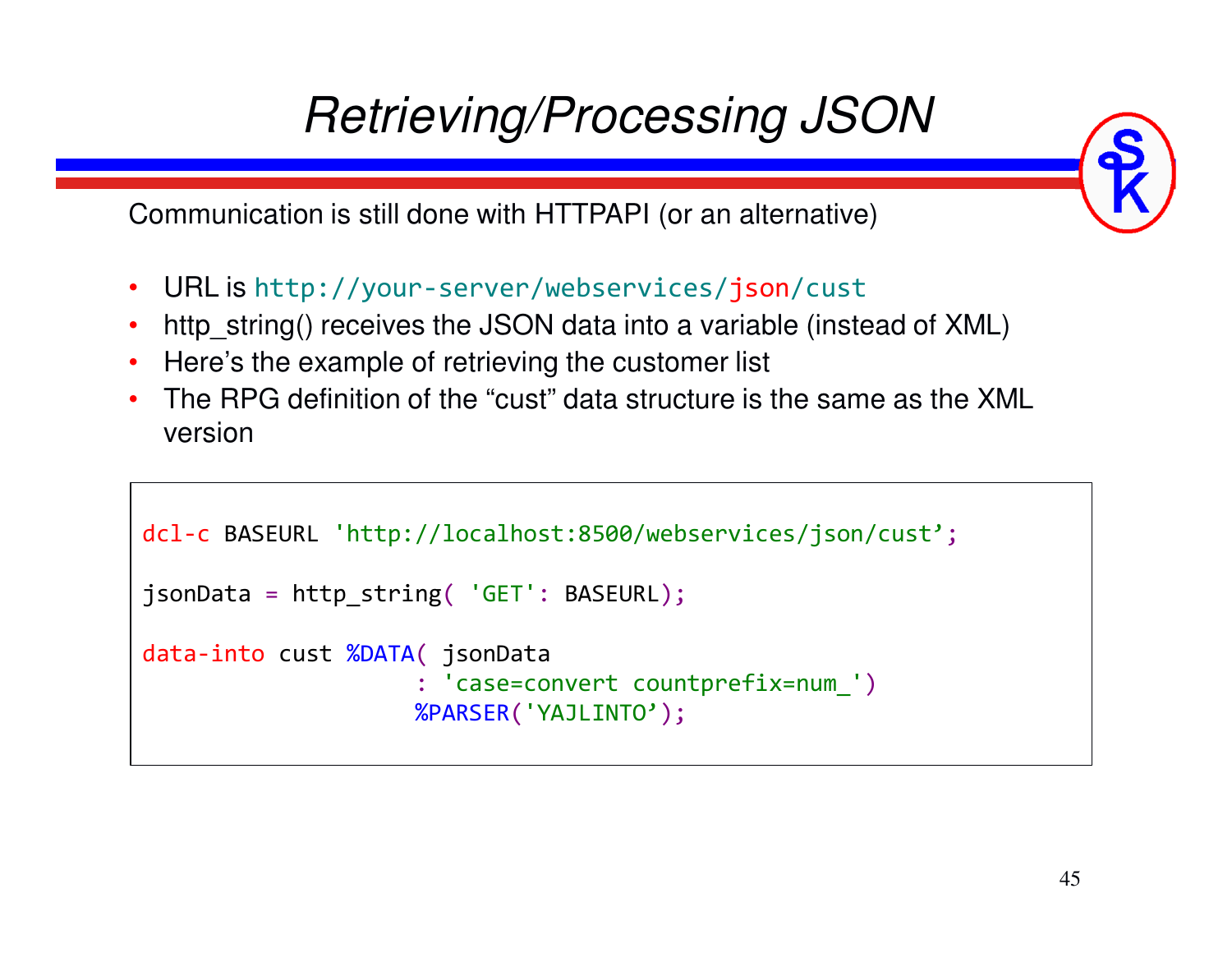### *YAJL Can Also Generate JSON*

YAJL can also be used with RPG's DATA-GEN opcode to generate JSON documents.

DATA-GEN *rpg-variable* %DATA(*result-variable : options*) %GEN(*generator-program : options*);

DATA-GEN was added to RPG in November 2019, via PTFs for 7.3/7.4

- DATA-GEN converts an RPG variable to a corresponding structured document.  $\bullet$ In this example, we'll generate a JSON document.
- $\bullet$  The first parameter ("factor1") specifies the RPG variable containing the data to be converted.
- $\bullet$ The %GEN BIF controls which program (think of it like a "driver") is used to generate the document.
	- YAJLDTAGEN is a %GEN program for generating JSON documents, included with YAJL. The YAJLDTAGEN program is what determines that the output is JSON (vs. other formats like XML, YAML, etc.)
- The %DATA BIF specifies the variable the result is placed in  $\bullet$
- •Many, many other options are available, just scratching the surface., here.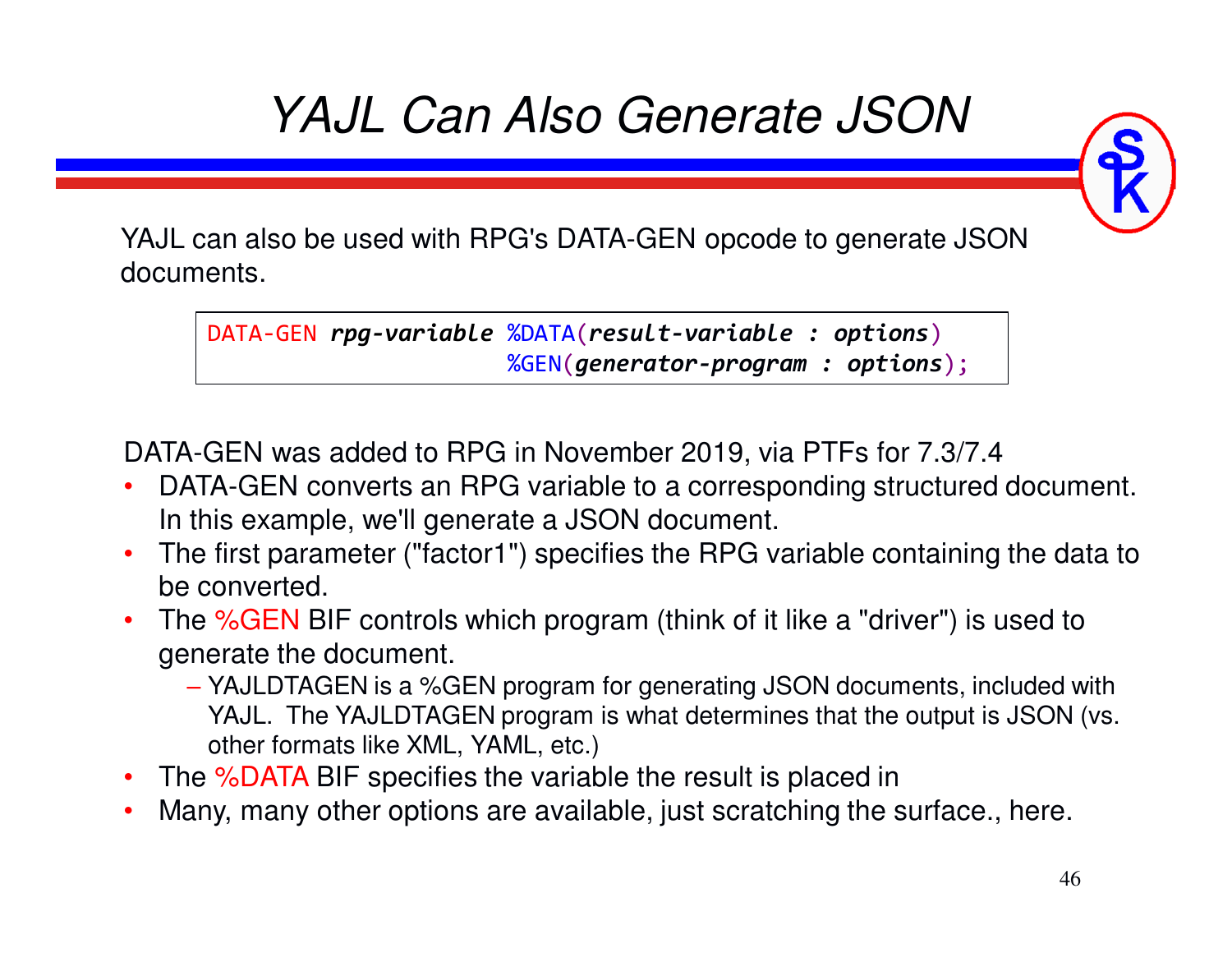### *RPG Variable That Matches the JSON*



DATA-GEN is basically DATA-INTO in reverse. You provide an RPG variable, and it creates JSON that matches that variable's layout, subfield names, etc.



The num xxx fields work with the 'countprefix' option to specify how many of a field should be generated.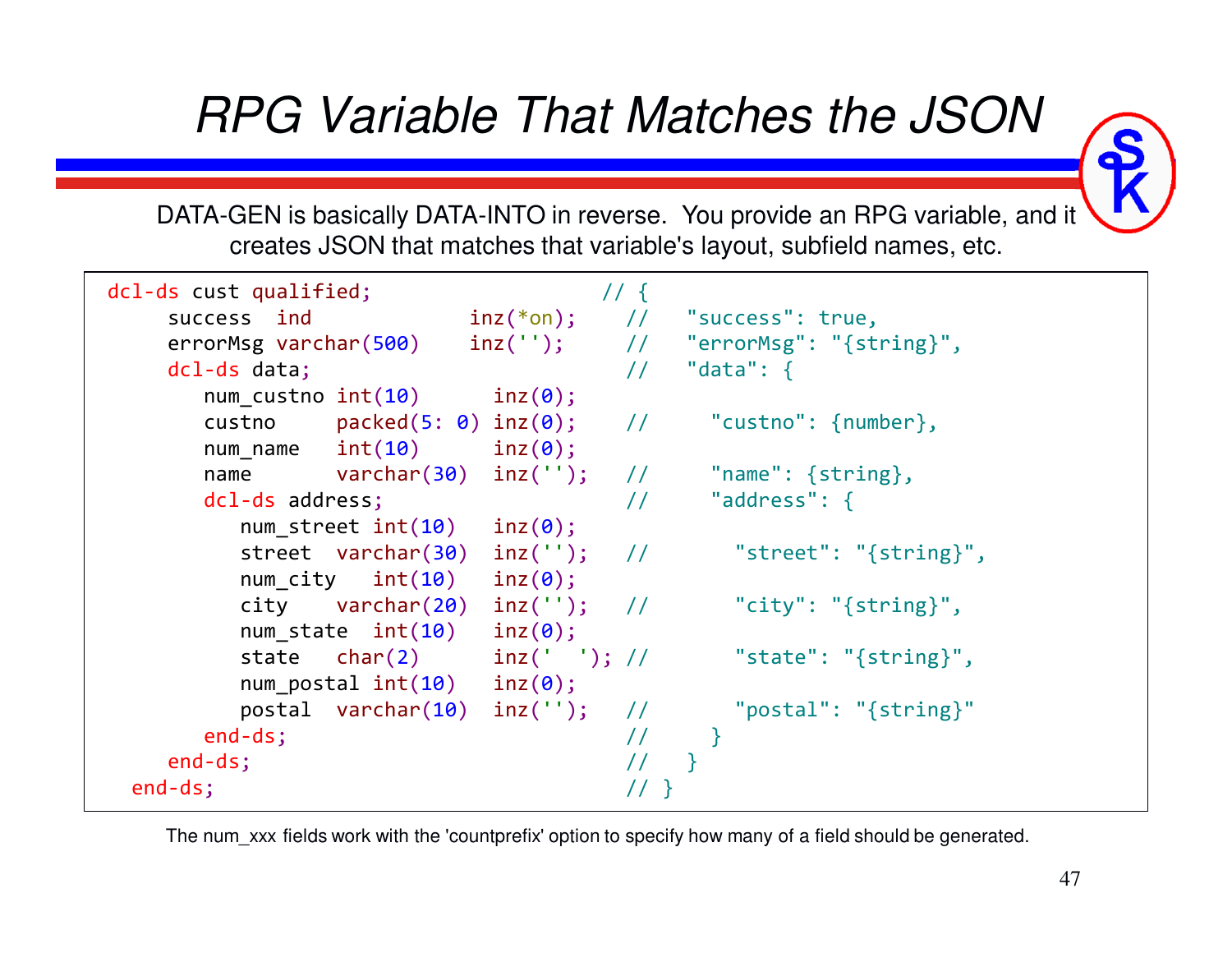#### *Using CountPrefix to Omit Elements*



DATA-GEN is basically DATA-INTO in reverse. You provide an RPG variable, and it creates JSON that matches that variable's layout, subfield names, etc.

```
if orig.name <> name;
   cust.data.num_name=1;cust.data.name = %trim(name);<br>.
endif;if orig.street <> street;
   cust.data.address.num_street=1;
cust.data.address.street

= %trim(street);
endif;
if orig.City <> city;
   cust.data.address.num_city=1;
cust.data.address.city

= %trim(city);
endif;
```

```
... (code above is repeated for state, postal, etc) ...
```

```
data-gen cust %data(jsonData: 'countprefix=num_')
             %gen('YAJLDTAGEN');
```
#### **We only want to include fields in the JSON document that have been changed.**

**Num\_ is the "countprefix", which means num\_name is the number of name elements, num\_street is the number of street elements, etc. You can set it to 0 if you want a field to be omitted.**

**DATA-GEN will place the JSON data into the 'jsonData' variable specified by %DATA**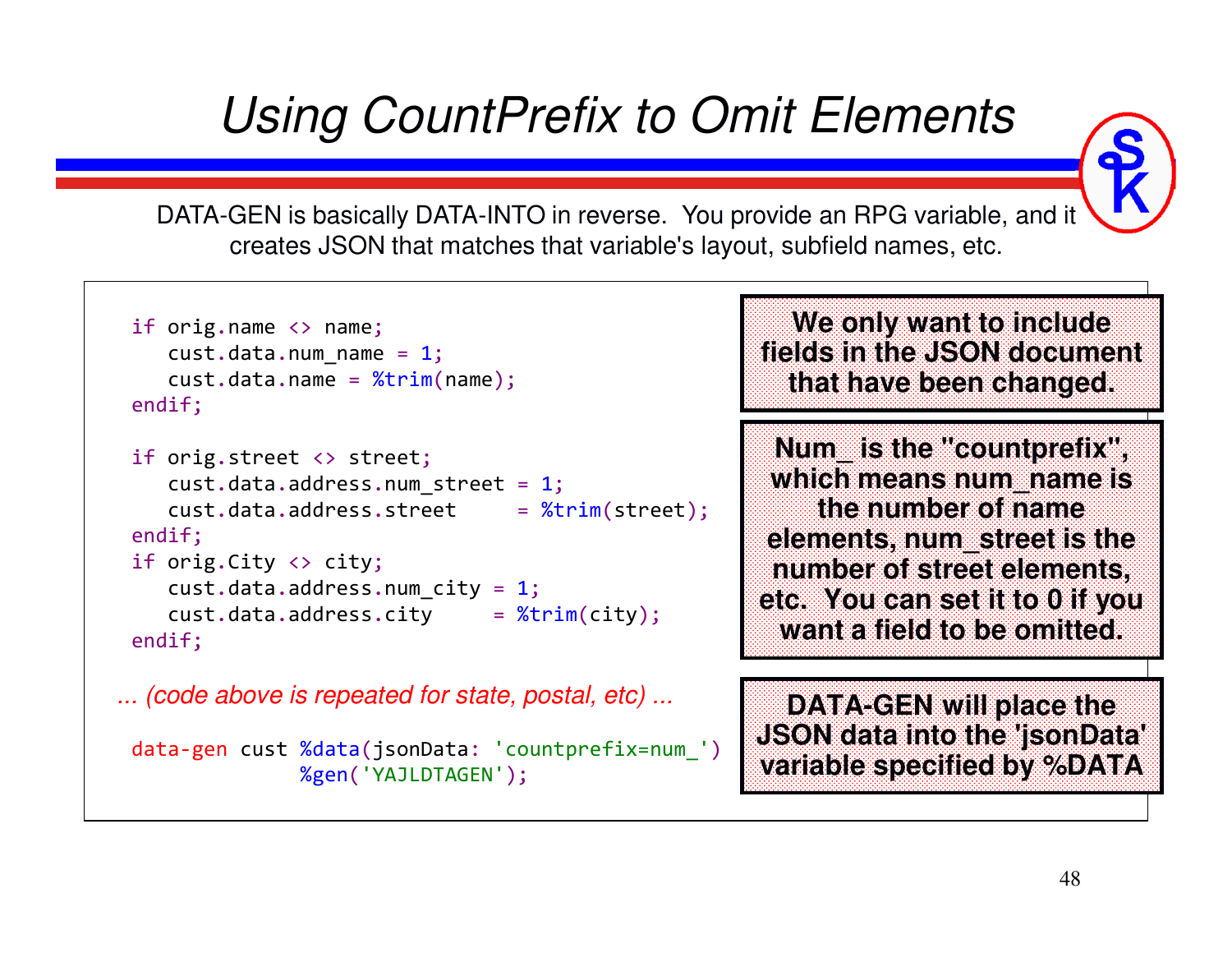### *Calling DATA-GEN*

Here is the DATA-GEN call from the last slide:

data-gen cust %data(jsonData: 'countprefix=num\_') %gen('YAJLDTAGEN');

- $\bullet$ The first parameter, "cust" is the name of the data structure to generate from.
- •• The %DATA BIF tells DATA-GEN to put the output into the jsonData variable. The second parameter is for options, we're using countprefix to enable support for including/omitting elements we don't want.
- The %GEN BIF controls which program (think of it like a "driver") is used to •generate the document.
	- YAJLDTAGEN is a %GEN program for generating JSON documents, included with<br>
	We use The XA ILDTAGEN we want is what determines that the extrust is JSON (see YAJL. The YAJLDTAGEN program is what determines that the output is JSON (vs. other formats like XML, YAML, etc.)
- • There are many other options available to both DATA-GEN and YAJLDTAGEN. See the corresponding documentation for details.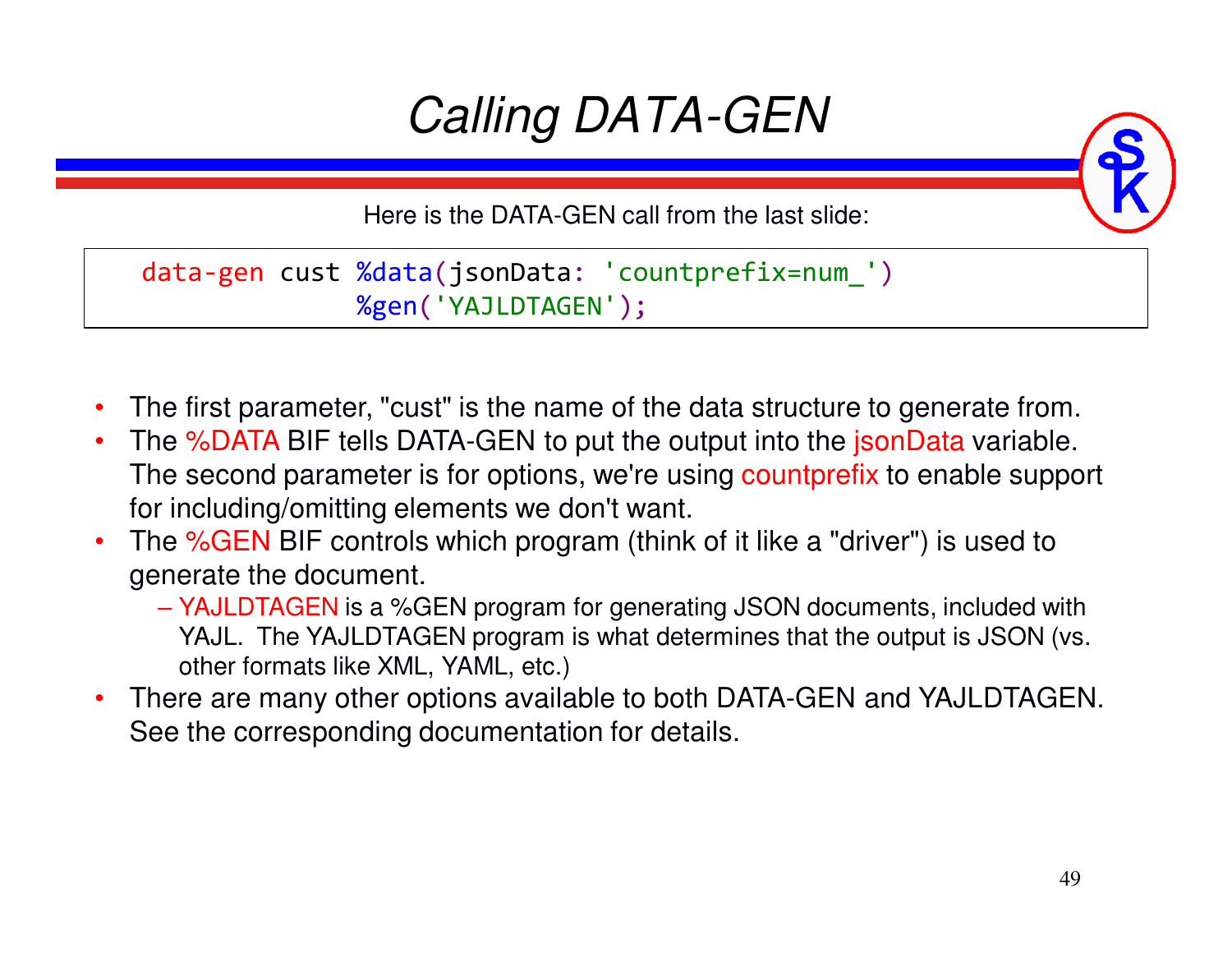### *Sending the JSON*

```
if isNew;
   method = 'POST';
   url = BASEURL;
else;
method = 'PUT';
   url = BASEURL + '/' + %char(custno);
endif;monitor;
http_string( method: url: jsonData
               : 'application/json' );
on-error;
msg = http_error();
   return *off;
endmon;
```
**The logic to send the data is the same as the XML example, except the type is now 'application/json'**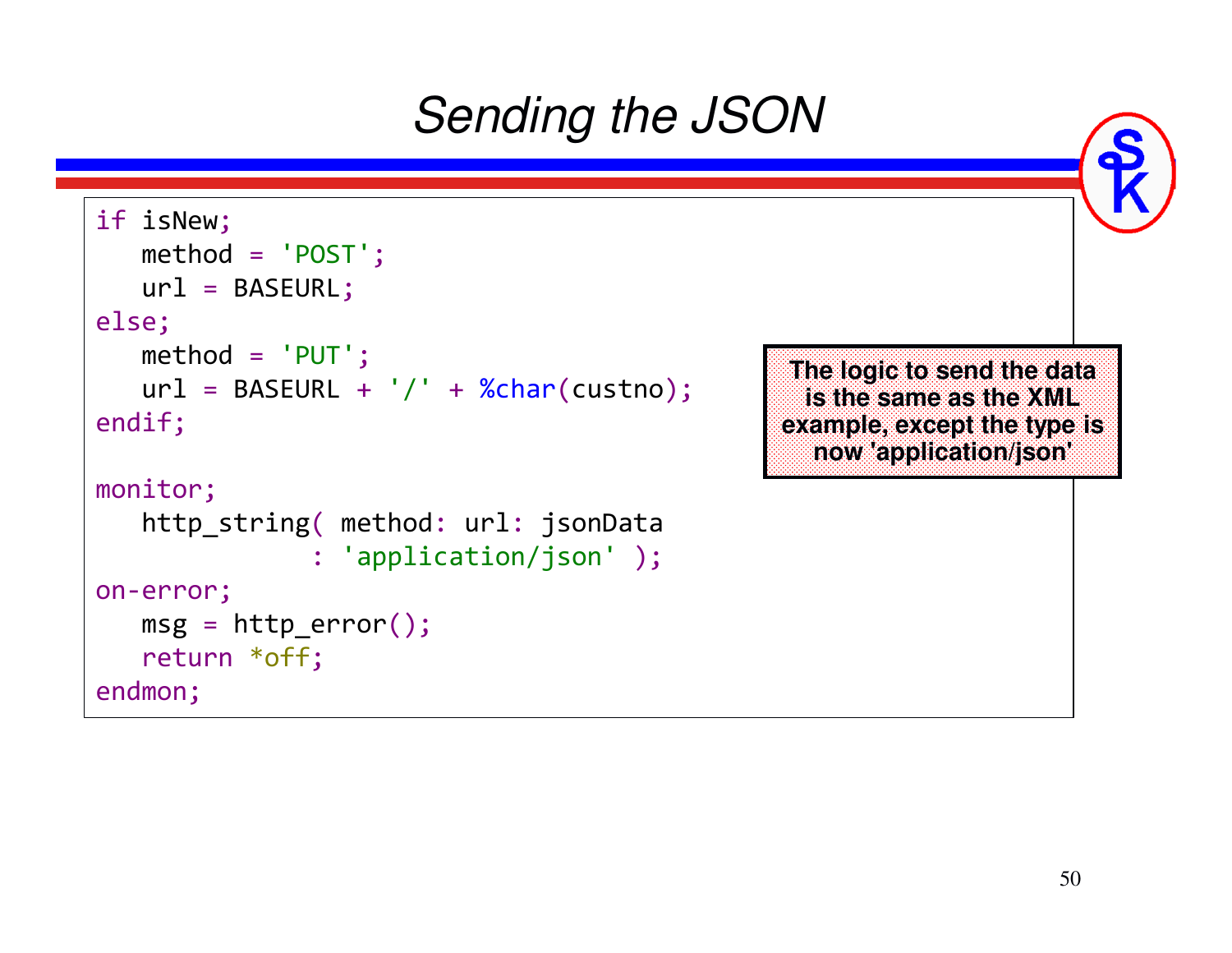### *For More About YAJL*



For people on older releases, YAJL has subprocedures that can be used to both create and interpret JSON documents, but they are not quite as easy to read or understand as DATA-INTO and DATA-GEN.

There are full examples of these on my web site.

As mentioned earlier, I don't have enough time to explain all of the details of YAJL in this talk. However, I do have other talks that focus entirely on YAJL

#### *Working with JSON in RPG Using Open Source Tools*

The handout for that talk can be found on my web site:http://www.scottklement.com/presentations/

You can also download YAJL from my web site:http://www.scottklement.com/yajl/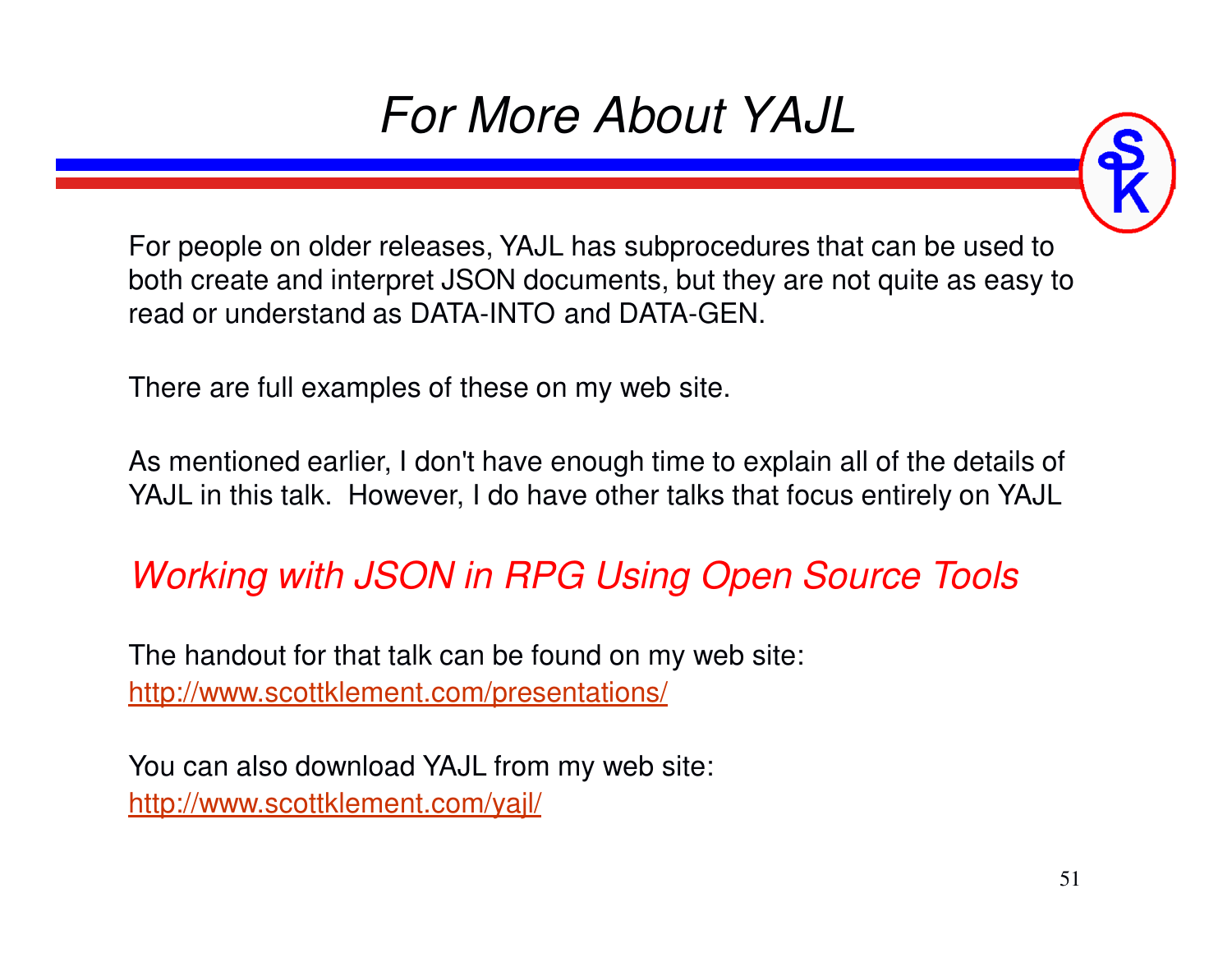### *SOAP Web Services*

#### SOAP = Simple Object Access Protocol

Like all web services:

- •Involves a send/receive of documents representing parameters.
- •SOAP documents are always XML
- •Highly standardized, extra XML often required to fit standards
- The "SOAP messages" are the XML documents containing the parameters
- •Almost always uses HTTP POST method
- The "verb" comes from a separate header called SoapAction
- WSDL documents (another XML format) are provided to show all of the details of the •service

#### WSDL = Web Services Description Lanuage *(pronounced "whiz-dull")*

- •An additional XML format
- •The documentation for the web service (instead of Word, PDF, etc docs)
- •...except these docs are meant for a computer to read!

Despite the name, SOAP is complex. SOAP-specific software is almost always needed.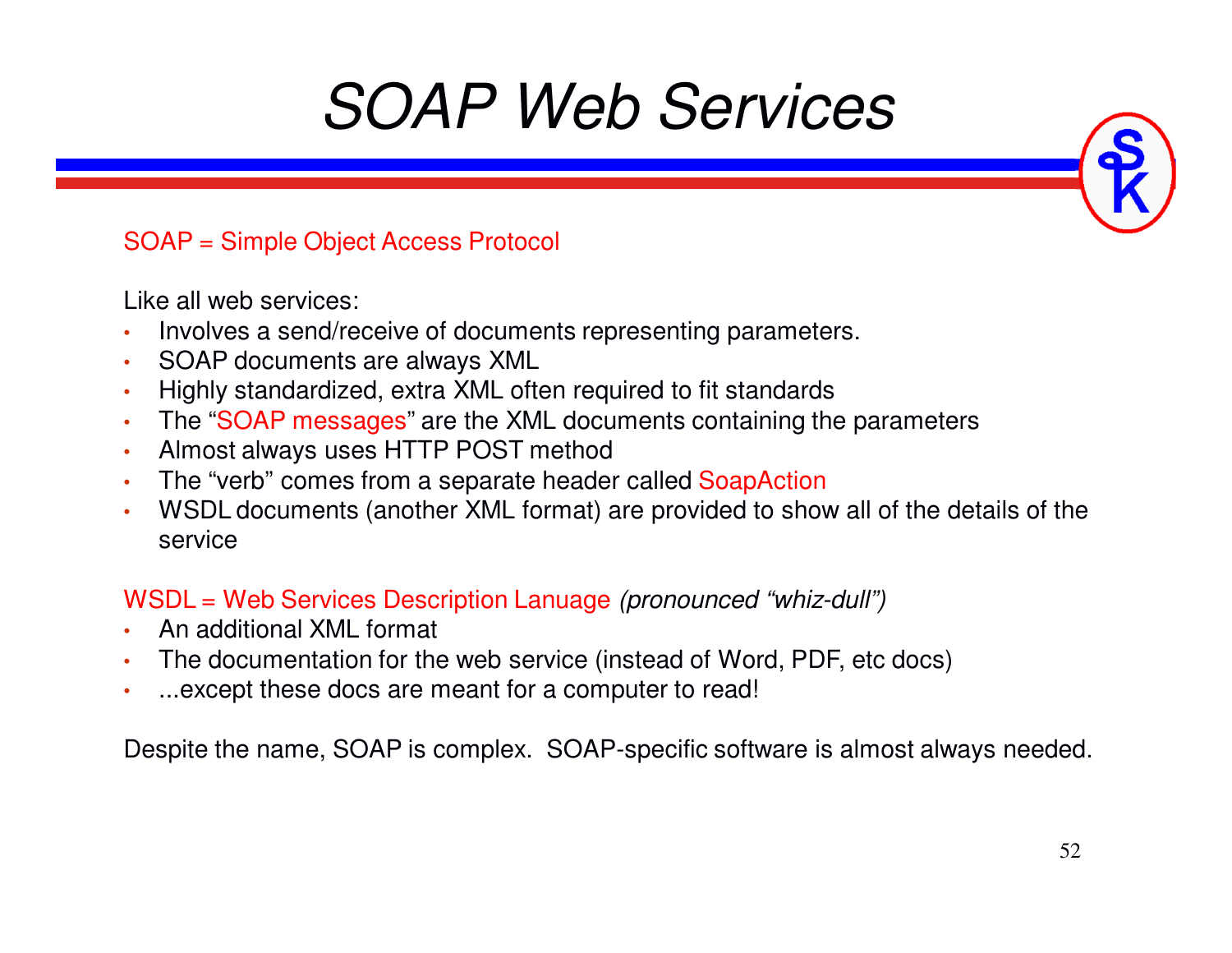## *Consuming a SOAP API*

You can consume a SOAP Web Service the same way you would consume a REST one with HTTPAPI in RPG.

You will need to know this information:

- . The URL ("endpoint") of the service •
- The input SOAP message (XML parameter document)•
- •The output SOAP message
- The SoapAction string needed•

Then you can build the SOAP messages in your RPG program and send them with http string().

All of this information can be gleaned from the WSDL document.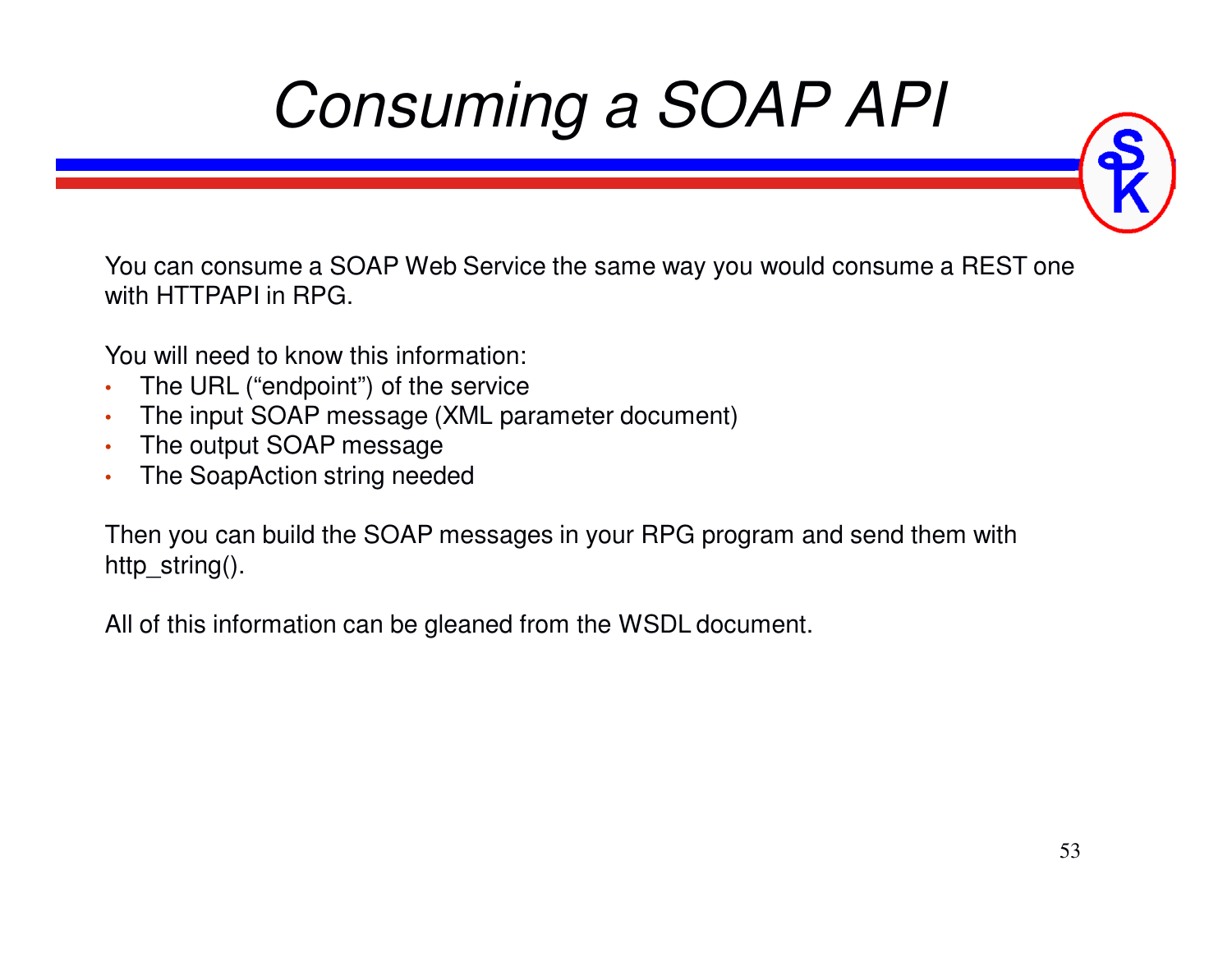## *Temperature Convert Example*

I previously used public SOAP example sites, but unfortunately these free sites never seem to last, and are taken down. Instead, I will demonstrate an in-house service.

IBM provides an example web service that converts Fahrenheit to Celsius on IBM I on their Integrated Web Services server for IBM i. To learn more about IWS and providing web services (in general) please see my "Providing RPG Web Services on IBM I" session. The handout is online, here:

http://www.scottklement.com/presentations/#PROVIDING

Once the service has been set up, find the WSDL for this service on your IBM i:

- •• IBM Navigator for i ( http://your-system:2001 )
- •Internet Configurations, IBM Web Administration for I
- •Select the IWS server you configured
- •Click "Manage Deployed Services"
- There will be a "View WSDL" link next to the ConvertTemp service•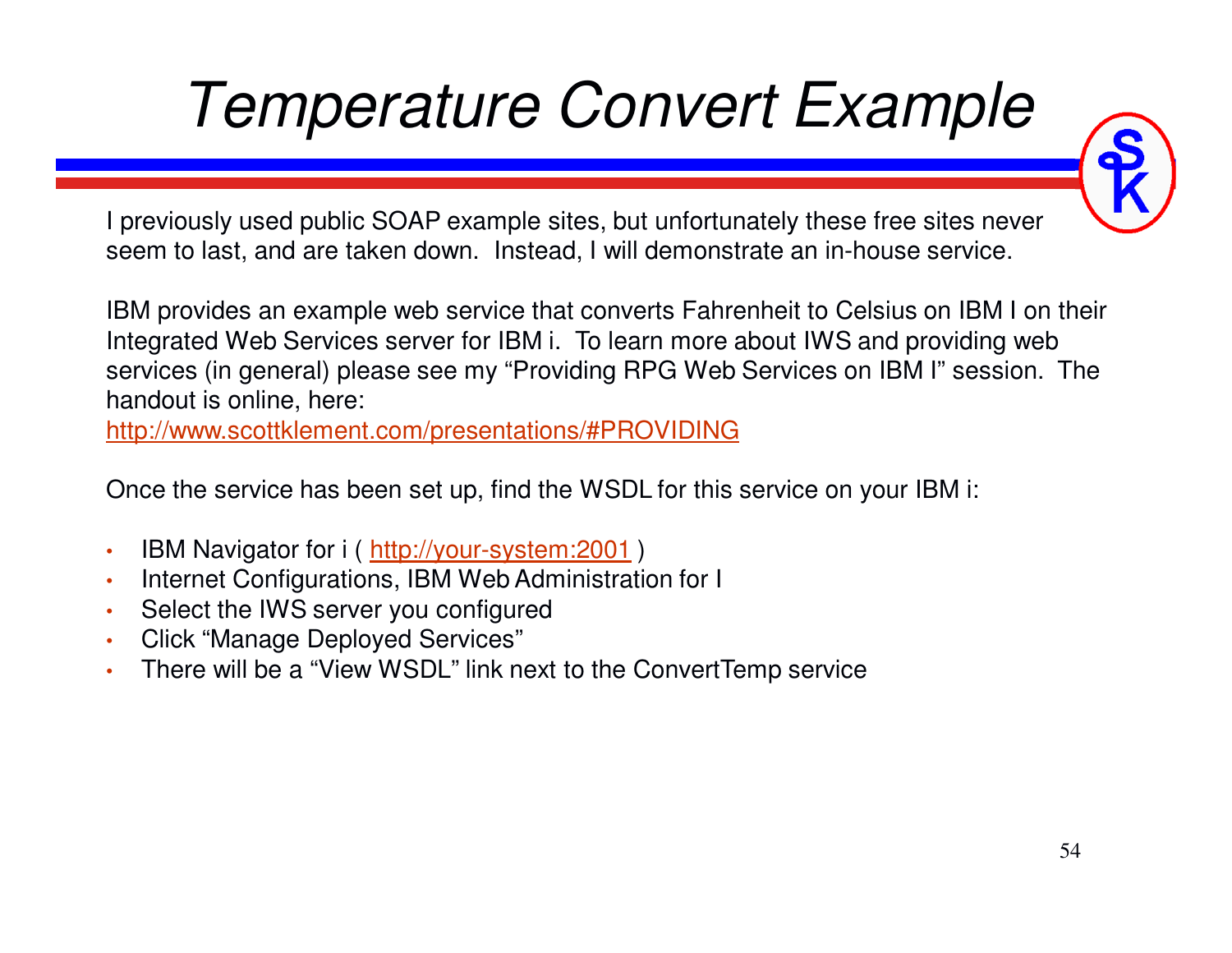## *Use SoapUI to Read the WSDL*

The WSDL is difficult to read in XML format, but much easier using a tool like SoapUI. http://www.soapui.org (available in both free and commercial versions)

| <b>New SOAP Project</b>                                                                               |                                                                 | × |  |  |  |
|-------------------------------------------------------------------------------------------------------|-----------------------------------------------------------------|---|--|--|--|
| <b>New SOAP Project</b>                                                                               | Creates a WSDL/SOAP based Project in this workspace             |   |  |  |  |
| Project Name:                                                                                         | ConvertTemp                                                     |   |  |  |  |
| Initial WSDL:<br>3:10076/web/services/ConvertTempService/ConvertTemp?wsdl<br>Browse                   |                                                                 |   |  |  |  |
| Create Requests: C Create sample requests for all operations?                                         |                                                                 |   |  |  |  |
|                                                                                                       | Create TestSuite:     Creates a TestSuite for the imported WSDL |   |  |  |  |
| Stores all file paths in project relatively to project file (requires save)<br><b>Relative Paths:</b> |                                                                 |   |  |  |  |
|                                                                                                       | Cancel                                                          |   |  |  |  |

- $\bullet$ Start SoapUI
- $\bullet$ Click "SOAP" in the toolbar/ribbon
- Copy/Paste the WSDL link into the "Initial WSDL" field as shown above.  $\bullet$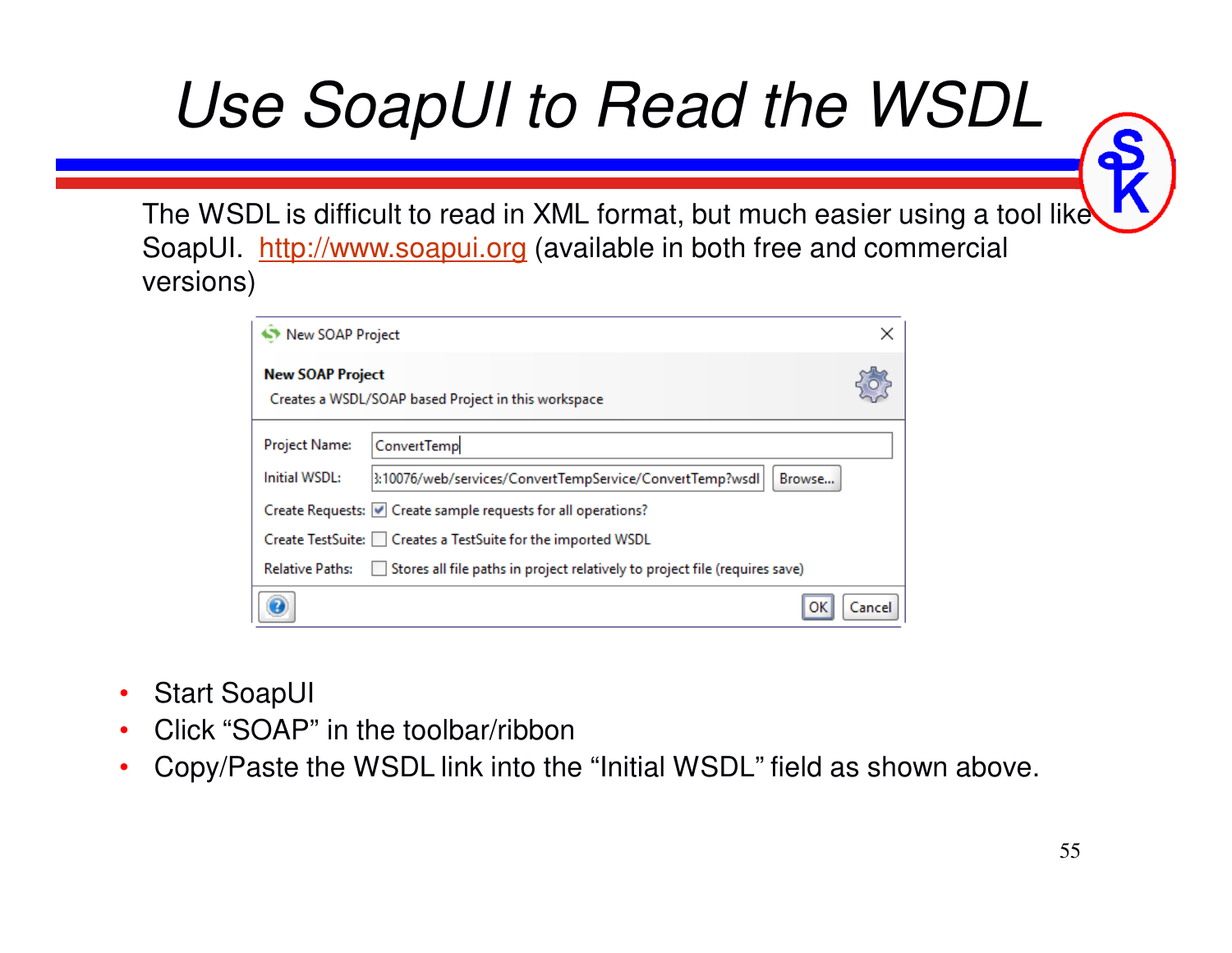## *Temperature Convert Example*

- • Expand the tree by opening "ConvertTempServicesPortBinding", "converttemp", and "Request 1"
- • Notice that you can read various property details (from the WSDL) for each of the things you click (the binding, operation, request, etc)
- • If you double-click "Request 1" it will show you what the SOAP message looks like, and let you try it out.

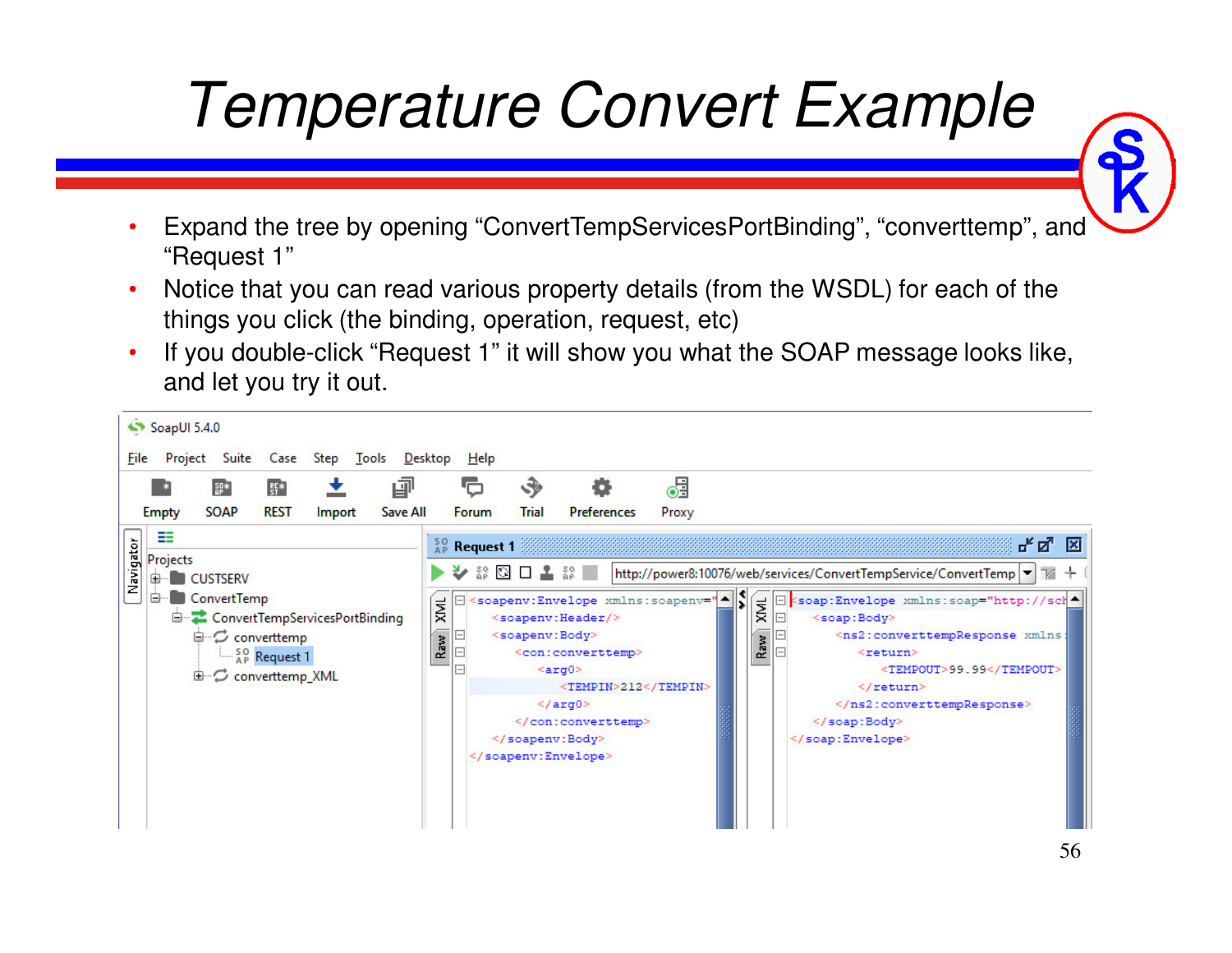### *Request and SoapAction*





#### **Operation Properties**

| Property          | Value            |  |
|-------------------|------------------|--|
| Description       |                  |  |
| <b>SOAPAction</b> |                  |  |
| Operation         | converttemp      |  |
| Style             | Document         |  |
| Type              | Request-Response |  |
| Input             |                  |  |
| Output            |                  |  |
| Conde Attachmonte |                  |  |
| Properties        |                  |  |

In the request window, you could see the SOAP message (XML documents with parameters) as well as the URL.

You can try the request by clicking the green triangle ("play button")

The other thing you'll eventually need is the SoapAction. You can find it under the properties for the operation ("converttemp" in this case)

The ConvertTemp example wants a blank SoapAction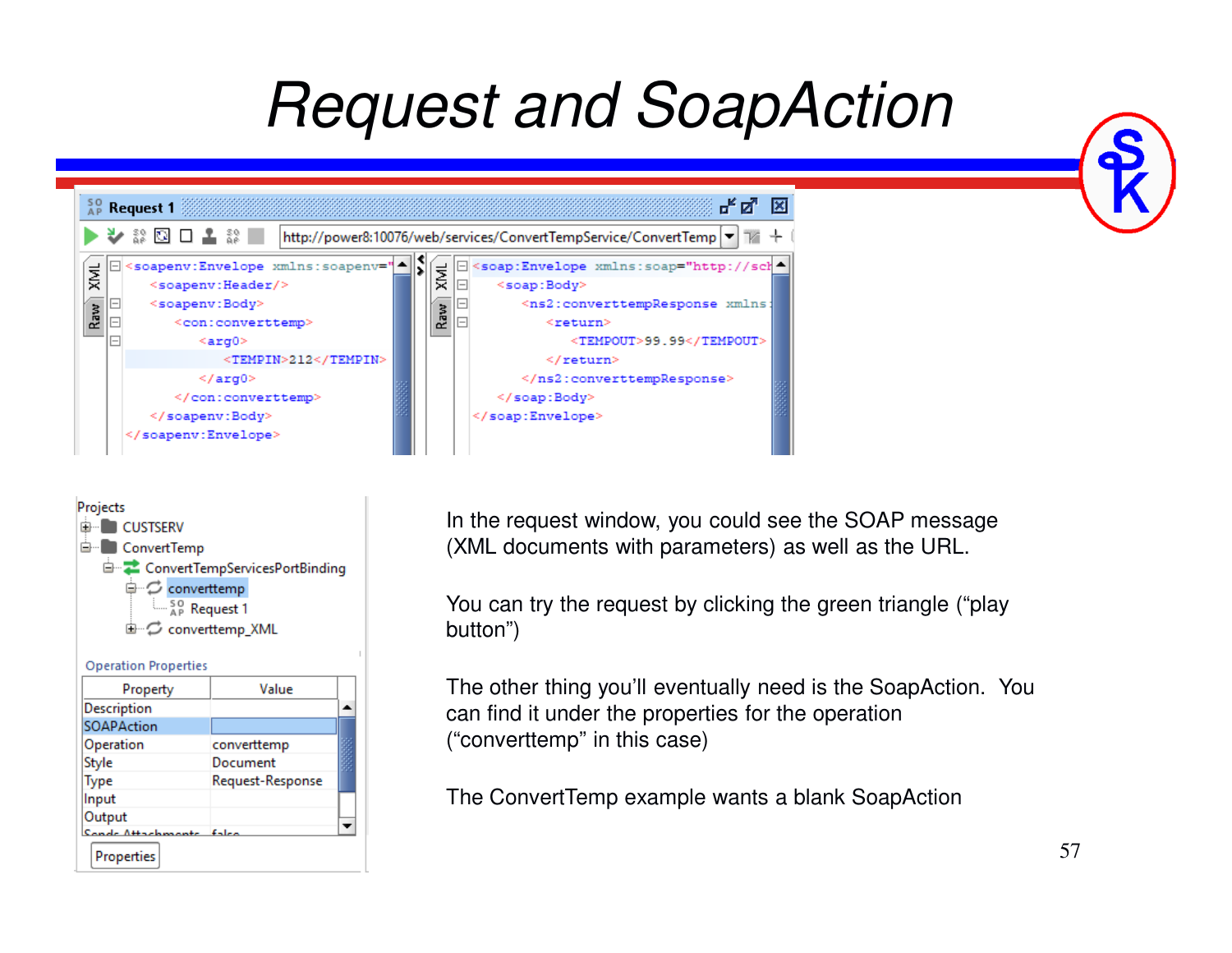### *Sample SOAP Documents*

Here are example SOAP messages that I discovered by running the WSDL through SoapUI. Now that I know what these look like, I can do the same thing from RPG…

```
"soapenv:Envelope xmlns:soapenv="http://schemas.xmlsoap.org/soap/envelope/"
                  xmlns:con="http://converttemp.wsbeans.iseries/">
  <soapenv:Header/>
  <soapenv:Body>
     <con:converttemp>
         <arg0><TEMPIN>212</TEMPIN>
         \langle /arg0 \rangle</con:converttemp>
  </soapenv:Body>
 soapenv:Envelope>
```

```
Output Message
  Output Message
```
Input Message

Input Message

```
<soap:Envelope xmlns:soap="http://schemas.xmlsoap.org/soap/envelope/">
  <soap:Body>
     <ns2:converttempResponse xmlns:ns2="http://converttemp.wsbeans.iseries/">
         <return>
            <TEMPOUT>99.99</TEMPOUT>
         </return>
     </ns2:converttempResponse>
  </soap:Body>
</soap:Envelope>
```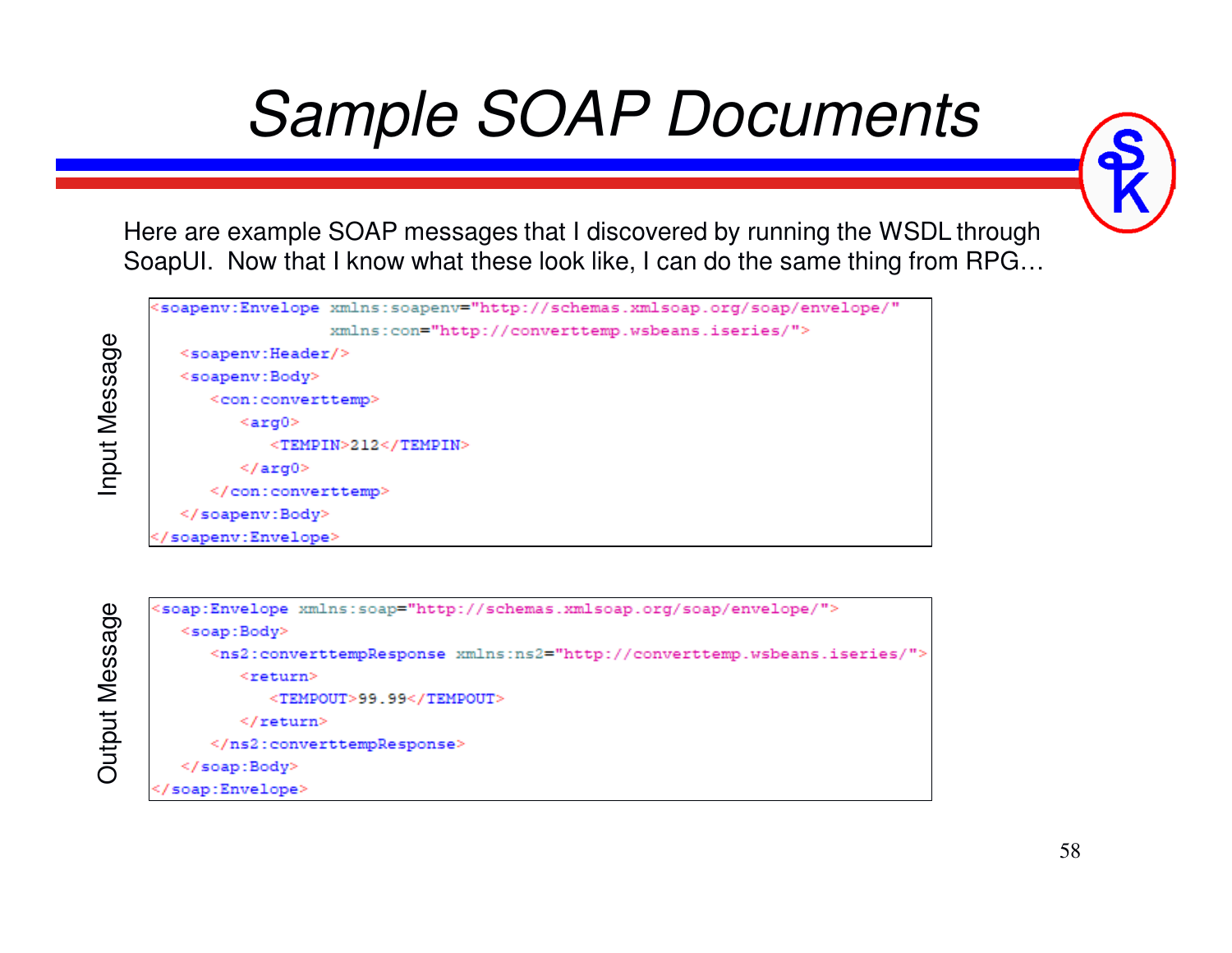### *Running SOAP from RPG (1/2)*

```
H DFTACTGRP(*NO) BNDDIR('HTTPAPI')D TEMPCONV PR
Dfahrenheit<br>MPCONV PI
                               p5 const
D TEMPCONV PI
Dfahrenheit
                               p5 const
 /copy httpapi_h
D URL
D URL S 100
                           100a
                                   varying
D SOAP
<mark>D</mark> SOAP s s 1000
                              0a
                          1000A
                                   varying
D response s s 1000
                                   varying
D TEMPOUT s
                              7p 2
/freehttp_debug(*ON);URL = 'http://power8:10076/web/services/ConvertTempService/ConvertTemp';
  http_setOption('SoapAction': '""');
```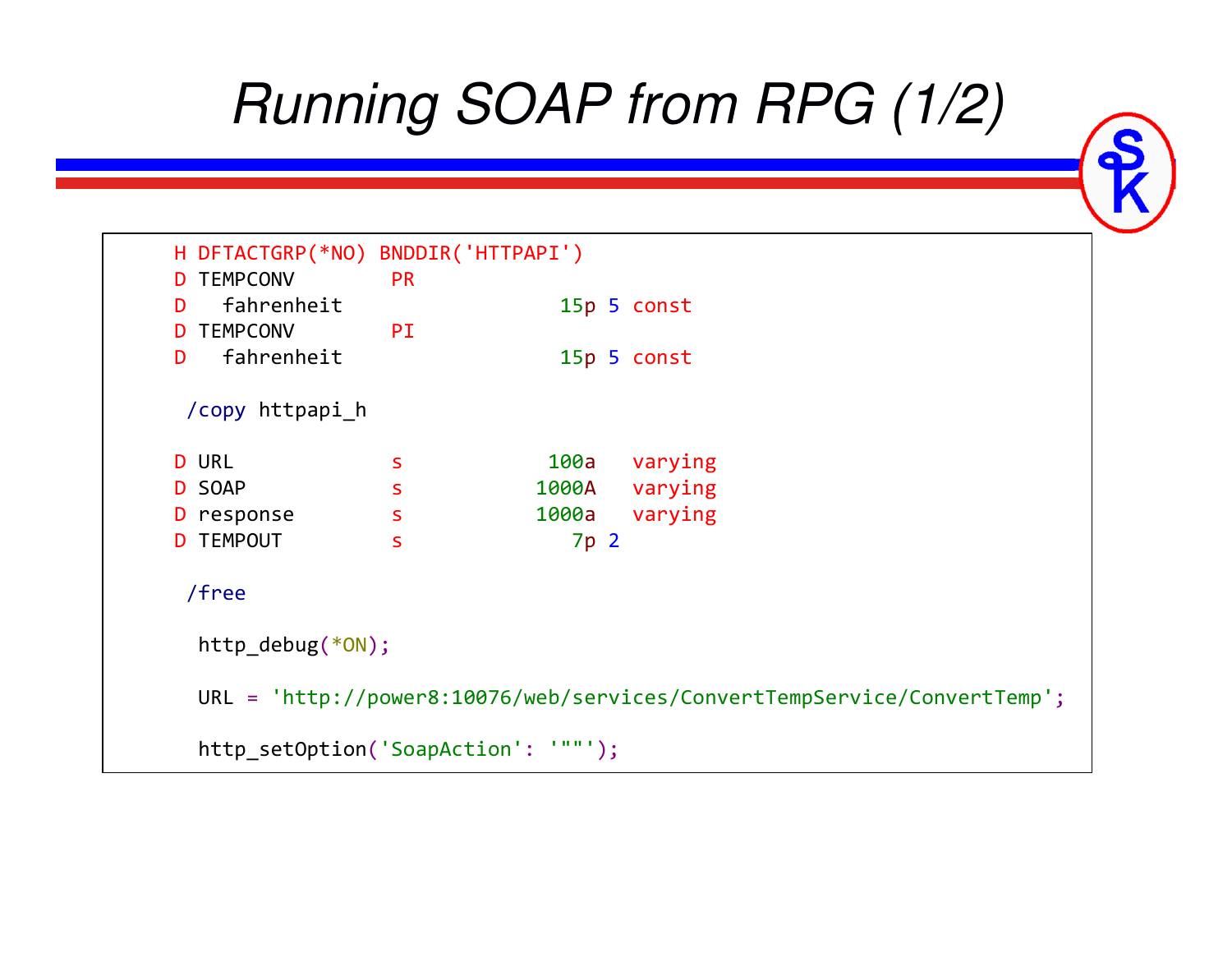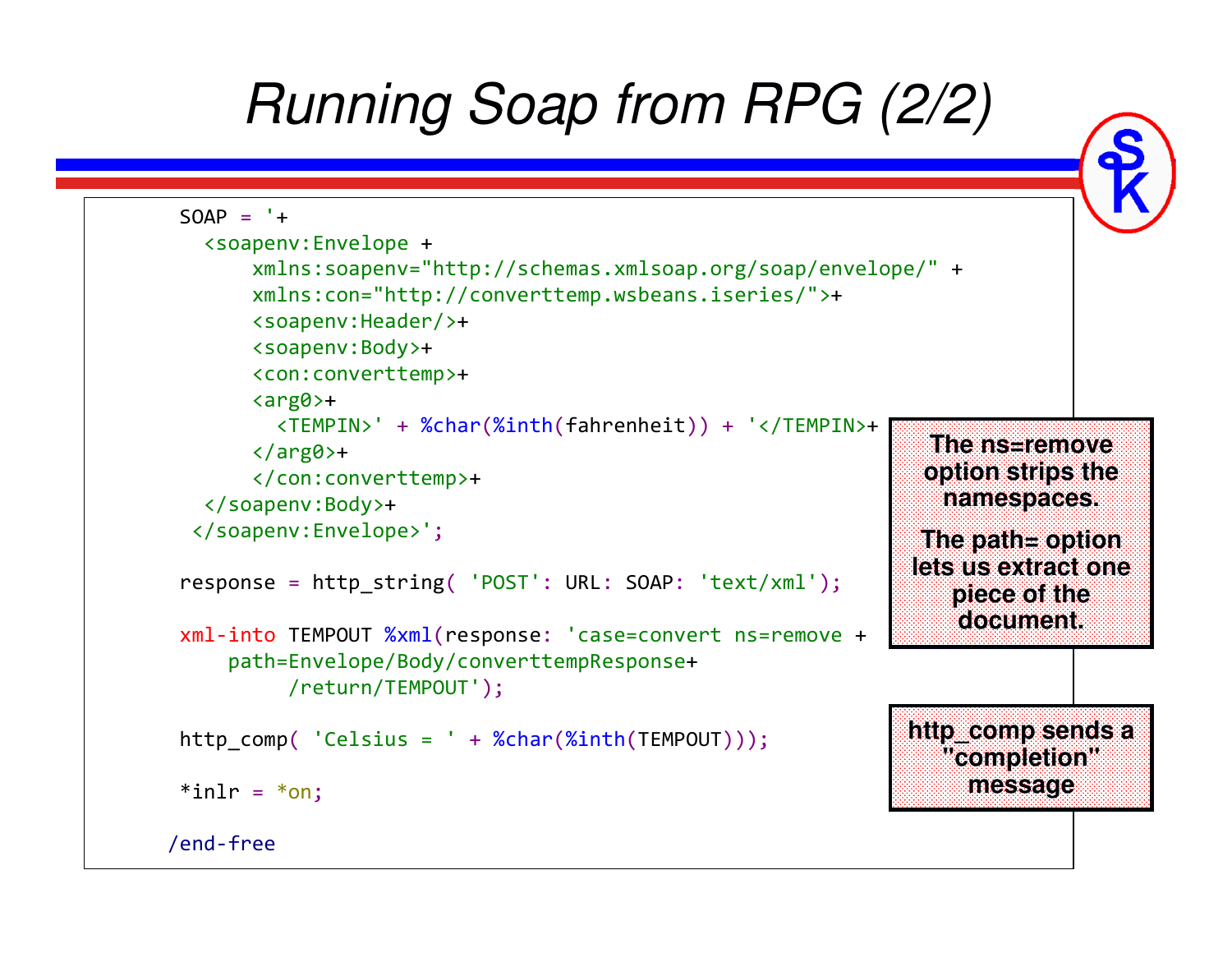### *Soap from RPG Output*

|                                                                                 | Command Entry                 | POWER8                                  |
|---------------------------------------------------------------------------------|-------------------------------|-----------------------------------------|
| Previous commands and messages:<br>> call tempconv parm(212)<br>Celsius = $100$ |                               | Request level:<br>- 3                   |
| Type command, press Enter.<br>$\Rightarrow$ = $\Rightarrow$                     |                               | Bottom                                  |
| F3=Exit F4=Prompt F9=Retrieve<br>F11=Display full F12=Cancel                    | F10=Include detailed messages | F13=Information Assistant F24=More keys |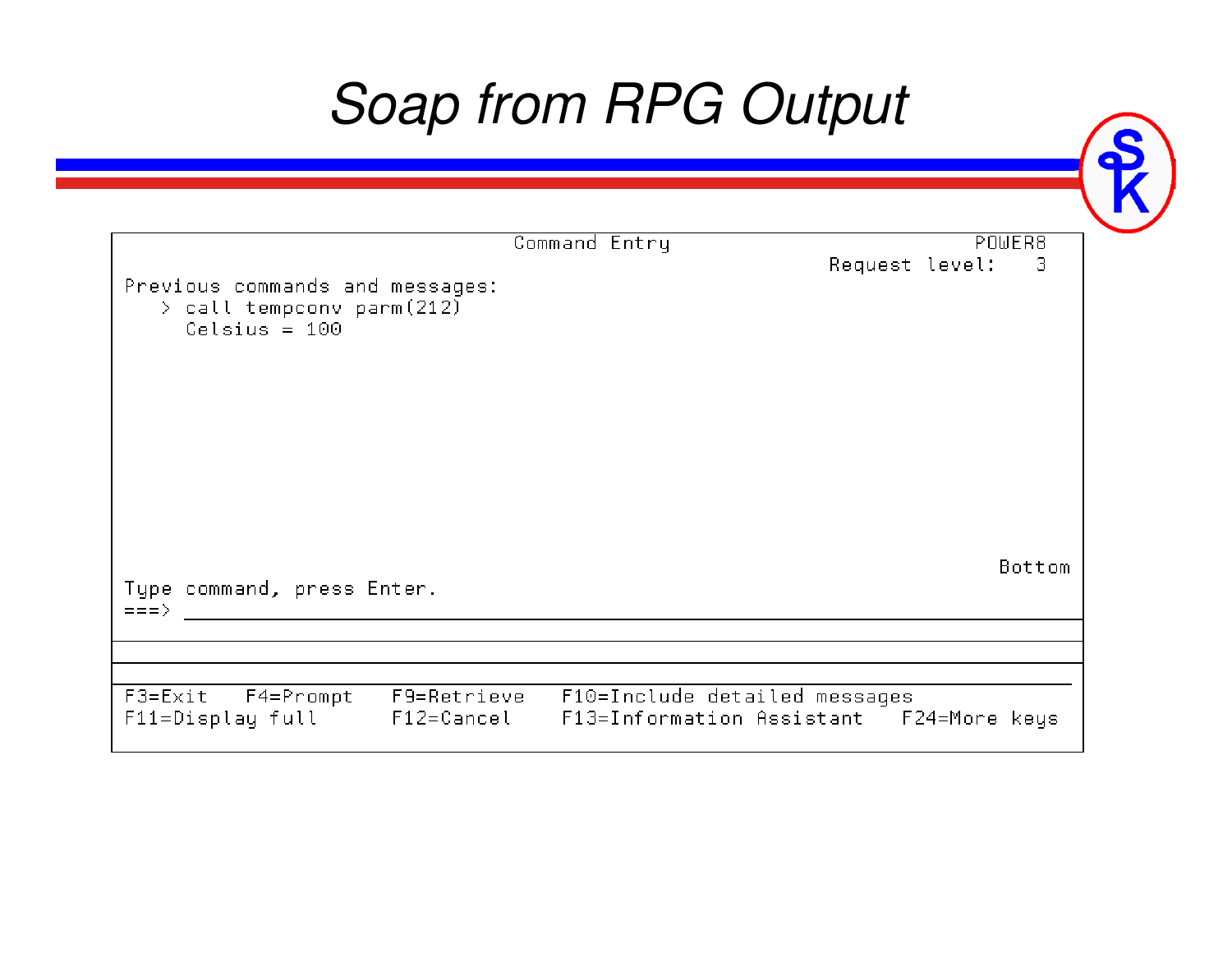### *WSDL2RPG*



For SOAP web services, you might consider using WSDL2RPG – another open source project, this one from Thomas Raddatz. You give WSDL2RPG the URL or IFS path of a WSDL file, and it generates the RPG code to call HTTPAPI.

WSDL2RPG URL('/home/myUserId/CurrencyConvertor.wsdl') SRCFILE(MYLIB/QRPGLESRC) SRCMBR(CURRCONV)

Then compile CURRCONV as a module, and call it with the appropriate parameters.

- • The RPG it generates often needs to be tweaked before it'll compile.
	- Usually string lengths

•

- The code it generates is much more complex than what you'd use if you generated it yourself, or used SoapUI
- Can only do SOAP (not REST)

*But don't be afraid to help with the project! It'll be really nice when it's perfected!http://www.tools400.de/English/Freeware/WSDL2RPG/wsdl2rpg.html*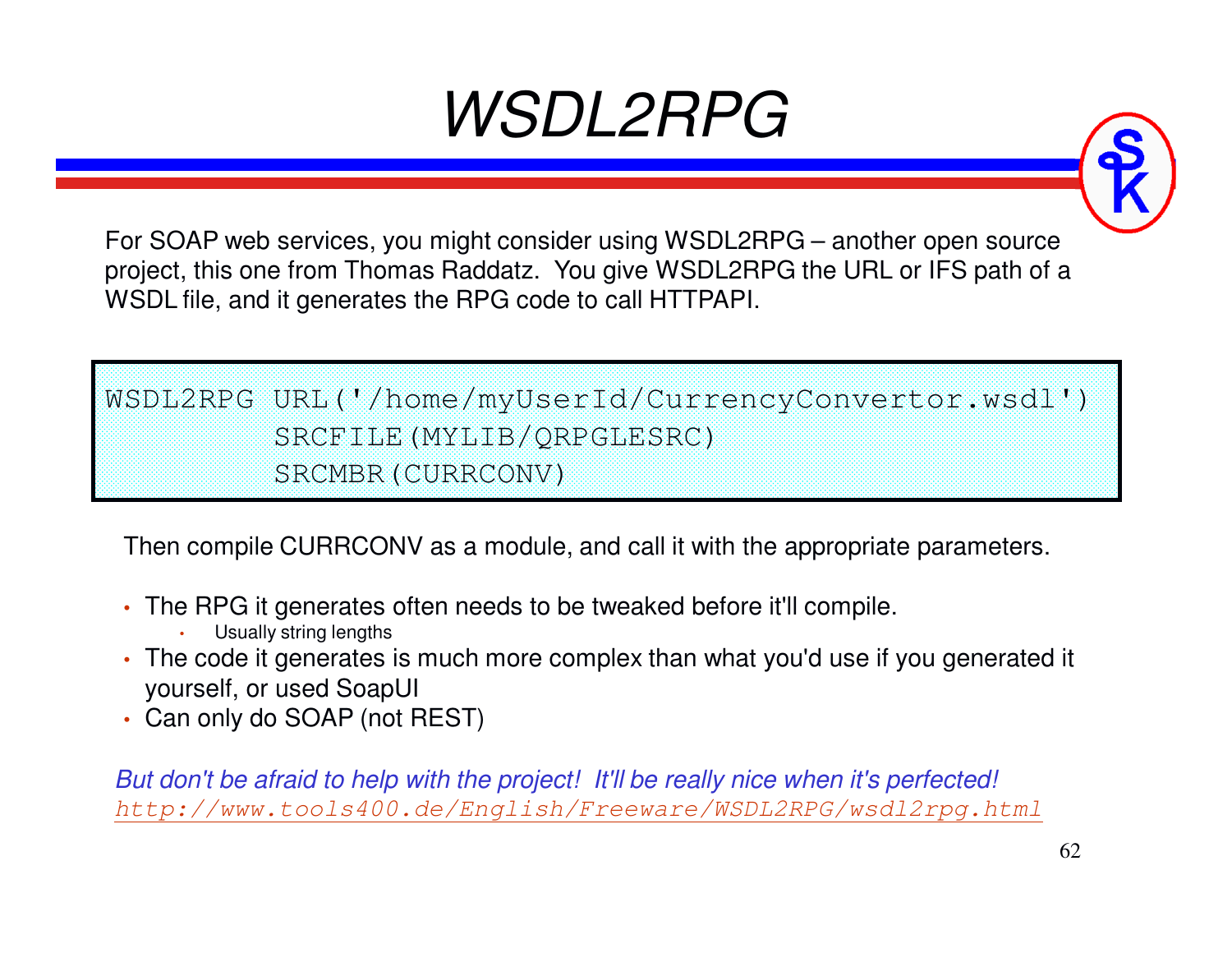## **For More Information**

You can download *HTTPAPI* from Scott's Web site: http://www.scottklement.com/httpapi/

Most of the documentation for *HTTPAPI* is in the source code itself.

- Read the comments in the HTTPAPI\_H member
- •Sample programs called EXAMPLE1, EXAMPLE2, EXAMPLE3, etc..

The best places to get help for *HTTPAPI* are:

• the FTPAPI/HTTPAPI mailing list Signup: http://www.scottklement.com/mailman/listinfo/ftpapiArchives: http://www.scottklement.com/archives/ftpapi/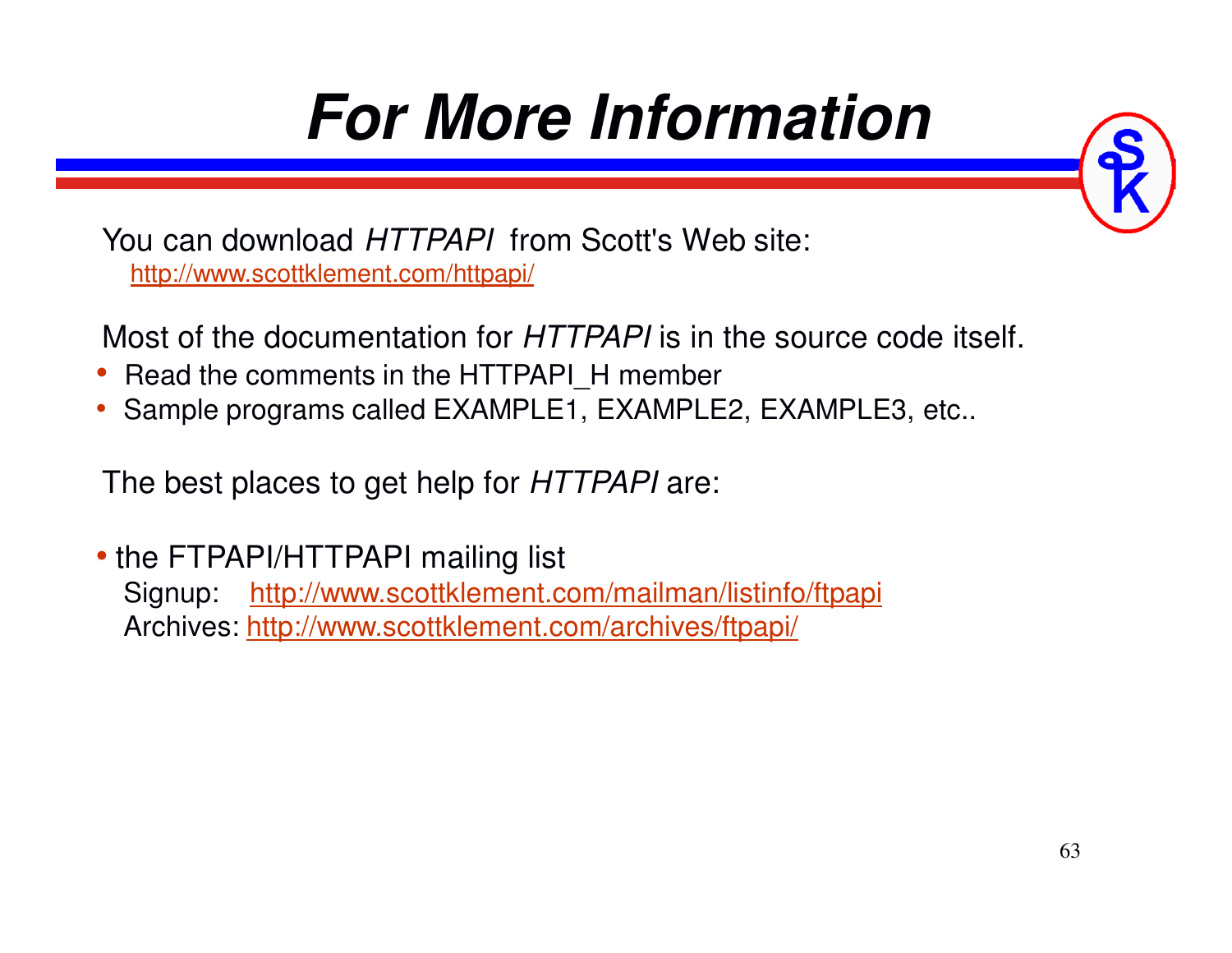### **More Information / Resources**

**Scott's IBM I port of YAJL:http://www.scottklement.com/yajl/**

**The original YAJL site (not IBM i oriented)https://github.com/lloyd/yajl**

**IBM's web site for the Integrated Web Services (IWS) tool:**

**http://www.ibm.com/systems/i/software/iws/http://www.ibm.com/systems/i/software/iws/quickstart\_server.html**

**SoapUI home page**

**http://www.soapui.org**

**WSDL2RPG Home Page**

**http://www.tools400.de/English/Freeware/WSDL2RPG/wsdl2rpg.html**